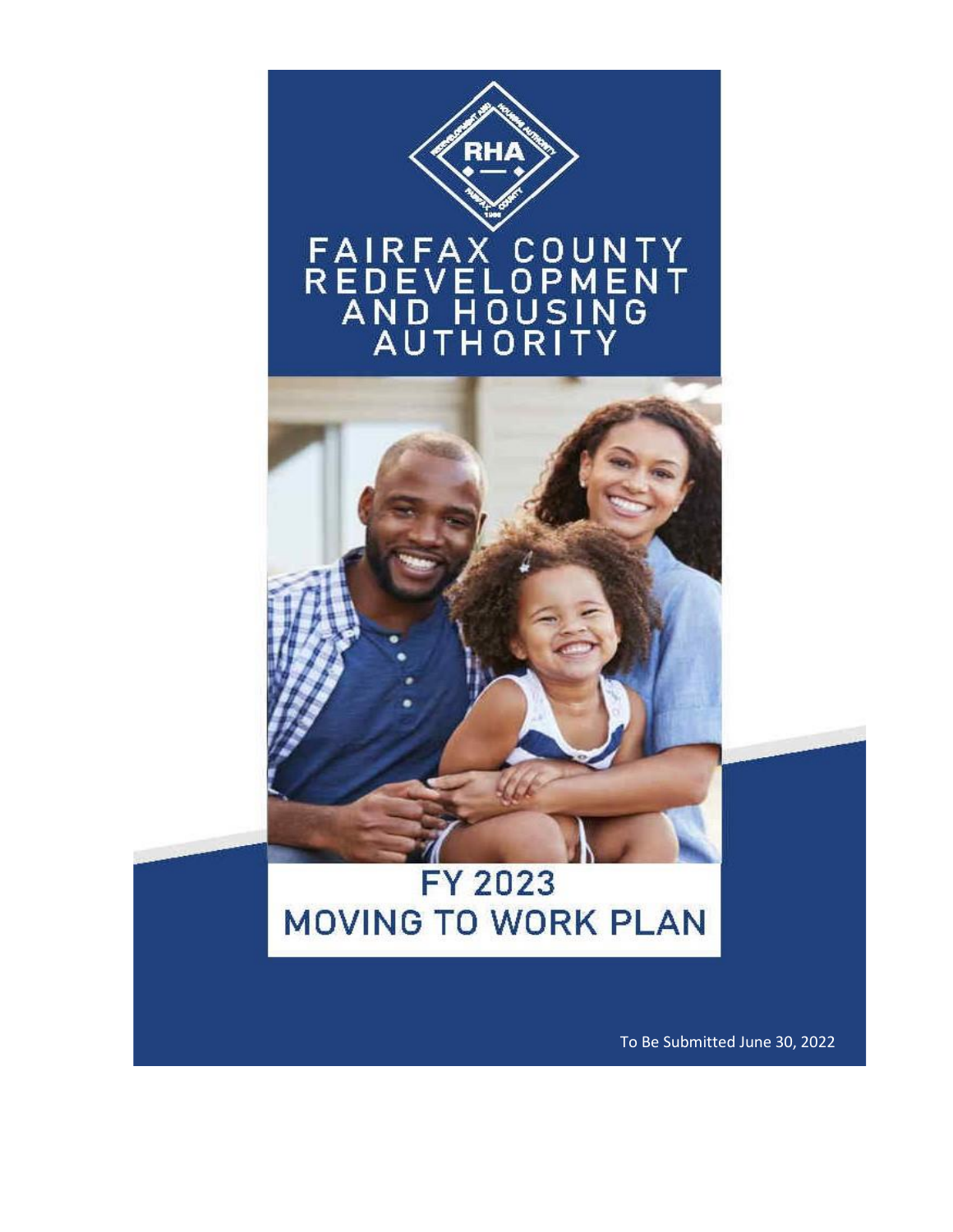#### **The Vision**

It is the vision of the Fairfax County Redevelopment and Housing Authority (FCRHA) that affordable housing programs provide more than a roof overhead. Affordable housing – particularly the Fairfax County Rental and Housing Choice Voucher Programs – can be the gateway to a better life and self- sufficiency.

#### **FCRHA Commissioners Fairfax County Department of Housing and Community Development - Key Staff**

Rod Solomon

C. Melissa McKenna, Chair Thomas Fleetwood, Director Lenore Stanton, Vice Chair **Amy Ginger, Deputy Director, Operations** Staci Alexander Tom Barnett, Deputy Director, Office to Prevent and End Homelessness Broderick Dunn Seema Ajrawat Kenneth Feng Mark Buenavista Richard J. Kennedy **Marta Cruz** Marta Cruz Elisabeth Lardner Carol Erhard Carol Erhard Roderick Maribojoc **Peggy Gregory** Nicholas McCoy **Margaret Johnson** Margaret Johnson Kristen Robinson Vincent Rogers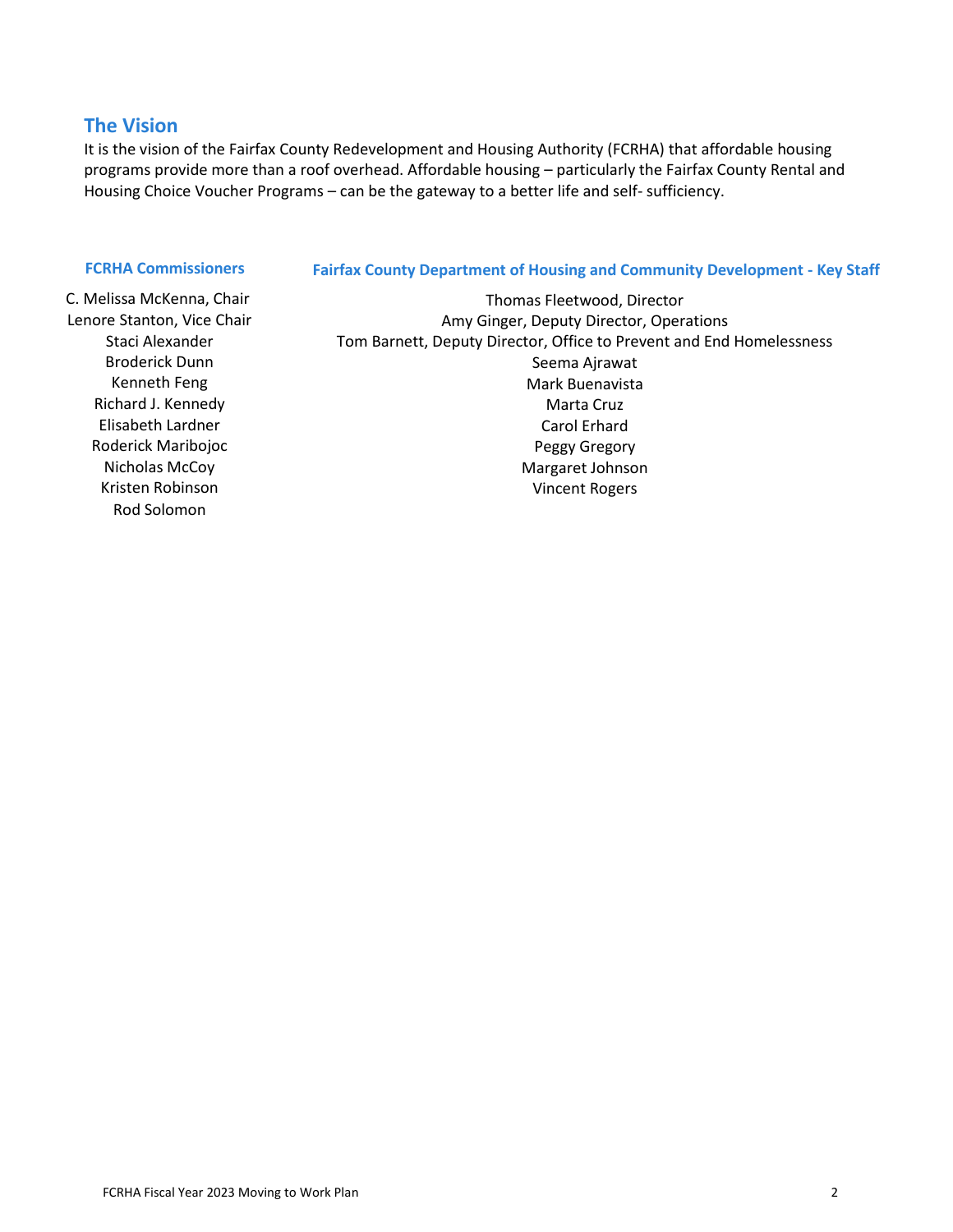# **Table of Contents**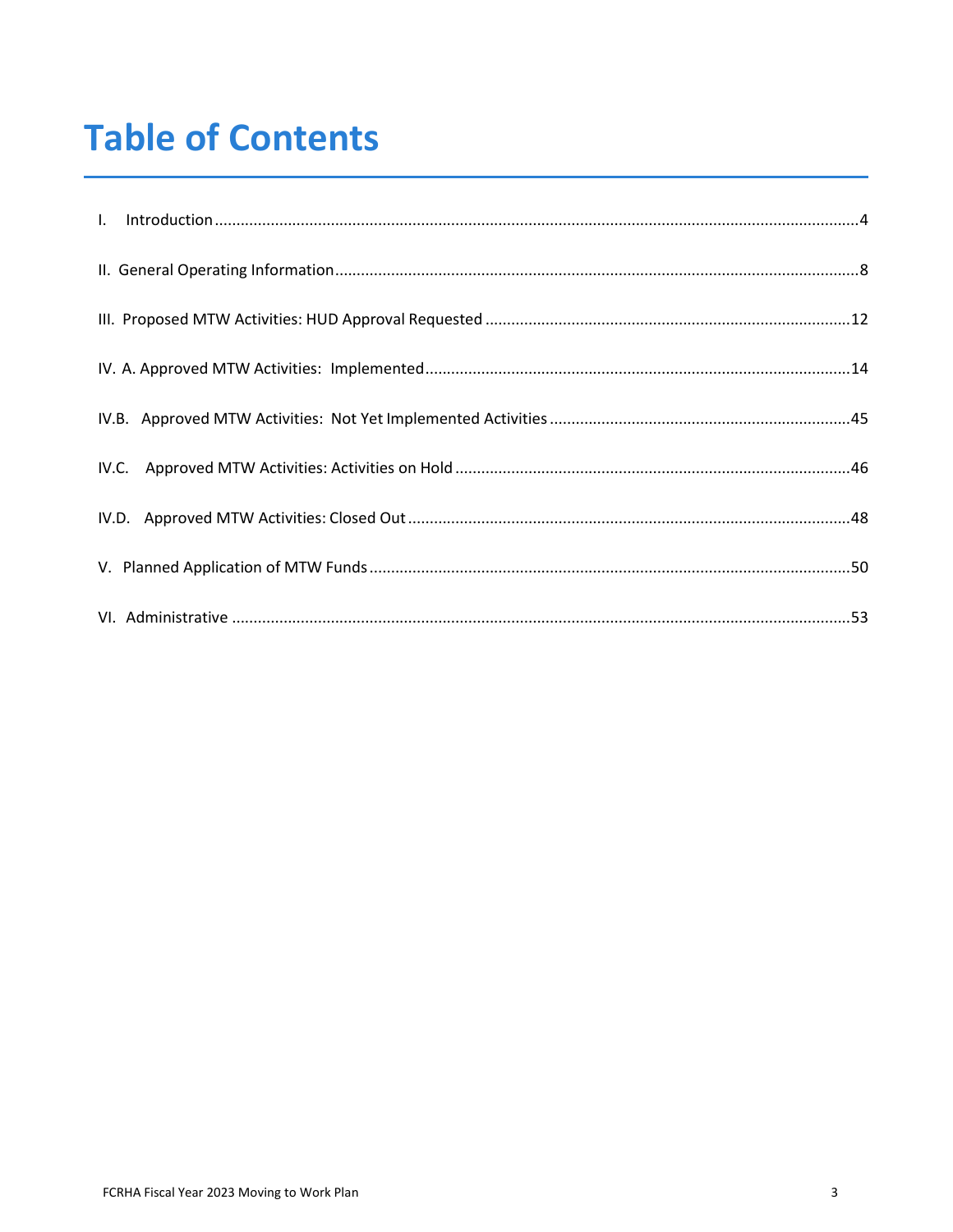## <span id="page-3-0"></span>**I. Introduction**

Moving to Work (MTW) is a demonstration program that offers Public Housing Authorities (PHAs) the opportunity to design and test innovative, locally designed housing and self-sufficiency strategies by allowing exemptions from existing Public Housing and tenant-based Housing Choice Voucher rules. The program also permits PHAs to combine operating, capital, and tenant-based assistance funds into a single agency-wide funding source, as approved by the U.S. Department of Housing and Urban Development (HUD). The purposes of the Moving to Work program are to give PHAs and HUD the flexibility to design and test various approaches for providing and administering housing assistance that accomplish three primary goals:

- 1. Reduce cost and achieve greater **cost effectiveness** in federal expenditures;
- 2. Incentivize employment to help families increase their levels of **self-sufficiency**; and
- 3. Increase **housing choices** for low-income families.

#### **Moving Along the Housing Continuum**

In 2013, the Fairfax County Redevelopment and Housing Authority (FCRHA) was designated as a Moving to Work agency. The FCRHA provides a continuum of affordable housing options, ranging from rental vouchers to moderately priced rental units, as well as affordable programs for homeownership. Each household fits somewhere along this continuum and it is the goal of the FCRHA to help individuals find the right fit based on income and need. The four steps in the housing continuum provide a range of housing types and subsidy levels, each tied to the attainment of self-sufficiency skills. Households are offered opportunities to progress to the next step based on their level of individual self-sufficiency as well as the availability of housing resources.

**Step One** – Rental Subsidy and Services Program. The Rental Subsidy and Services Program (RSSP) is a rental assistance program that includes supportive services. The goal of RSSP is for households to graduate to market rate housing. The program offers medium to long-term subsidies with case management and is geared towards supporting households earning 50 percent of Area Median Income and below. RSSP is a locally funded rental assistance program that is subject to annual appropriations by the Fairfax County Board of Supervisors.

**Step Two** – Project-Based or Tenant-Based Housing Choice Voucher. The federal Housing Choice Voucher Programs serve extremely and very low-income households (earning 50 percent of AMI and below) that need assistance in attaining an intermediate self-sufficiency skill set. Participants are referred to services designed to provide individual job skill development, address transportation needs, and ensure ongoing participation in health care services.

**Step Three** – Fairfax County Rental Program. The local Fairfax County Rental Program (FCRP) serves low- and moderate-income households (earning 80 percent of AMI and below) working toward an independent skill set, who can maintain stable employment, and are pursuing financial education such as retirement planning and homebuyer training.

**Step Four** – Homeownership or Unsubsidized Housing. The FCRHA's First-Time Homebuyers Program offers affordably priced new and resale townhomes and condominiums to first-time homebuyers who meet income and other qualifications. Individuals and families who are considered self-sufficient are referred to the program.

The FCRHA is using the flexibility that comes with the Moving to Work designation to:

• Further solidify a **housing continuum** that seamlessly couples the county's local housing program and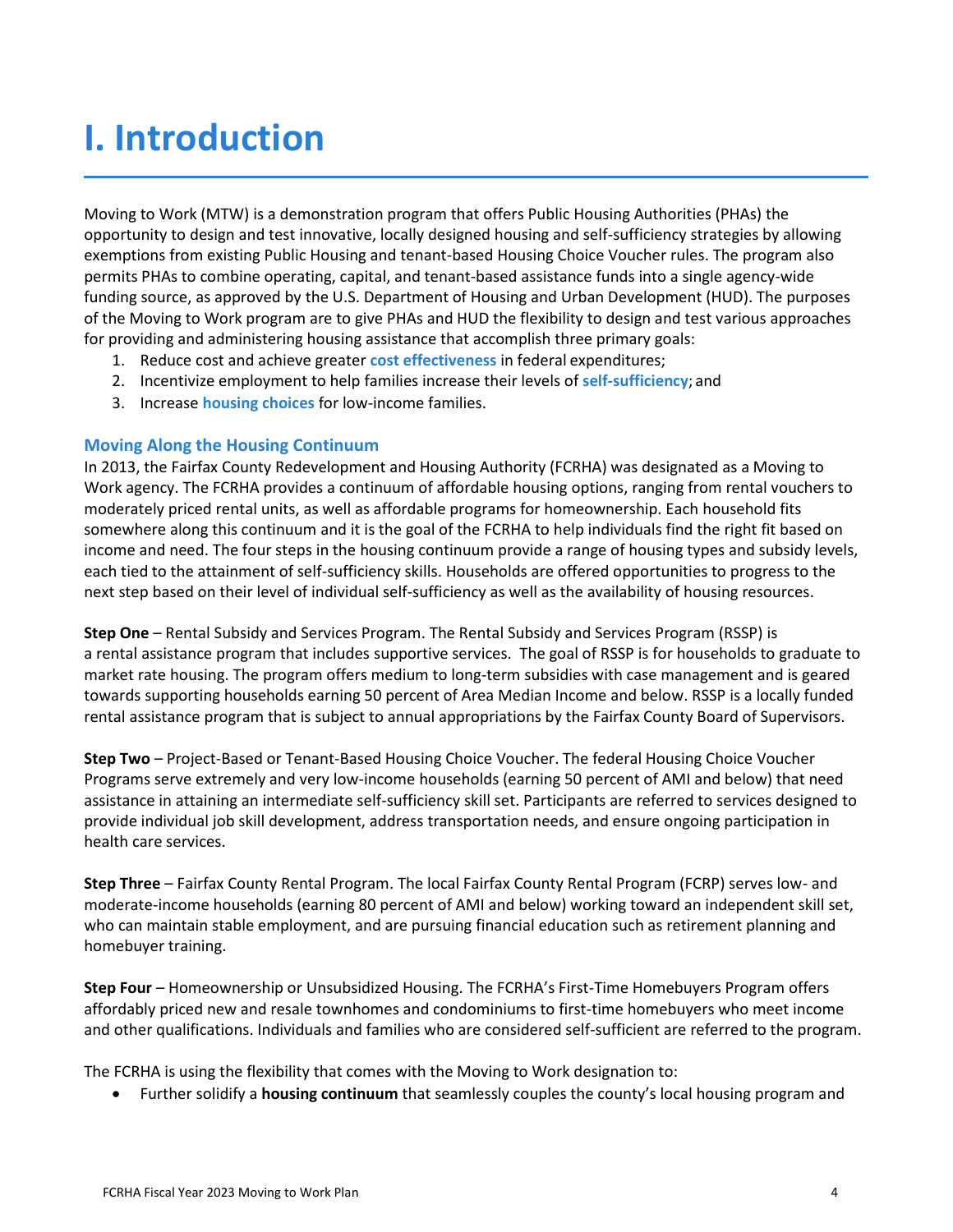federal housing programs and moves participants toward the greatest level of self-sufficiency they can attain.

- Expand **community partnerships** with nonprofit organizations to provide self-sufficiency services ranging from "ready-to-rent" training, job readiness, homebuyer education and more.
- Reduce the regulatory burden both on staff and customers, to allow a greater focus on **people – not paperwork**. Moving to Work policies such as less-frequent re-certifications and inspections permits FCRHA staff to concentrate on facilitating access to self-sufficiency services and opportunities, such as job training and higher education.
- **Align housing resources with community needs**, consistent with the county's yearly-adopted "Housing Blueprint."

#### **Overview of the FCRHA'S Short-Term MTW Goals and Objectives**

The Fiscal Year (FY) 2023 Moving to Work Plan furthers the on-going work of the FCRHA and includes one new activity. The Plan supports the efforts of the FCRHA to preserve and develop affordable housing and provide greater opportunities for individuals and families through housing mobility options and self-sufficiency tools. The FCRHA will continue to monitor several important policies designed to decrease the cost of assistance to families in the Housing Choice Voucher (HCV) program and will also continue to monitor the impacts of the COVID-19 pandemic on participants.

The following is a list of the activities included in the FY 2023 Plan—those that have been proposed, implemented, not yet implemented, on hold, and closed out.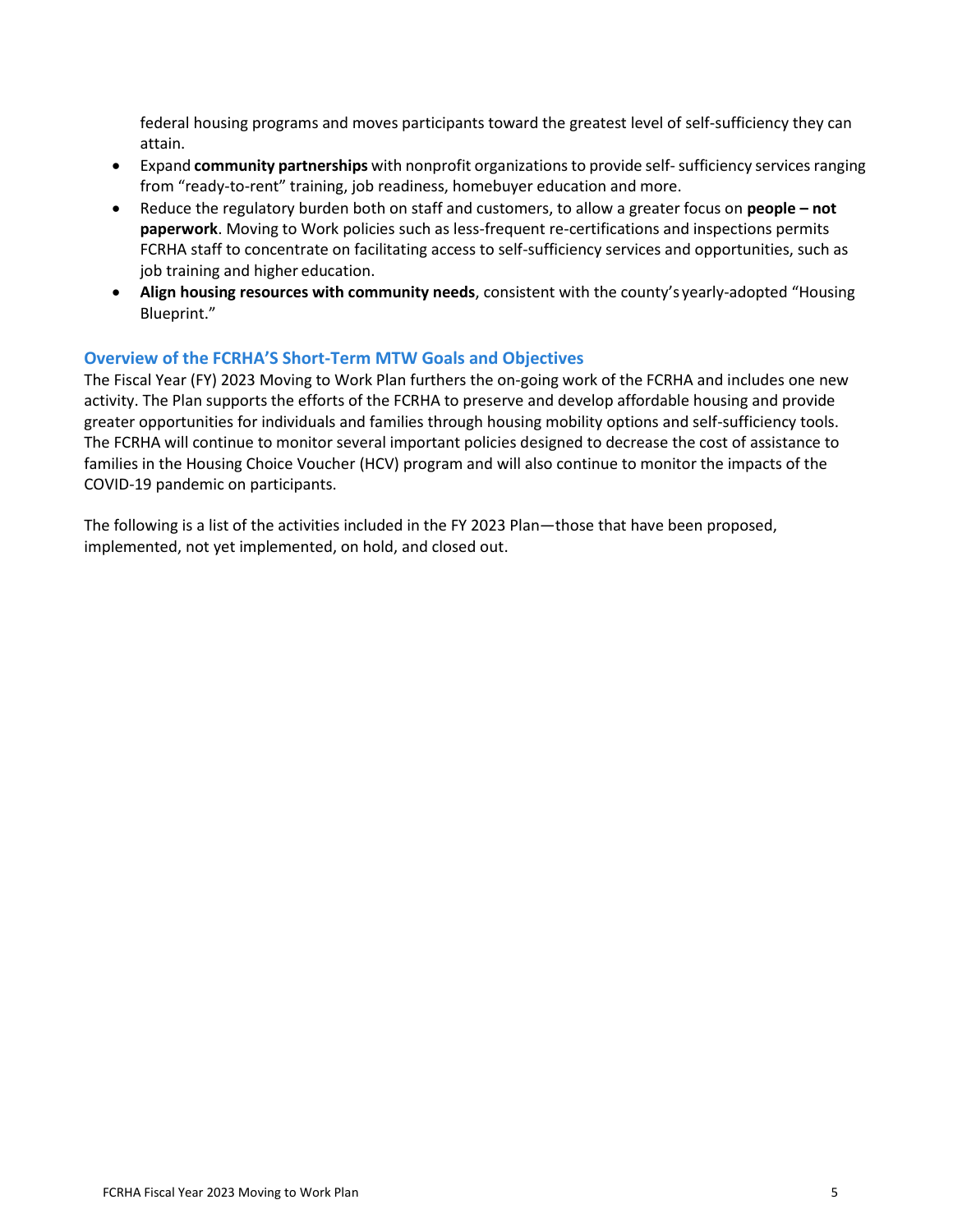|                                                              | <b>PROPOSED</b>                                                                                                                                                                        |  |  |  |  |  |
|--------------------------------------------------------------|----------------------------------------------------------------------------------------------------------------------------------------------------------------------------------------|--|--|--|--|--|
| 2023-1                                                       | Implementation of Payment Standards at Effective Date                                                                                                                                  |  |  |  |  |  |
| <b>IMPLEMENTED</b>                                           |                                                                                                                                                                                        |  |  |  |  |  |
| 2014-1                                                       | Reduce Frequency of Reexaminations                                                                                                                                                     |  |  |  |  |  |
| 2014-2                                                       | Eliminate Mandatory Earned Income Disregard Calculation                                                                                                                                |  |  |  |  |  |
| 2014-3                                                       | Streamline Inspections for Housing Choice Voucher Units                                                                                                                                |  |  |  |  |  |
| 2014-5                                                       | Institute a Minimum Rent                                                                                                                                                               |  |  |  |  |  |
| 2014-6                                                       | Design and Initiate a Rent Control Study                                                                                                                                               |  |  |  |  |  |
| 2014-9                                                       | Increase the Family Share of Rent from 30 Percent to 35 Percent of Family Income in the<br>Housing Choice Voucher and Rental Assistance Demonstration Project-Based Voucher<br>Program |  |  |  |  |  |
| 2016-2                                                       | Modify Project-Based Voucher Choice Mobility Criteria                                                                                                                                  |  |  |  |  |  |
| 2017-1                                                       | Modify the Family Self-Sufficiency Program                                                                                                                                             |  |  |  |  |  |
| 2017-3                                                       | Authorization to Establish a Local Moving to Work Project-Based Voucher Program                                                                                                        |  |  |  |  |  |
| 2018A-1                                                      | Modify the Calculation of the Family Share of Rent                                                                                                                                     |  |  |  |  |  |
| 2018A-3                                                      | Increase Initial Maximum Tenant Rent Burden to 45 Percent                                                                                                                              |  |  |  |  |  |
| 2019-1                                                       | <b>Establish Fairfax County Payment Standards</b>                                                                                                                                      |  |  |  |  |  |
| $2021 - 1$<br>Affordable Housing Acquisition and Development |                                                                                                                                                                                        |  |  |  |  |  |
| $2021 - 2$                                                   | Rental Assistance Demonstration Project-Based Voucher Program Admissions Policy                                                                                                        |  |  |  |  |  |
|                                                              | <b>NOT YET IMPLEMENTED</b>                                                                                                                                                             |  |  |  |  |  |
| $2016 - 1$                                                   | Use Moving to Work Funds for Local, Non-Traditional Housing Program                                                                                                                    |  |  |  |  |  |
|                                                              | <b>ON HOLD</b>                                                                                                                                                                         |  |  |  |  |  |
| 2018A-2                                                      | Establish Shared Housing Program for Rental Assistance Demonstration Project-Based<br>Voucher Program                                                                                  |  |  |  |  |  |
|                                                              | <b>CLOSED</b>                                                                                                                                                                          |  |  |  |  |  |
| 2014-4                                                       | <b>Streamline Inspections for Public Housing Residents</b>                                                                                                                             |  |  |  |  |  |
| 2014-7                                                       | Convert Scattered-Site Public Housing Units to Project-Based Section 8 Assistance                                                                                                      |  |  |  |  |  |
| 2014-8                                                       | Allow Implementation of Reduced Payment Standards at Next Annual Reexamination                                                                                                         |  |  |  |  |  |
| $2015 - 1$                                                   | Eliminate Flat Rents in the Public Housing Program                                                                                                                                     |  |  |  |  |  |
| 2017-2                                                       | Establish a Gateway to Housing Choice Voucher Program from the Tenant-Based Rental<br>Assistance Program                                                                               |  |  |  |  |  |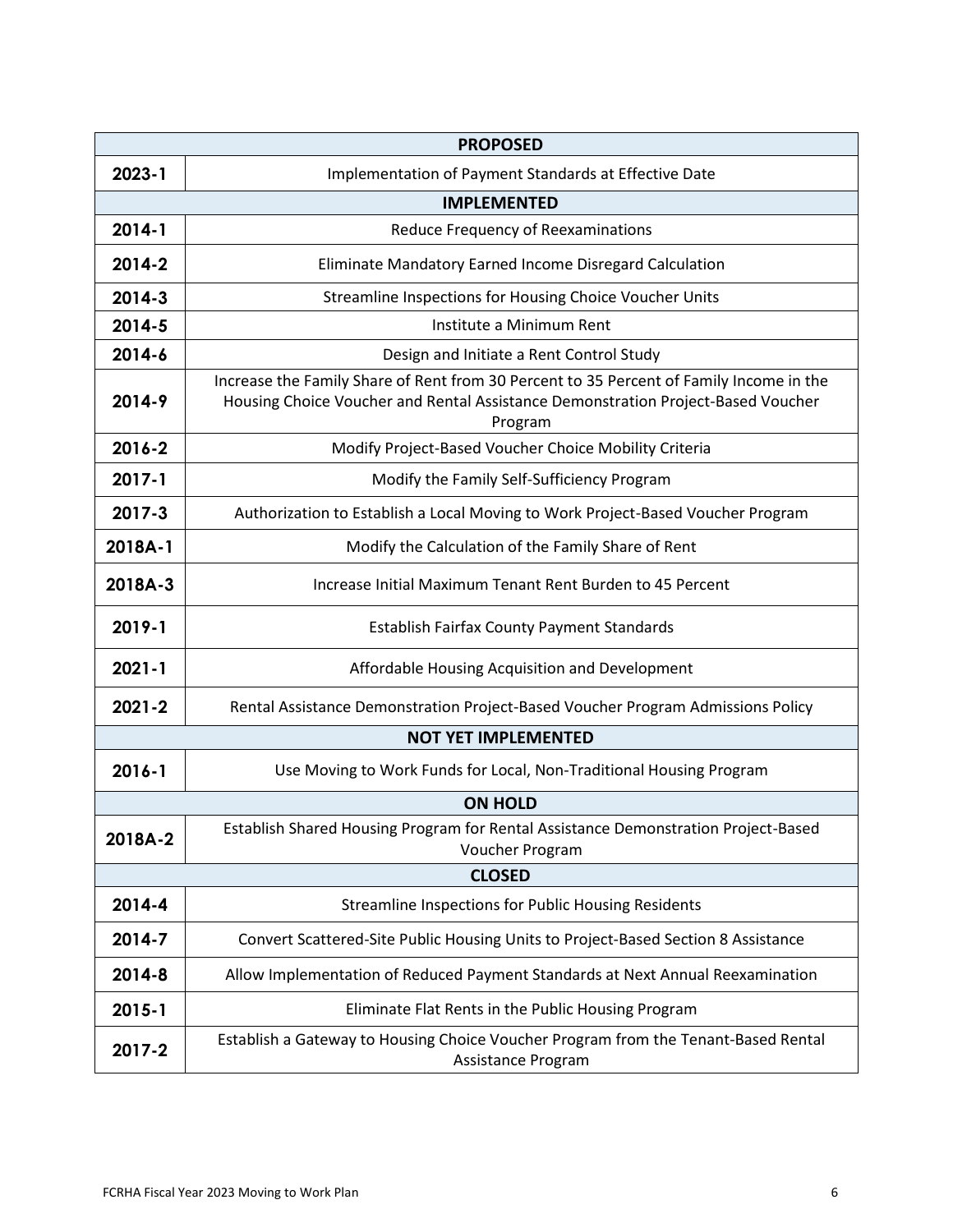Highlights of the FCRHA's short-term goals for FY 2023 include:

- 1. **Implement Sub-Market Payment Standards**: In FY 2019, the FCRHA was granted authority to develop local payment standards. This activity is being implemented in two phases: 1) decouple from the use of HUD's Small Area Fair Market Rents and develop a new local countywide payment standard (implemented in March 2019); and 2) implement local sub-market payment standards. Due to the COVID-19 pandemic and ensuing local economic fluctuations, the FCRHA paused the implementation of the sub-market payment standards (Phase 2). The FCRHA plans to implement this phase in FY 2023, assuming the stability of the rental housing market.
- 2. **Update MTW Strategies with Input from Participants:** In FY 2022, the FCRHA conducted outreach to households to develop a greater understanding of how MTW authority could be used to strengthen outcomes. Findings from this outreach will be used to further understand some of the successes and challenges facing MTW households and to develop ways in which MTW can be used to address identified policy challenges. In addition, in FY 2022 a new MTW Resident Advisory Committee was launched. This group will continue discussions in FY 2023 regarding how MTW can best meet the needs of the community moving forward.
- 3. **Monitor the Impact of the COVID-19 Pandemic on Households and the Housing Market:** The FCRHA will continue to monitor both the health and economic impacts of the COVID-19 pandemic on participants and the rental housing market in general. This is particularly important in relation to MTW Activities that are designed to promote self-sufficiency and residential mobility. The FCRHA will also continue to closely monitor the number of households who are rent-burdened due to the COVID-19 pandemic.

#### **Overview of the FCRHA'S Long-Term MTW Goals**

Moving to Work provides the opportunity to utilize block grant flexibility to meet an important goal of the FCRHA—*to preserve, expand, and facilitate new affordable housing opportunities in Fairfax County*. According to the Virginia Center for Housing Research, the total affordable housing gap in Fairfax County for low-income renters (i.e., incomes at or below 80% of the Area Median Income (AMI)) is approximately 37,535 units. In addition to this affordable housing gap, there is a projected need for 15,000 net new affordable homes for households earning up to 60% AMI. To that end, a long-term Moving to Work goal of the FCRHA is to realize savings through its federal programs—both through efficiencies in the programs, as well as ultimately moving families to self-sufficiency—and to utilize these savings for the creation and preservation of affordable housing. This will continue to be a long-term goal of the FCRHA.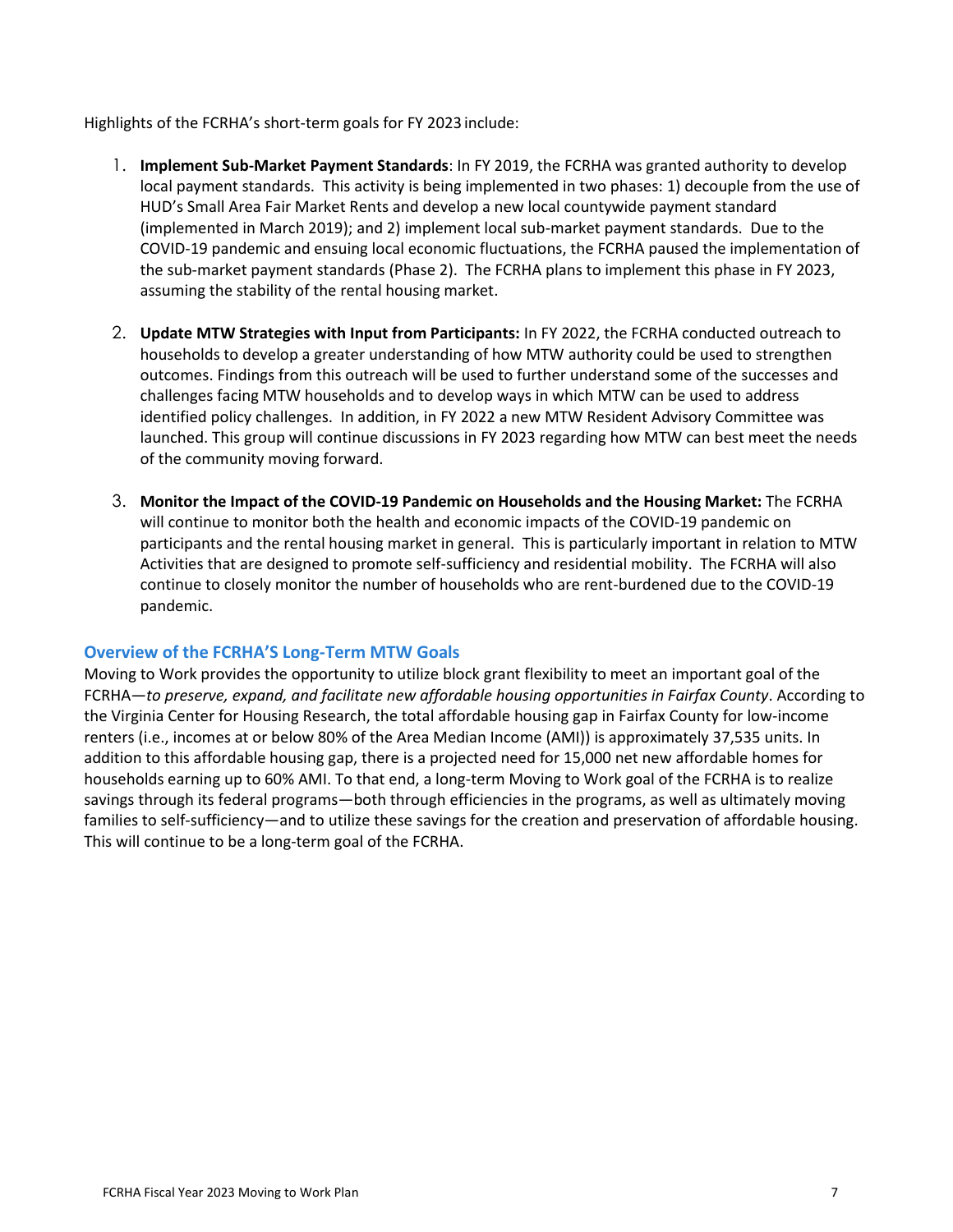# <span id="page-7-0"></span>**II. General Operating Information**

## **A. Housing Stock Information**

#### I. Planned New Public Housing Units

New public housing units that the MTW PHA anticipates will be added during the Plan Year.

| Asset Management<br>Project (AMP) Name<br>and Number | Bedroom Size |  |  |  |  | Total<br>Units | Population<br>Type* | # of Uniform Federal Accessibility<br>Standards (UFAS) Units |                         |           |
|------------------------------------------------------|--------------|--|--|--|--|----------------|---------------------|--------------------------------------------------------------|-------------------------|-----------|
|                                                      | 0/1          |  |  |  |  | 6+             |                     |                                                              | <b>Fully Accessible</b> | Adaptable |
| N/A                                                  |              |  |  |  |  |                |                     | N/A                                                          |                         |           |

#### I. Planned Public Housing Units to be Removed

Public housing units that the MTW PHA anticipates will be removed during the Plan Year.\*

| <b>AMP Name and Number</b> | # of Units to be Removed | <b>Explanation for Removal</b> |
|----------------------------|--------------------------|--------------------------------|
| N/A                        |                          | N/A                            |

*\*Robinson Square, a RAD-PBV property, was demolished in FY 2022 as part of the FCRHA's One University redevelopment project. 46 RAD-PBV units are offline and residents have been issued tenant-based vouchers, relocation assistance, and an option to return when the project is completed and prepared for occupancy. The 46 units that will be offline will be project-based upon completion as replacement for the original units in the completed redevelopment.*

#### III. Planned New Project-Based Vouchers

Tenant-based vouchers that the MTW PHA anticipates project-basing for the first time during the Plan Year. These include only those in which at least an Agreement to enter into a Housing Assistance Payment (AHAP) will be in place by the end of the Plan Year. Indicate whether the unit is included in the Rental Assistance Demonstration (RAD).

| <b>Property Name</b>   | # of Vouchers to<br>RAD?<br>be Project-Based |    | Description of Project                            |  |
|------------------------|----------------------------------------------|----|---------------------------------------------------|--|
| Autumn Willow          | 8                                            | No | Development of senior independent living<br>units |  |
| Dominion Square        | 40                                           | No | Development of multifamily housing                |  |
| Somos                  | 46                                           | No | Development of multifamily housing                |  |
| <b>Braddock Senior</b> |                                              | No | Development of senior housing                     |  |

#### IV. Existing Project-Based Vouchers

Tenant-based vouchers that the MTW PHA is currently project-basing in the Plan Year. These include only those in which at least an AHAP is already in place at the beginning of the Plan Year. Indicate whether the unit is included in RAD.

| <b>Property Name</b> | # of Project-<br>Based<br>Vouchers | <b>Planned Status at</b><br>End of Plan Year* | RAD? | Description of Project |
|----------------------|------------------------------------|-----------------------------------------------|------|------------------------|
| Arden (The)          |                                    | Leased                                        | No   | Multifamily            |
| Arrowbrook           |                                    | Leased                                        | No   | Multifamily            |
| <b>Briarcliff</b>    | 26                                 | Leased                                        | No   | Multifamily            |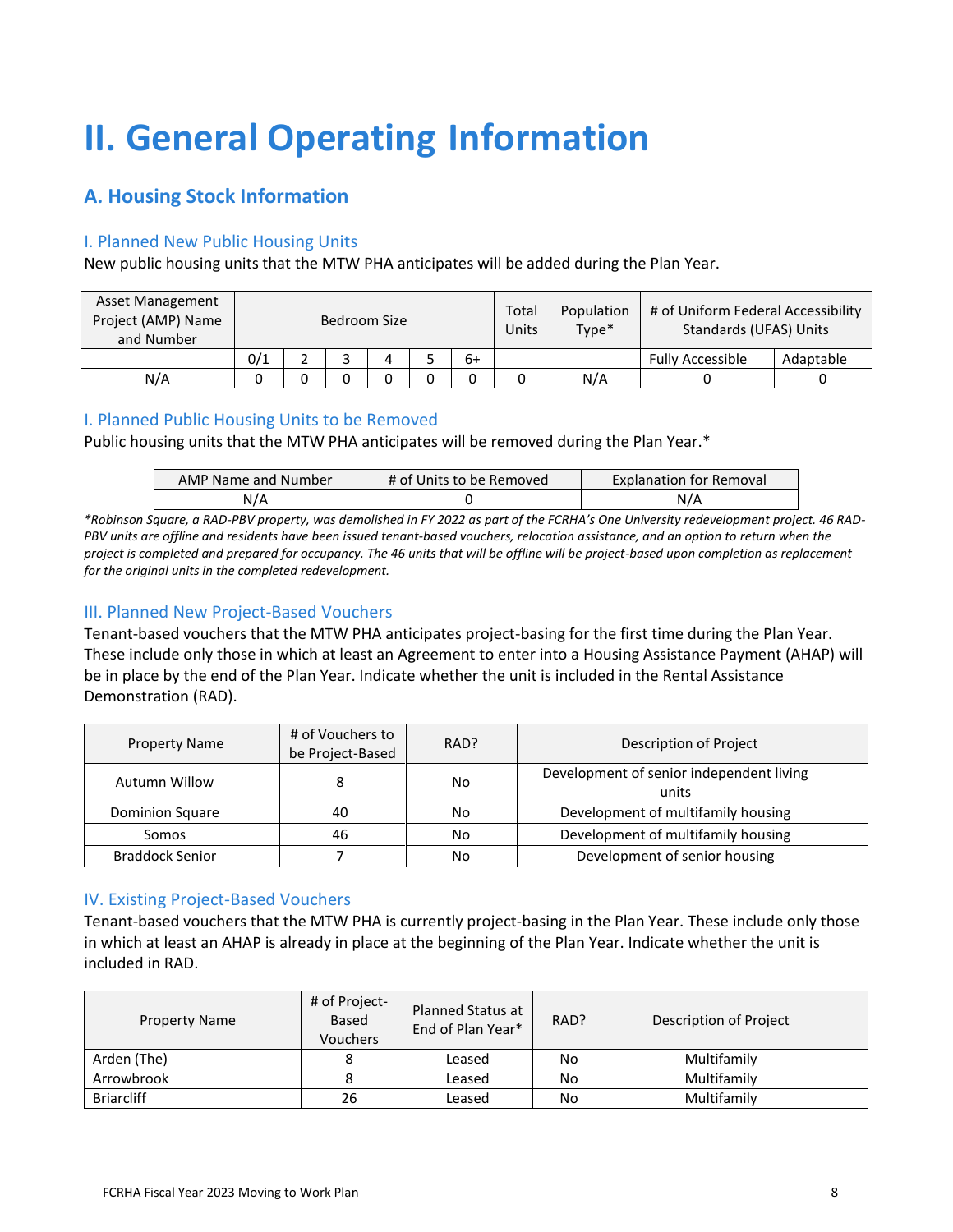| Chesterbrook Senior             | 44  | Leased    | No             | Senior housing                |  |
|---------------------------------|-----|-----------|----------------|-------------------------------|--|
| Residences                      |     |           |                |                               |  |
| Community Havens, Inc           | 5   | Leased    | No             | Group housing                 |  |
| Coppermine                      | 57  | Leased    | No             | Multifamily                   |  |
| <b>Fallstead at Lewinsville</b> |     |           | No             |                               |  |
| Center                          | 22  | Leased    |                | Senior housing                |  |
| <b>Herndon Harbor House</b>     | 3   | Leased    | No             | Senior                        |  |
| Hollybrooke III                 | 12  | Leased    | No             | Multifamily                   |  |
| Lewinsville Retirement          |     |           |                |                               |  |
| Residences                      | 18  | Leased    | No             | Senior housing                |  |
| Lincolnia Senior Apartments     | 26  | Leased    | <b>No</b>      | Senior housing                |  |
| Lindsay Hill                    | 8   | Leased    | No             | Senior housing                |  |
| <b>Madison Ridge</b>            | 24  | Leased    | No             | Multifamily                   |  |
| Morris Glen                     | 12  | Leased    | N <sub>o</sub> | Senior housing                |  |
|                                 | 122 | Leased    |                | Housing for seniors and       |  |
| New Lake Anne                   |     |           | No             | individuals with a disability |  |
| North Hill                      | 68  | Leased    | No             | Senior and multifamily        |  |
| Oakwood                         | 8   | Committed | No             | Senior housing                |  |
| One University                  | 25  | Committed | No             | Senior housing                |  |
| <b>Scattered Sites</b>          | 112 | Leased    | No             | Scattered sites               |  |
| Stonegate                       | 6   | Leased    | N <sub>o</sub> | Multifamily                   |  |
| Westglade                       | 6   | Leased    | N <sub>o</sub> | Multifamily                   |  |
| <b>Wexford Manor</b>            | 5   | Leased    | No             | Multifamily                   |  |
| <b>TOTAL</b>                    | 625 |           |                |                               |  |

\*Select "Planned Status at the End of Plan Year" from: Committed, Leased/Issued

#### V. Planned Other Changes to MTW Housing Stock Anticipated During the Plan Year

Examples of the types of other changes can include (but are not limited to): units held off-line due to relocation or substantial rehabilitation, local, non-traditional units to be acquired/developed, etc.

| Planned Other Changes to MTW Housing Stock Anticipated in the Plan Year |
|-------------------------------------------------------------------------|
| N/A                                                                     |

#### VI. General Description of All Planned Capital Expenditures During the Plan Year

Narrative general description of all planned capital expenditures of MTW funds during the Plan Year.

General Description of All Planned Capital Expenditures During the Plan Year MTW funds will not be used for capital expenditures in FY 2023.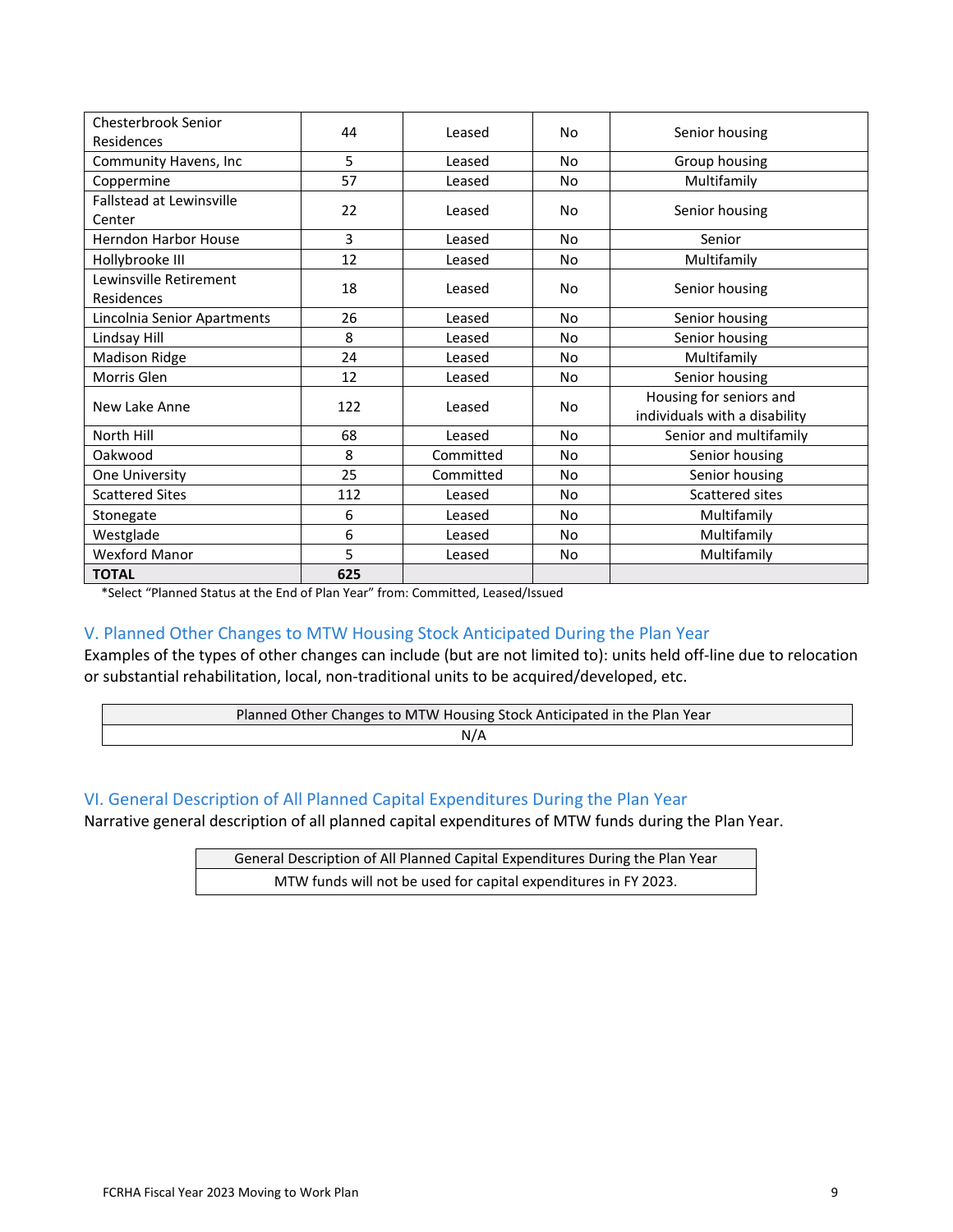## **B. Leasing Information**

#### I. Planned Number of Households Served

Snapshot and unit month information on the number of households the MTW PHA plans to serve at the end of the Plan Year.

| Planned Number of Households Served Through:                      | Planned Number of<br>Unit Months | Planned Number of<br>Households to be |
|-------------------------------------------------------------------|----------------------------------|---------------------------------------|
|                                                                   | Occupied/Leased*                 | Served**                              |
| MTW Public Housing Units Leased                                   | N/A                              | N/A                                   |
| MTW Housing Choice Vouchers (HCV) Utilized (does not include RAD) | 44,376                           | 3,698                                 |
| Local, Non-Traditional: Tenant-Based^                             | 0                                |                                       |
| Local, Non-Traditional: Property-Based^                           |                                  |                                       |
| Local, Non-Traditional: Homeownership^                            |                                  |                                       |
| Planned Total Households Served                                   | 44,376                           | 3,698                                 |
|                                                                   |                                  |                                       |

NOTE: The above data does not include RAD-PBV households.

\* "Planned Number of Unit Months Occupied/Leased" is the total number of months the MTW PHA plans to have leased/occupied in each category throughout the full Plan Year.

\*\*"Planned Number of Households to be Served" is calculated by dividing the "Planned Number of Unit Months Occupied/Leased" by the number of months in the Plan Year.

^In instances when a local, non-traditional program provides a certain subsidy level but does not specify a number of units/households to be served, the MTW PHA should estimate the number of households to be served.

| Local, Non-Traditional Category | <b>MTW Activity</b><br>Name/Number | <b>Planned Number of Unit</b><br><b>Months</b><br>Occupied/Leased* | <b>Planned Number of</b><br>Households to be Served* |  |
|---------------------------------|------------------------------------|--------------------------------------------------------------------|------------------------------------------------------|--|
| Tenant-Based                    | N/A                                | N/A                                                                | N/A                                                  |  |
| Property-Based                  | N/A                                | N/A                                                                | N/A                                                  |  |
| Homeownership                   | N/A                                | N/A                                                                | N/A                                                  |  |

\* The sum of the figures provided should match the totals provided for each local, non-traditional categories in the previous table. Figures should be given by individual activity. Multiple entries may be made for each category if applicable.

#### II. Discussion of Any Anticipated Issues/Possible Solutions Related to Leasing

Discussions of any anticipated issues and solutions in the MTW housing programs listed.

|                            | Description of Anticipated Leasing   |  |  |
|----------------------------|--------------------------------------|--|--|
| <b>Housing Program</b>     | <b>Issues and Possible Solutions</b> |  |  |
| <b>MTW Public Housing</b>  | N/A                                  |  |  |
| MTW Housing Choice Voucher | N/A                                  |  |  |
| Local, Non-Traditional     | N/A                                  |  |  |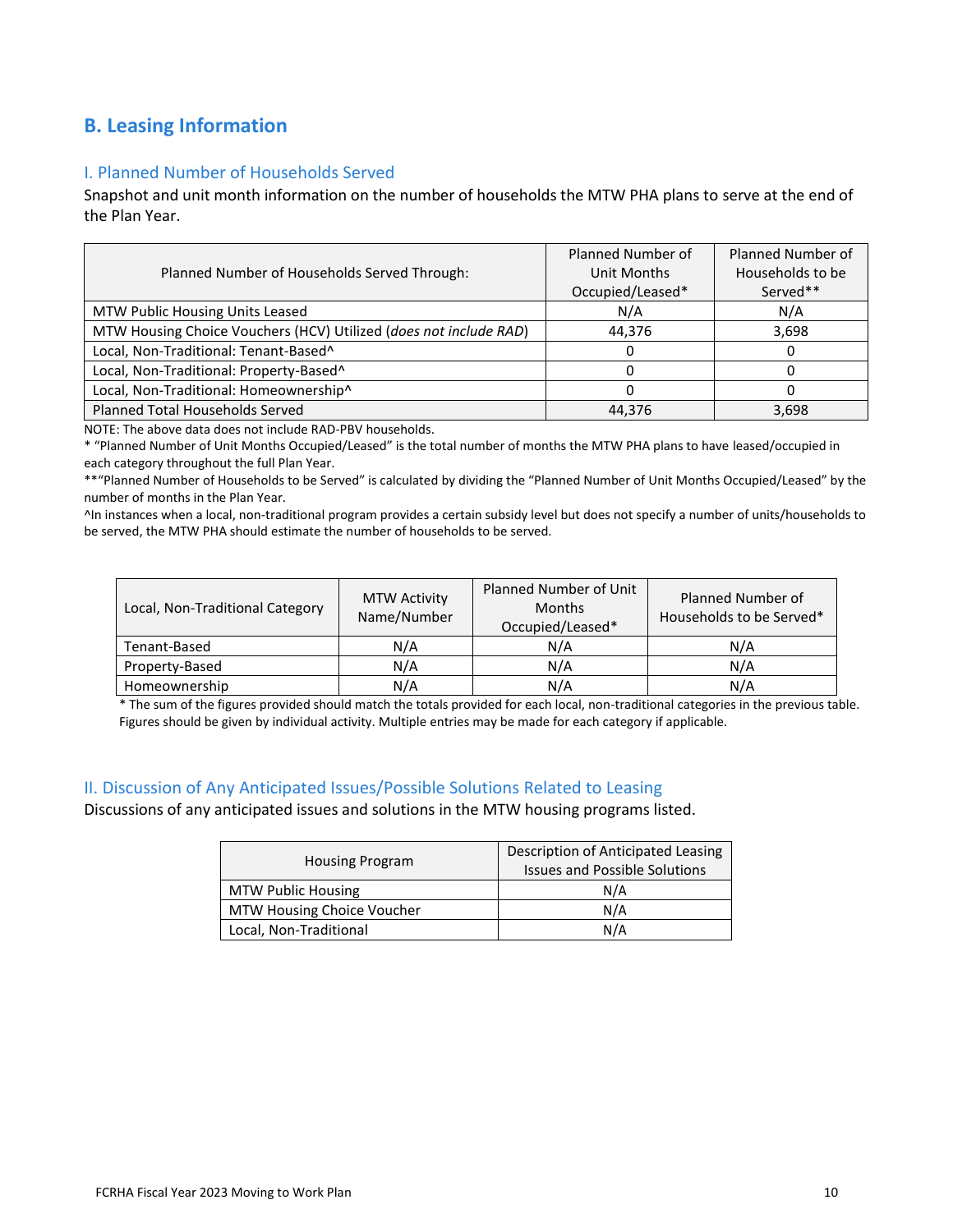## **C. Waiting List Information**

#### I. Waiting List Information Anticipated

Snapshot information of waiting list data as anticipated at the beginning of the Plan Year. The "Description" column should detail the structure of the waiting list and the population(s) served.

| <b>Waiting List Name</b>                       | Description                          | # of Households<br>on Waiting List | <b>Waiting List</b><br>Open, Partially<br>Open or Closed | Plans to Open<br>the Waiting List<br>During the Plan<br>Year |
|------------------------------------------------|--------------------------------------|------------------------------------|----------------------------------------------------------|--------------------------------------------------------------|
| Housing Choice Voucher-<br><b>Tenant Based</b> | Housing Choice Voucher Program       | 1,837                              | Closed                                                   | No                                                           |
| RAD--PBV                                       | RAD Project-Based Voucher<br>Program | 2,758                              | Closed                                                   | No                                                           |

Please describe any duplication of applicants across waiting lists: Applicants can apply to multiple rental assistance programs and often appear on multiple lists.

#### II. Planned Changes to Waiting List in the Plan Year

Please describe any anticipated changes to the organizational structure or policies of the waiting list(s), including any opening or closing of a waiting list, during the Plan Year.

| <b>Waiting List Name</b> | Description of Planned<br>Changes to Waiting List |  |
|--------------------------|---------------------------------------------------|--|
| RAD-PBV Waitlist         | N/A                                               |  |
| <b>PBV Waitlist</b>      | N/A                                               |  |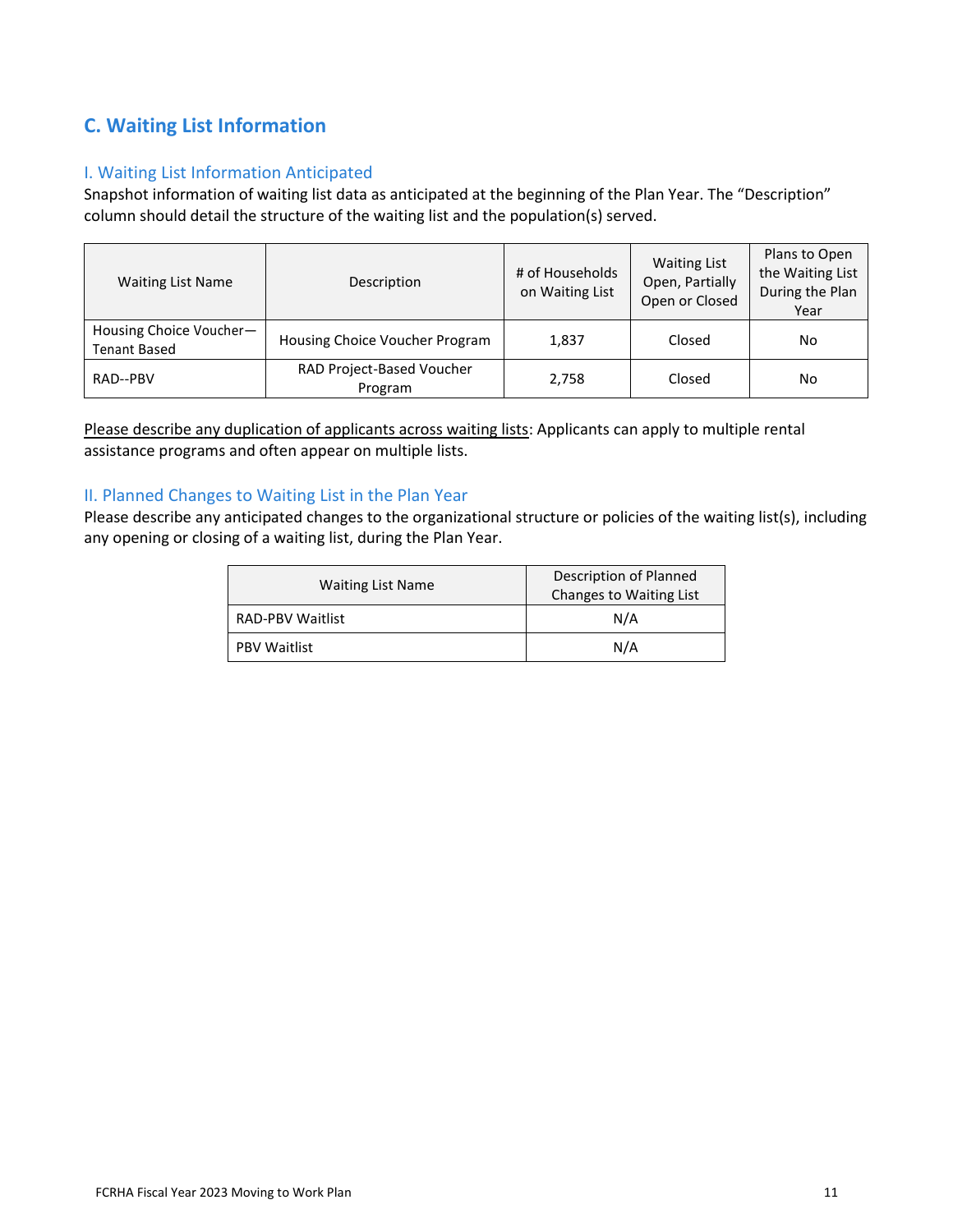# <span id="page-11-0"></span>**III. Proposed MTW Activities: HUD Approval Requested**

## **2023-1 Implementation of Payment Standards at Effective Date**

Cost Effectiveness

Self-Sufficiency

Increase Housing Choice

#### Description of Activity

The FCRHA is requesting the option to apply new payment standards at any time after the effective date of the new amount when the payment standard increases. Applying new, increased payment standards after the effective date, in lieu of at a household's first regular reexamination after or on the effective date of a payment standard, will help to reduce the number of households who are rent burdened. This flexibility is important due to high market rents in Fairfax County and because most HCV households are on at least a two-year reexamination schedule. Importantly, many non work-able households are on a five-year reexamination schedule, which could further delay the application of any new increased payment standards. If authorized, the FCRHA will apply this activity as needed if data indicate that households are becoming increasingly rent burdened.

This activity will promote self-sufficiency among households. The FCRHA anticipates utilizing the option to apply new payment standards increases after it is approved by HUD.

#### Cost Implications

This activity may result in higher future HAP expenditures. However, the FCRHA is committed to this activity in order to help reduce the number of rent burdened households, particularly those who are non work-able. This activity and the financial implications, if implemented, will be monitored closely to ensure it remains fiscally prudent.

#### Need/Justification for MTW Flexibility

The FCRHA requests HUD authorization to implement this activity under the following sections of its MTW Agreement:

• Attachment C, Section D.2 Rent Policies and Term Limits

Because applying payment standards at any time after their effective date is currently not allowed by HUD, MTW flexibility is required to allow the FCRHA to implement this change.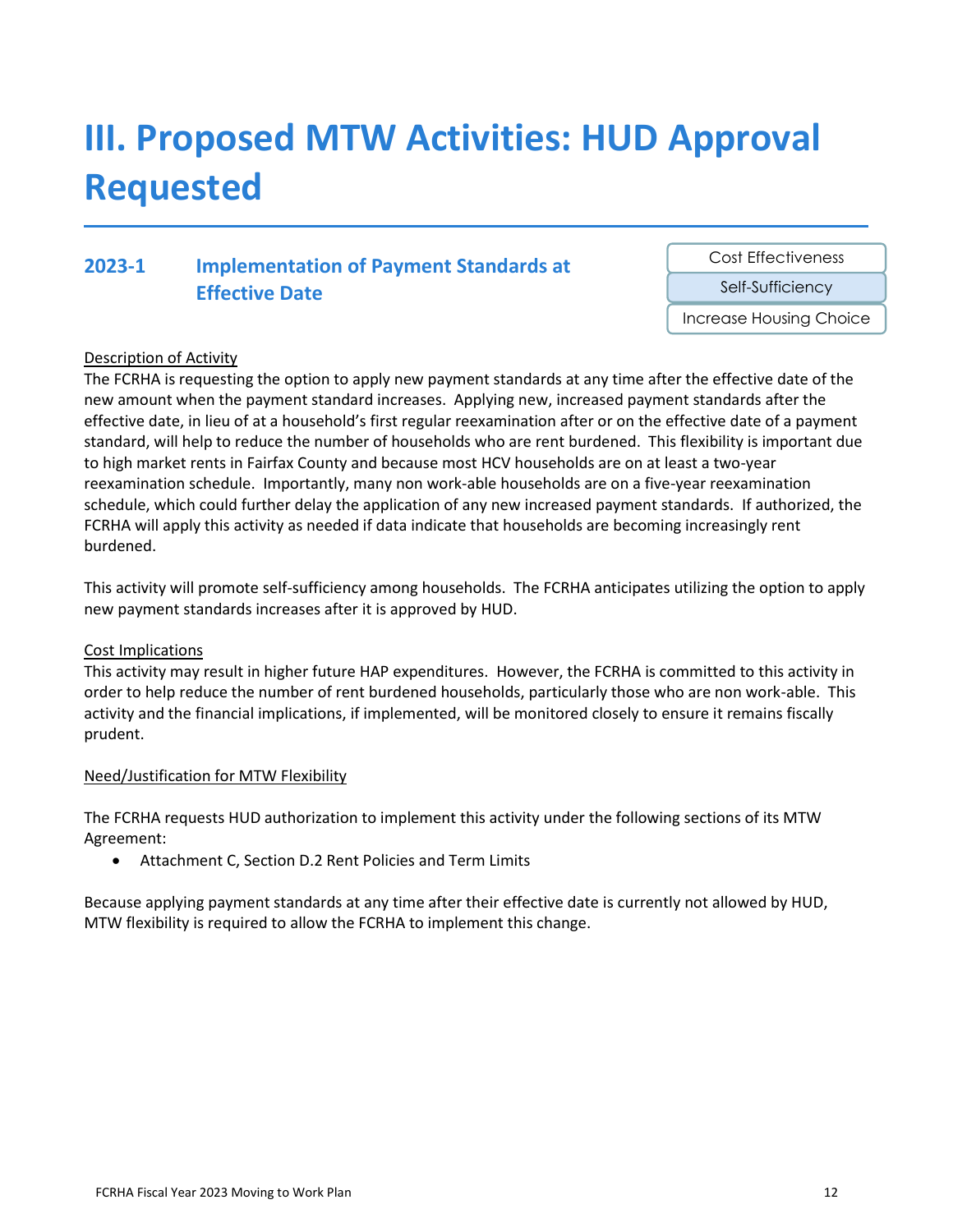| <b>SS#2: INCREASE IN HOUSEHOLD SAVINGS</b>                                                                |                                                                                                                                                                                                                                                                                                              |                                                                                                                                                                               |                |                                      |  |  |
|-----------------------------------------------------------------------------------------------------------|--------------------------------------------------------------------------------------------------------------------------------------------------------------------------------------------------------------------------------------------------------------------------------------------------------------|-------------------------------------------------------------------------------------------------------------------------------------------------------------------------------|----------------|--------------------------------------|--|--|
| <b>Unit of</b><br><b>Measurement</b>                                                                      | <b>Baseline</b>                                                                                                                                                                                                                                                                                              | <b>Benchmark</b>                                                                                                                                                              | <b>Outcome</b> | <b>Benchmark</b><br><b>Achieved?</b> |  |  |
| Average amount of<br>savings/escrow of<br>households affected<br>by this policy in<br>dollars (increase). | This baseline will be<br>set using FY 2022<br>data indicating the<br>average amount of<br>household assets<br>for HCV<br>households. As this<br>activity is<br>anticipated to only<br>indirectly affect<br>savings levels, the<br>number of<br>households who are<br>rent burdened will<br>also be measured. | A reduction in the #<br>of households that<br>are rent burdened<br>after<br>implementation of<br>this activity; an<br>increase in the<br>average asset level<br>of households | <b>TBD</b>     | <b>TBD</b>                           |  |  |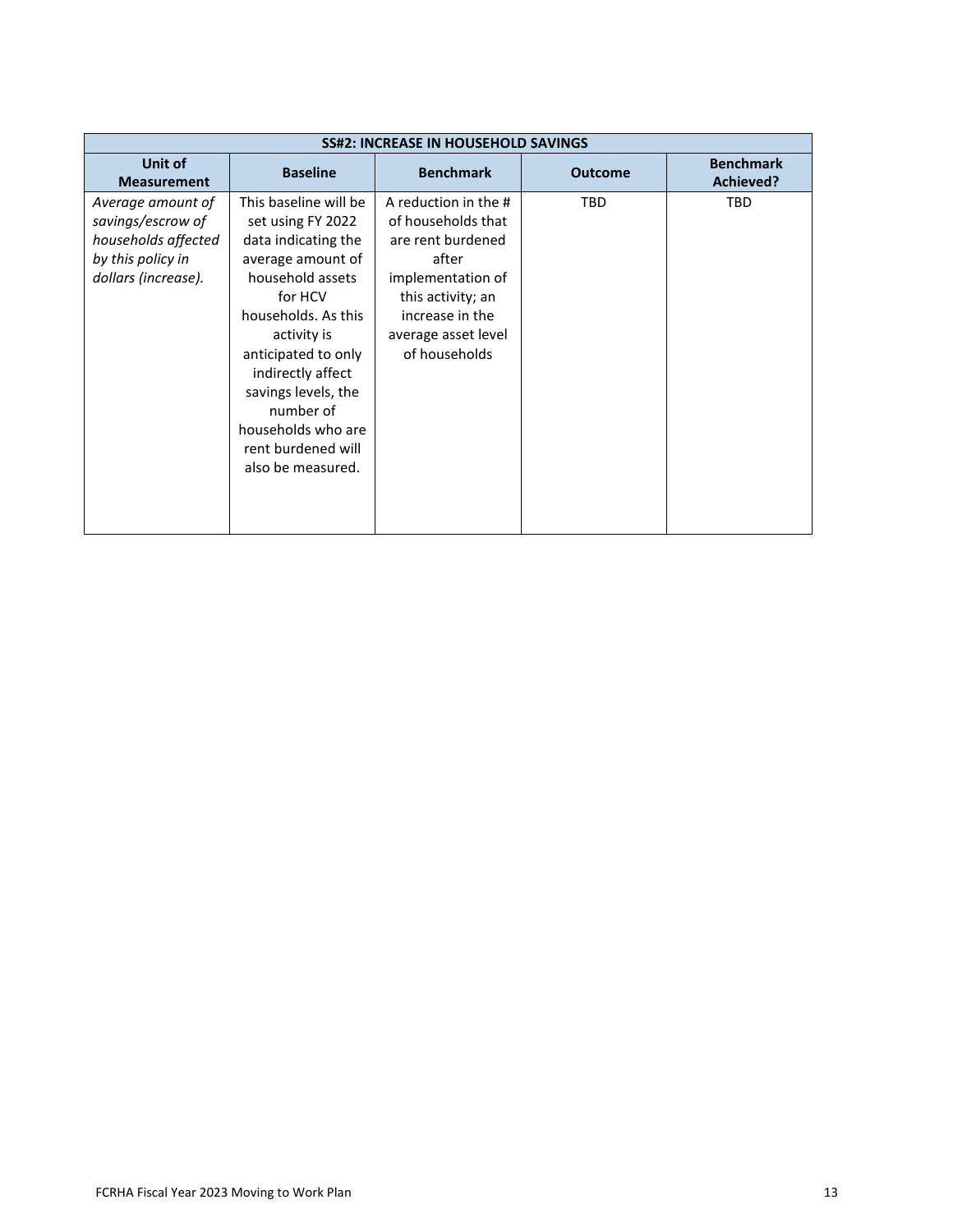# <span id="page-13-0"></span>**IV.A. Approved MTW Activities: Implemented**

The following Moving to Work activities are currently implemented. A summary and status update on these activities follows:

|            | <b>ACTIVITY</b>                                                                                                      |
|------------|----------------------------------------------------------------------------------------------------------------------|
| $2014 - 1$ | Reduce Frequency of Reexaminations                                                                                   |
| 2014-2     | Eliminate Mandatory Earned Income Disregard Calculation                                                              |
| 2014-3     | Streamline Inspections for Housing Choice Voucher and Rental Assistance Demonstration<br>Program-based Voucher Units |
| 2014-5     | Institute a Minimum Rent                                                                                             |
| 2014-6     | Design and Initiate a Rent Control Study                                                                             |
| 2014-9     | Increase the Family Share of Rent from 30 Percent to 35 Percent of Family Income in the                              |
|            | Housing Choice Voucher and Rental Demonstration Program Project-Based Voucher Programs                               |
| 2016-2     | Modify Project-Based Voucher Choice Mobility Criteria                                                                |
| 2017-1     | Modify the Family Self-Sufficiency Program                                                                           |
| 2017-3     | Authorization to Establish a Local Moving to Work Project-Based Voucher Program                                      |
| 2018A-1    | Modify the Calculation of the Family Share of Rent                                                                   |
| 2018A-3    | Increase Initial Maximum Tenant Rent Burden to 45 Percent                                                            |
| 2019-1     | <b>Establish Fairfax County Payment Standards</b>                                                                    |
| $2021 - 1$ | Affordable Housing Acquisition and Development                                                                       |
| $2021 - 2$ | Rental Assistance Demonstration Project-Based Voucher Program Admissions Policy                                      |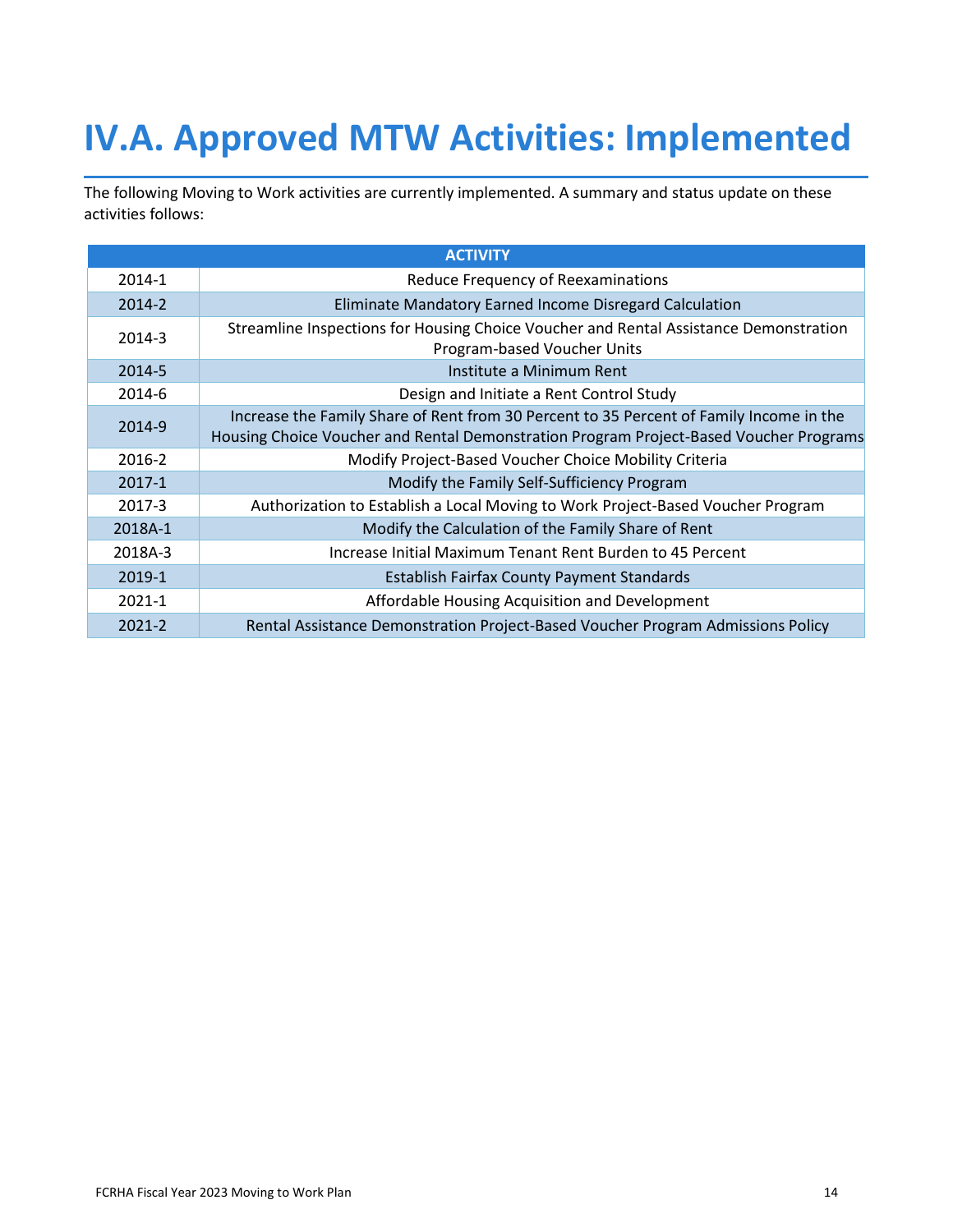## **2014-1 Reduction in Frequency of Reexaminations**

Approved/Implemented/Amended

- Approved: FY 2014
- Implemented: FY 2014 and FY 2018
- Amended: FY 2020

#### Description of Activity/Update

The objectives of this activity are to provide a work incentive and to lessen the administrative burden on staff and families by reducing the frequency of income reexaminations. This activity allows for the following:

- Reexaminations are conducted every two years for work-able households. Families that claim to have zero income continue to meet with FCRHA staff regularly.
- Reexaminations for non work-able households are conducted every five years. If, during the five-year period, a household's portion of rent and utilities increases to a level greater than 42% of their adjusted gross annual income, the most current payment standards will be applied prior to the five-year recertification. This will help to ensure non work-able households do not become rent burdened during the five-year period due to increases in rent at the request of a landlord. Any change in family composition must be reported in writing to the FCRHA within ten (10) business days. The FCRHA will conduct interim reexaminations to account for any changes in household composition that occur between scheduled reexaminations.
- Interim increases (i.e., increases in income between annual reexaminations) are disregarded until the next scheduled reexamination.
- Interim decreases (i.e., a reported decrease in income) are limited to one during a calendar year and no interim decreases during the first six months after initial occupancy.

The reduction in the frequency of reexaminations provides an incentive to work as families are not immediately subject to a rent increase when their income increases because of new employment or a job promotion. The impact of five-year reexaminations will be closely monitored due to the lingering economic impacts of the COVID-19 pandemic on participants. This activity will continue to be implemented in FY 2023.

#### Application of Activity

This activity applies to the following vouchers:

| <b>Voucher Type</b>                                     | Activity<br>$2014 - 1$<br>Applicability | <b>Voucher Type</b>                                  | Activity 2014-1<br>Applicability |
|---------------------------------------------------------|-----------------------------------------|------------------------------------------------------|----------------------------------|
| <b>MTW Vouchers</b>                                     | <b>YES</b>                              | Homeownership Vouchers                               | NO.                              |
| Project-Based Vouchers                                  | NO.                                     | Family Unification Protection Vouchers -<br>Pre 2008 | <b>YES</b>                       |
| RAD2 – Creekside Vouchers                               | NO.                                     | 1-Year Mainstream Vouchers - Pre 2008                | <b>YES</b>                       |
| RAD1                                                    | NO.                                     | <b>Emergency Housing Vouchers</b>                    | <b>YES</b>                       |
| Tenant Protection Vouchers-<br><b>Culpepper Gardens</b> | NO.                                     |                                                      |                                  |
| <b>Tenant Protection Vouchers -</b><br>Lake Anne        | <b>YES</b>                              |                                                      |                                  |
| <b>Tenant Protection Vouchers</b>                       | NO.                                     |                                                      |                                  |
| <b>Enhanced Voucher</b>                                 | <b>YES</b>                              |                                                      |                                  |

Cost Effectiveness

Self Sufficiency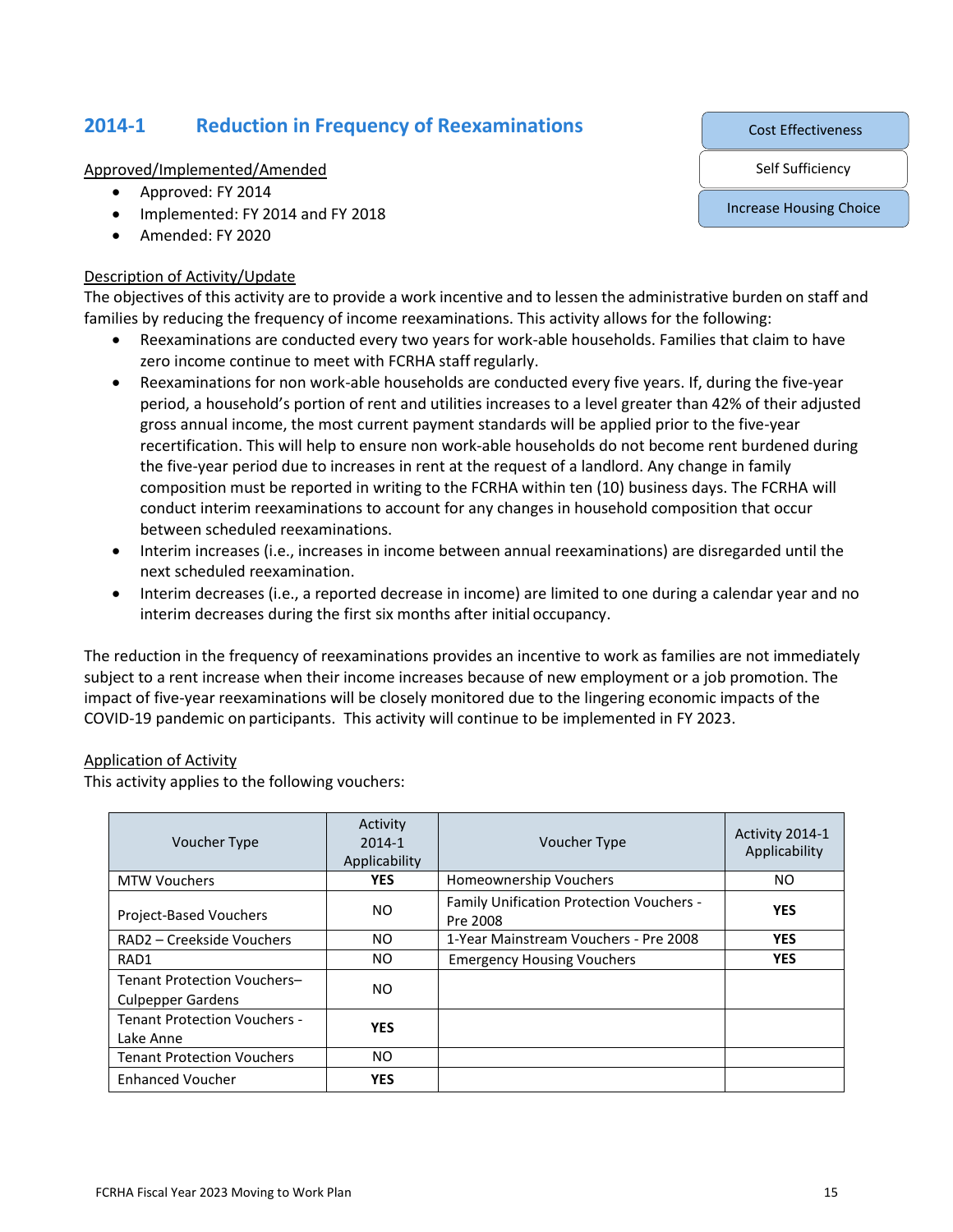#### Definition of Work-Able and Non Work-Able

The following definitions apply to this activity:

- *Non Work-Able*: For a household to be considered non work-able, (1) the head of household (as well as the co-head of household, if applicable) must be elderly or disabled and not have any earned income; and (2) all other household members 18 years or older must be elderly or disabled without earned income, or enrolled in full-time school or job training program.
- *Work-Able*: Any household with a member who is 18 years or older where the member is not elderly or disabled with no earned income or not enrolled in full-time school or job training program.

#### Planned Non-Significant Changes

There are no planned non-significant changes regarding this activity.

#### Planned Changes to Metrics/Data Collection

There are no planned changes to the metrics or data collection to report for this activity.

Planned Significant Changes

There are no planned significant changes to this activity.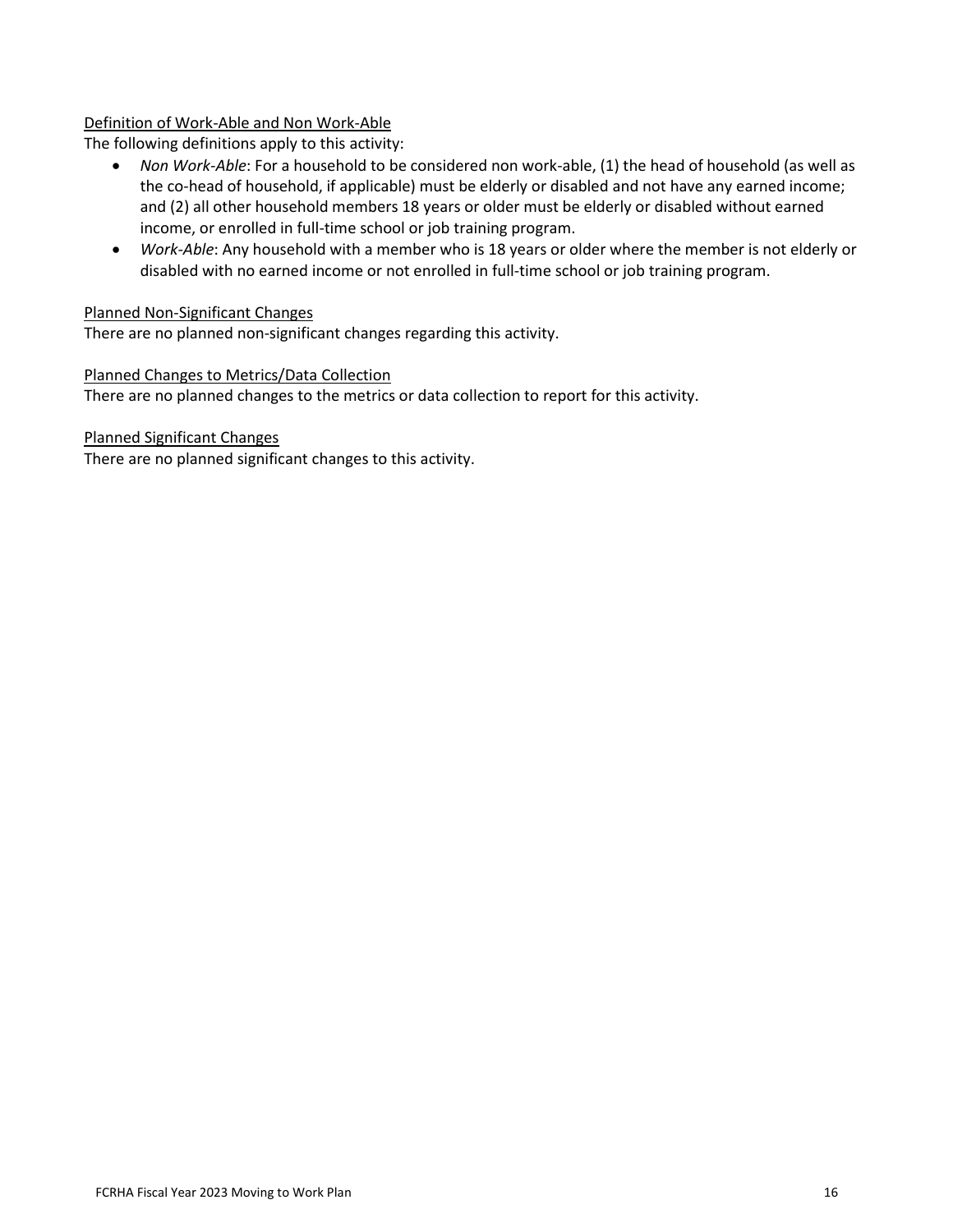## **2014-2 Eliminate Mandatory Earned Income Disregard Calculation**

Approved/Implemented/Amended

- Approved: FY 2014
- Implemented: FY 2014

#### Description of Activity/Update

As part of the HUD-mandated EID calculation, any family in the Public Housing program, and any family in the HCV program that included a member(s) with disabilities, was eligible for EID when an unemployed or underemployed family member obtained a job or increased their wages. The resulting income increase was fully excluded for 12 months and 50 percent excluded for an additional 12 months. In FY 2011, only 52 families in the FCRHA's Public Housing and HCV programs benefited from the EID calculation.

In the FY 2014 Moving to Work Plan, the FCRHA eliminated the HUD-mandated EID calculation and began notifying affected families. To allow families to prepare for any potential changes in rent, families that received notification within three months of their reexaminations were phased out at their second annual reexamination. The FCRHA eliminated all use of the EID calculation in FY 2015.

In FY 2022, the FCRHA was awarded Emergency Housing Vouchers (EHVs), where the EID calculation is in effect. The implementation of Activity 2014-2 ensures that the EID calculation is eliminated for all MTW households, but not to households in the EHV program.

#### Voucher Type Activity 2014-2 Applicability Voucher Type Activity 2014-2 Applicability MTW Vouchers **YES** Homeownership Vouchers **YES** Project-Based Vouchers **YES** Family Unification Protection Vouchers -Pre 2008 **YES** RAD2 – Creekside Vouchers **YES** 1-Year Mainstream Vouchers - Pre 2008 **YES** RAD1 **YES** Emergency Housing Vouchers No Tenant Protection Vouchers– Culpepper Gardens **YES** Tenant Protection Vouchers - Lake Anne **YES** Tenant Protection Vouchers **YES** Enhanced Voucher **YES**

#### Application of Activity

This activity applies to the following:

#### Planned Non-Significant Changes

There are no planned non-significant changes regarding this activity.

#### Planned Changes to Metrics/Data Collection

There are no planned changes to the metrics or data collection to report for this activity.

Cost Effectiveness

Self Sufficiency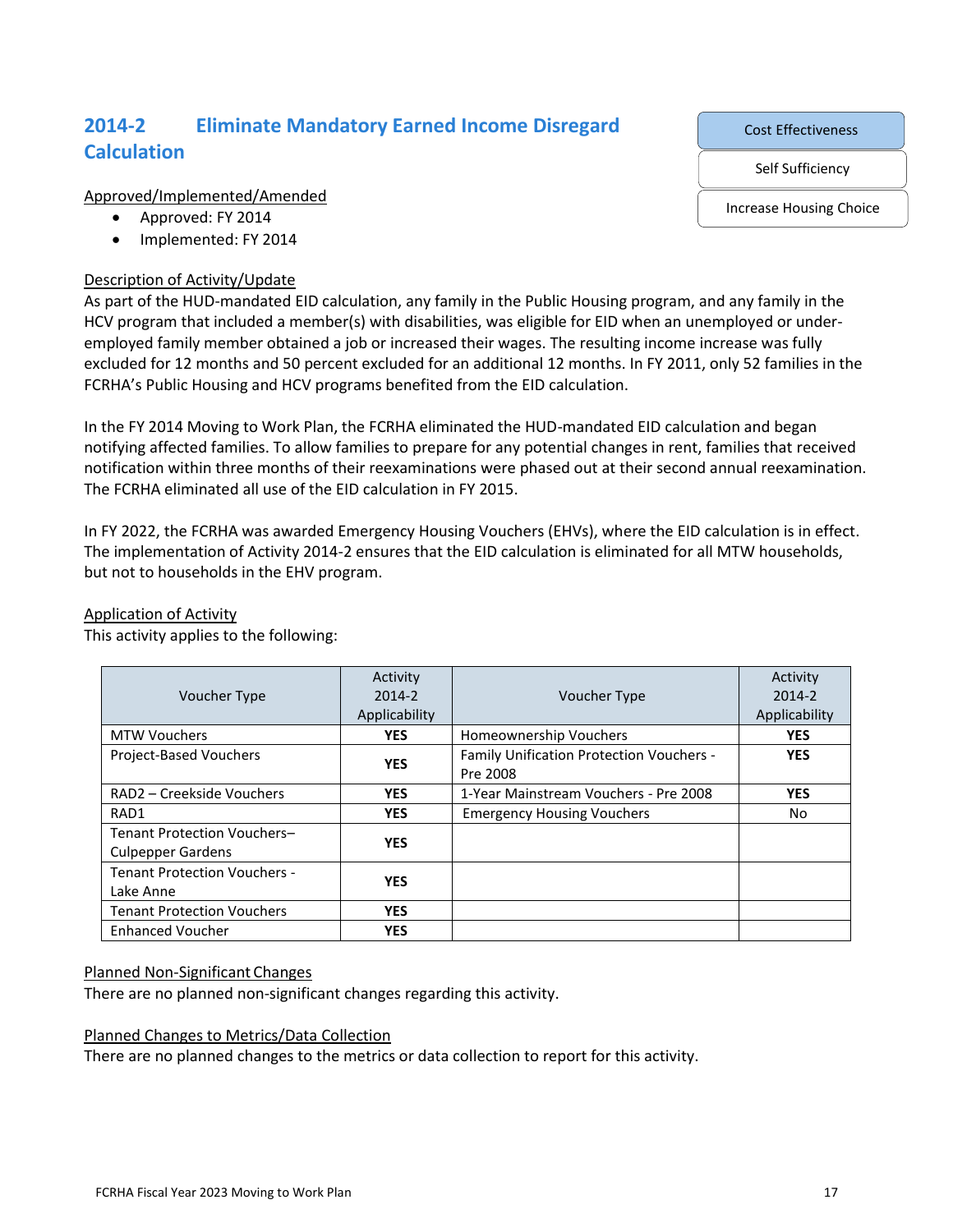Planned Significant Changes

There are no planned significant changes regarding this activity.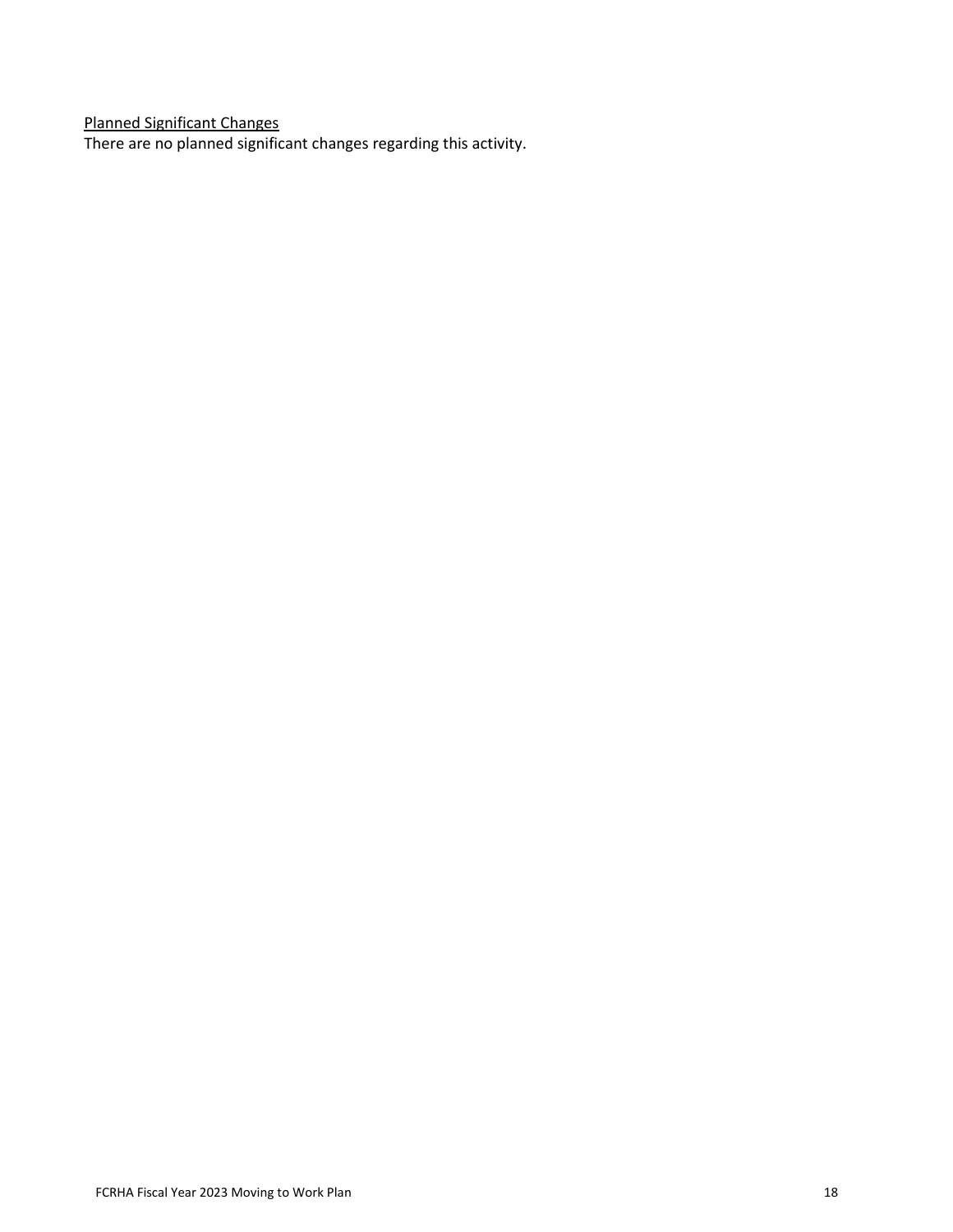## **2014-3 Streamlined Inspections for Housing Choice Voucher and Rental Assistance Demonstration Project-Based Voucher Units**

Approved/Implemented/Amended

- Approved: FY 2014
- Implemented: FY 2014
- Amended: FY 2020 and FY 2021

#### Description of Activity/Update

This activity reduces costs associated with conducting inspections, encourages owners to maintain their units, and incentivizes families to employ good housekeeping practices. The following applies:

- HCV units are inspected on a triennial basis.
- RAD-PBV units are inspected biennially by property. Approximately 50 percent of RAD-PBV properties are inspected in one calendar year (all units in those properties) and the other50 percent are inspected in the next calendar year (all units in those properties).

Tenants, owners, or a third-party continue to have the option to request Special Inspections at any time, and any complaints received by the FCRHA from a tenant, owner or third-party may revert a unit back to an annual inspection cycle. Additionally, all units are subject to Quality Control Inspections and the FCRHA specifically focuses those inspections on households less likely to report unsafe or unsanitary conditions. Inspection staff follow HQS protocol including using HUD Form 52580 for all inspections. This activity will continue to be implemented in FY 2023.

#### Application of Activity

This activity applies to the following:

| Voucher Type                                            | Activity 2014-3<br>Applicability | <b>Voucher Type</b>                                         | Activity 2014-3<br>Applicability |
|---------------------------------------------------------|----------------------------------|-------------------------------------------------------------|----------------------------------|
| <b>MTW Vouchers</b>                                     | <b>YES</b>                       | Homeownership Vouchers                                      | NO.                              |
| <b>Project-Based Vouchers</b>                           | NO.                              | <b>Family Unification Protection</b><br>Vouchers - Pre 2008 | NO.                              |
| RAD2 – Creekside Vouchers                               | <b>YES</b>                       | 1-Year Mainstream Vouchers -<br>Pre 2008                    | NO.                              |
| RAD1                                                    | <b>YES</b>                       | <b>Emergency Housing Vouchers</b>                           | <b>YES</b>                       |
| Tenant Protection Vouchers-<br><b>Culpepper Gardens</b> | NO.                              |                                                             |                                  |
| <b>Tenant Protection Vouchers -</b><br>Lake Anne        | NO.                              |                                                             |                                  |
| <b>Tenant Protection Vouchers</b>                       | NO.                              |                                                             |                                  |
| <b>Enhanced Voucher</b>                                 | NO.                              |                                                             |                                  |

#### Planned Non-Significant Changes

There are no planned non-significant changes regarding this activity.

#### Planned Changes to Metrics/Data Collection

There are no planned changes to the metrics or data collection to report for this activity.

Cost Effectiveness

Self Sufficiency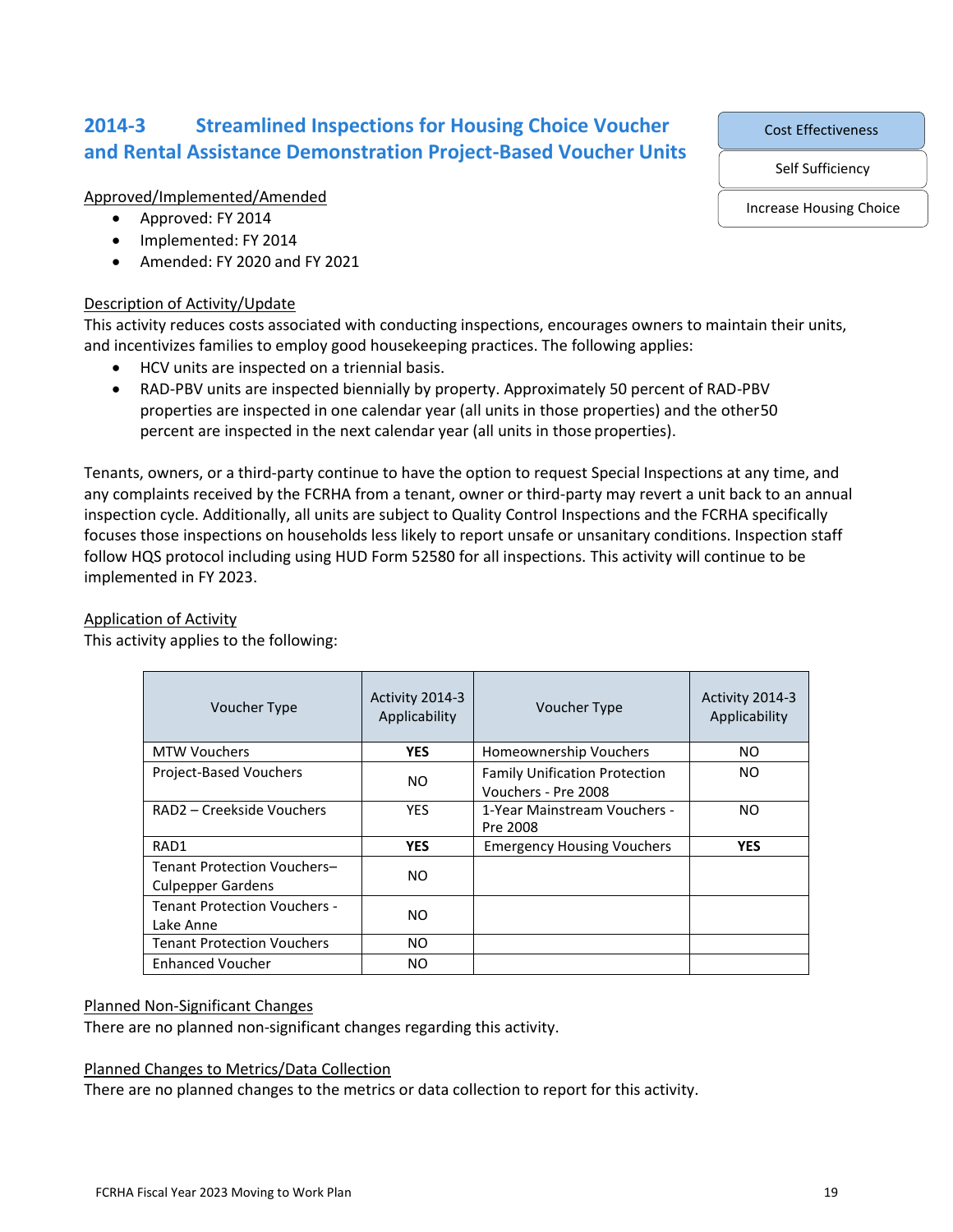Planned Significant Changes

There are no planned significant changes to this activity.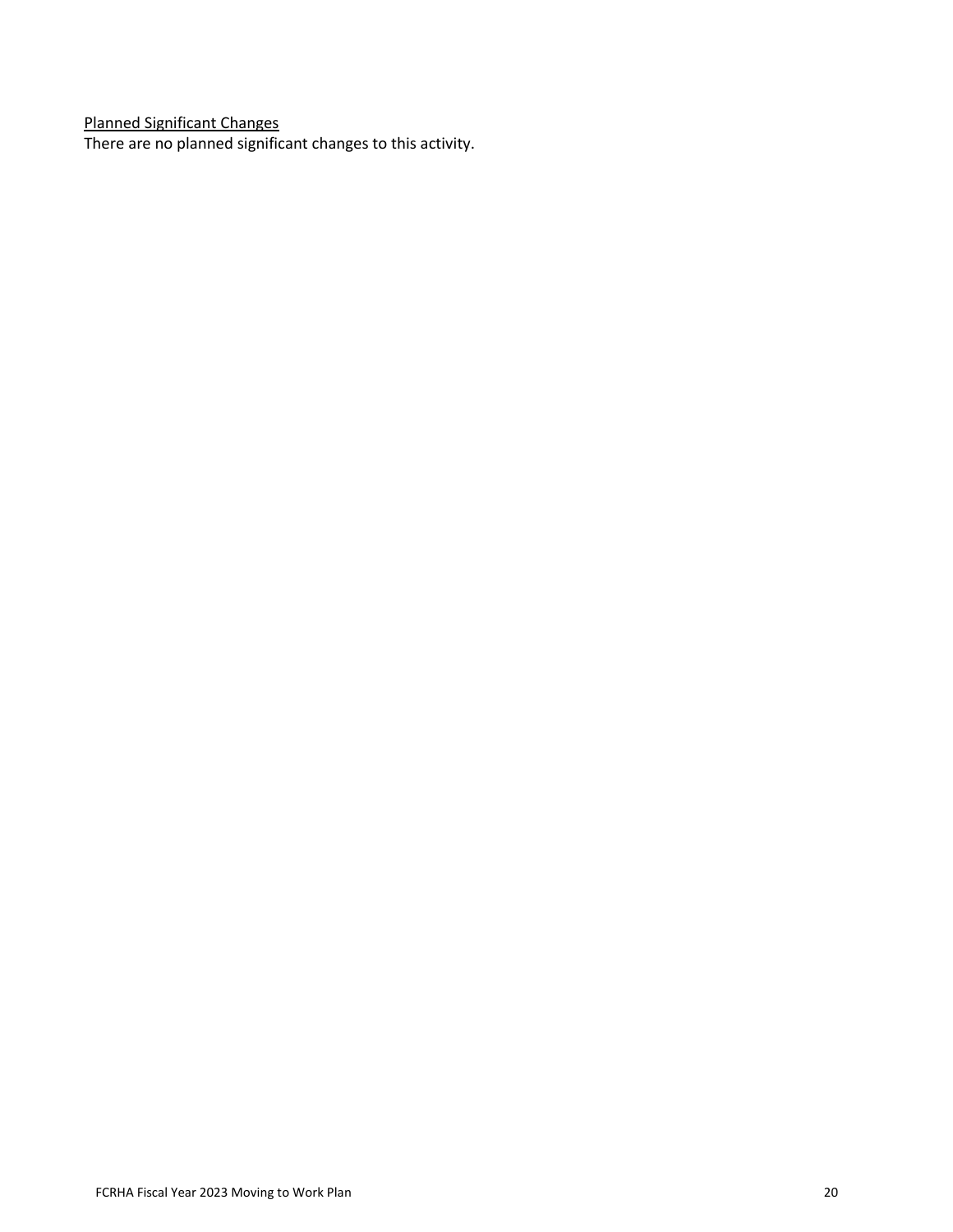### **2014-5 Institute a New Minimum Rent**

Approved/Implemented/Amended

- Approved: FY 2014
- Reproposed: FY 2016
- Implemented: FY 2018
- Amended: FY 2018

#### Description of Activity/Update

To encourage families to seek employment and stay employed, the FCRHA has set a minimum rent to \$220 per month for work-able families. This rent is based on one family member working 20 hours per week for four weeks during the month earning the minimum wage of \$7.25. The minimum rent of \$220/month is currently implemented in both the RAD-PBV and the HCV programs, affecting only work-able households. Households can pay a minimum rent of \$50 if they are determined to have little or no income.

This activity is fully implemented. This activity will continue to be closely monitored in FY 2023 due to the lingering economic impacts of the COVID-19 pandemic on households.

#### Application of Activity

This activity applies to the following:

| Voucher Type                                            | Activity 2014-5<br>Applicability | Voucher Type                                                | Activity 2014-5<br>Applicability |
|---------------------------------------------------------|----------------------------------|-------------------------------------------------------------|----------------------------------|
| <b>MTW Vouchers</b>                                     | <b>YES</b>                       | Homeownership Vouchers                                      | NO.                              |
| <b>Project-Based Vouchers</b>                           | N <sub>O</sub>                   | <b>Family Unification Protection</b><br>Vouchers - Pre 2008 | <b>YES</b>                       |
| RAD2 - Creekside Vouchers                               | N <sub>O</sub>                   | 1-Year Mainstream Vouchers -<br>Pre 2008                    | <b>YES</b>                       |
| RAD1                                                    | <b>YES</b>                       | <b>Emergency Housing Vouchers</b>                           | NO.                              |
| Tenant Protection Vouchers-<br><b>Culpepper Gardens</b> | NO.                              |                                                             |                                  |
| <b>Tenant Protection Vouchers -</b><br>Lake Anne        | NO.                              |                                                             |                                  |
| <b>Tenant Protection Vouchers</b>                       | <b>YES</b>                       |                                                             |                                  |
| <b>Enhanced Voucher</b>                                 | <b>YES</b>                       |                                                             |                                  |

#### Definition of Work-Able and Non Work-Able

The following definitions apply to this activity:

- *Non Work-Able*: For a household to be considered non work-able, (1) the head of household (as well as the co-head of household, if applicable) must be elderly or disabled and not have any earned income; and (2) all other household members 18 years or older must be elderly or disabled without earned income, or enrolled in full-time school or job training program.
- *Work-Able*: Any household with a member who is 18 years or older where the member is not elderly or disabled with no earned income or not enrolled in full-time school or job training program.

Cost Effectiveness

Self Sufficiency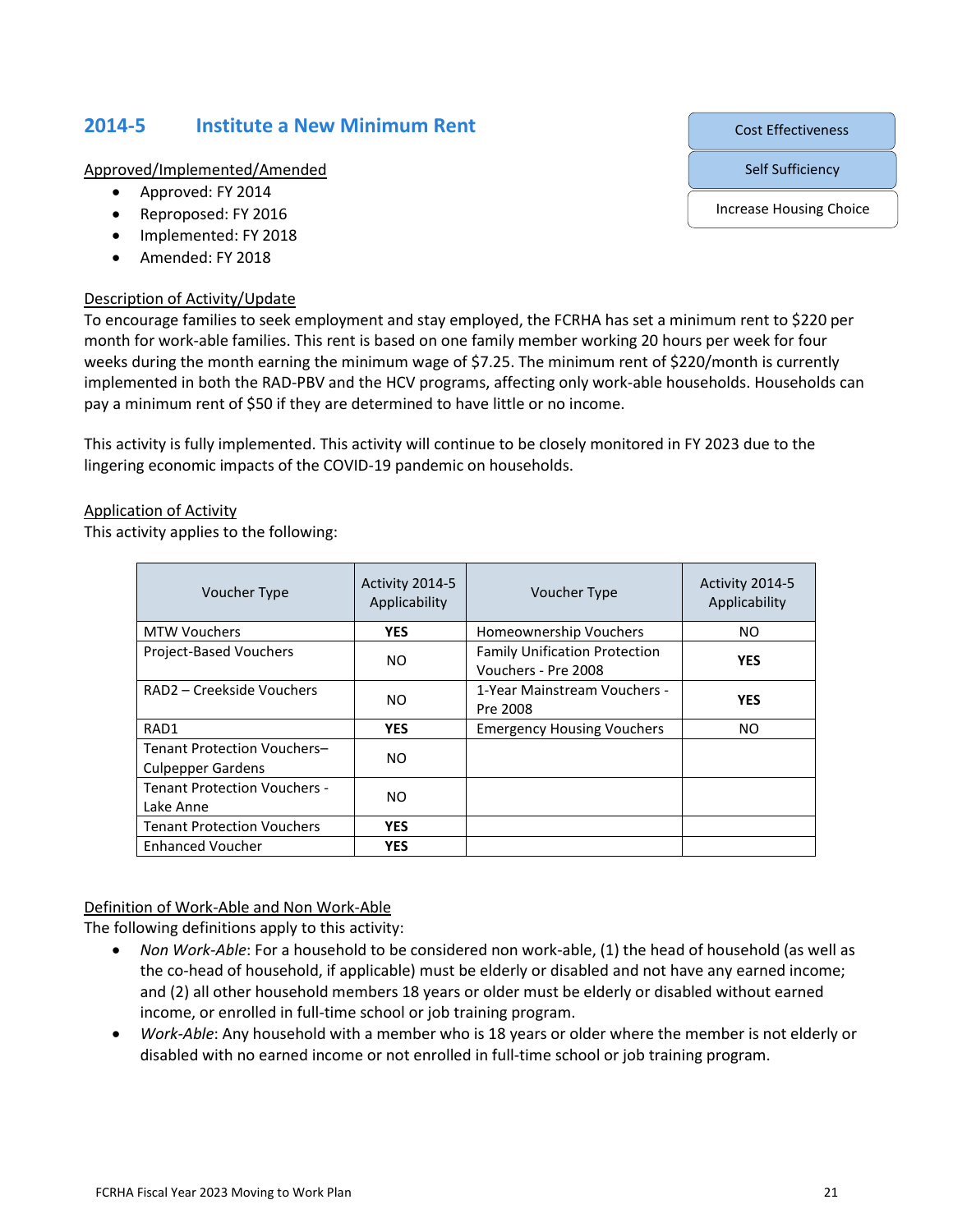#### Annual Reevaluation of Rent Reform Initiative

Outcomes were measured and reviewed annually using identified metrics. The rent reform controlled study will end in FY 2022.

#### Hardship Case Criteria

Households eligible for the minimum rent are subject to the FCRHA's Hardship Policy. Based on previous years, it is anticipated that fewer than 20 households will request a hardship exemption. However, the economic impacts of the COVID-19 pandemic may increase the number of hardship requests in FY 2023; the FCRHA will continue to monitor and review these requests.

#### Planned Non-Significant Changes

There are no planned non-significant changes regarding this activity.

#### Planned Changes to Metrics/Data Collection

There are no planned changes to the metrics or data collection to report for this activity.

#### Planned Significant Changes

There are no planned significant changes to report regarding this activity.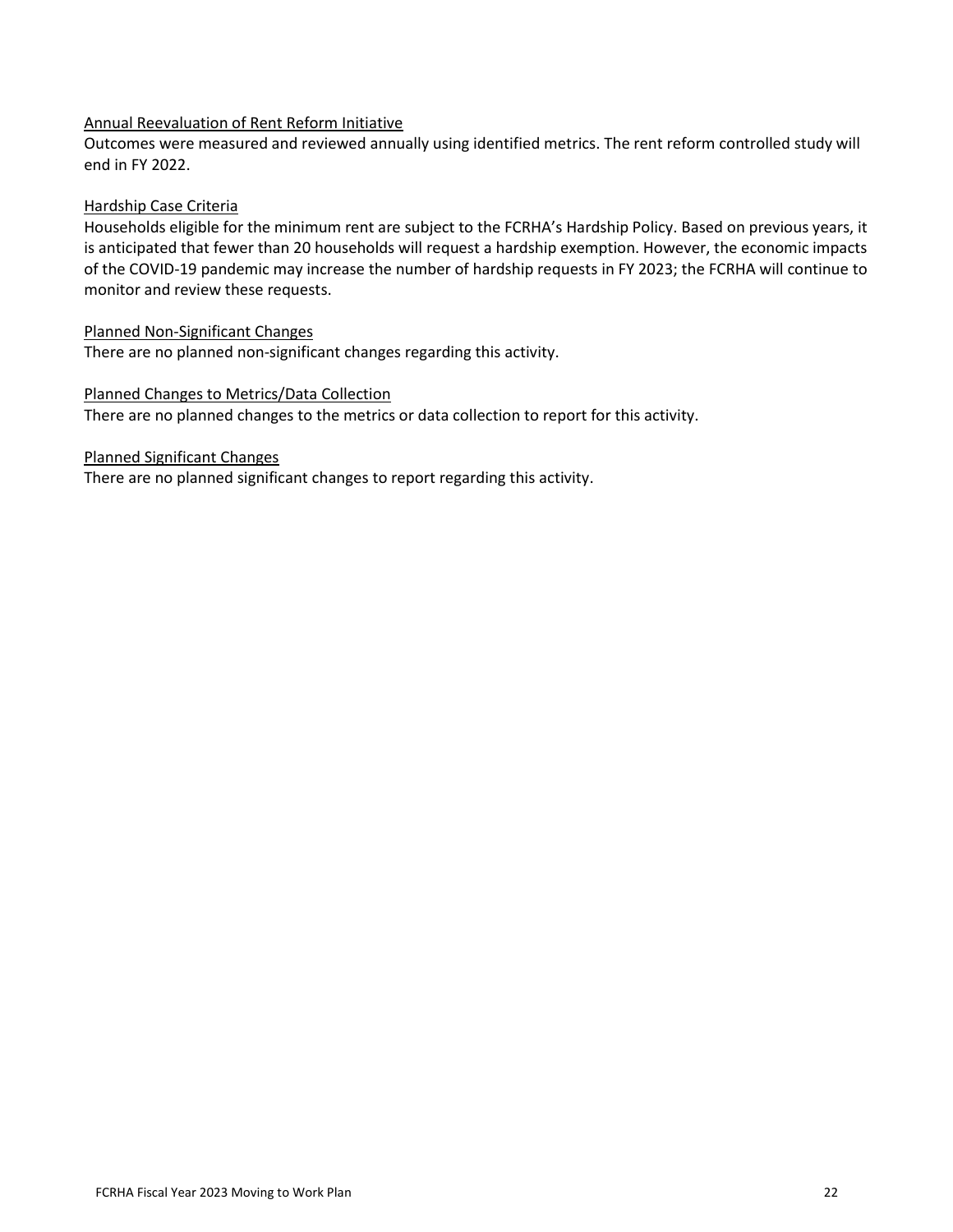## **2014-6 Design and Initiate a Rent Reform Controlled Study**

Approved/Implemented/Amended

- Approved: FY 2014
- Reproposed: FY 2016
- Implemented: FY 2018
- Amended: FY 2018

#### Description of Activity/Update

The Rent Reform Controlled Study, a HUD requirement for the FCRHA's designation as a MTW agency, is an alternate rent strategy for incentivizing families to increase their income and savings through a simplified approach to calculating a family's adjusted income. Key elements of the study include:

- Continuing to exclude income directly related to achieving self-sufficiency, such as income from training programs and student financial assistance.
- Utilizing a "work stabilization" deduction to replace existing deductions. The work stabilization deduction is 20 percent of a family's gross earned income.
- Alternating income reexaminations every two years so families can take advantage of income increases without a resulting rent increase.
- Providing incentives for families that meet self-sufficiency goals.
- Implementing a minimum rent of \$220/month to further encourage families to work. This activity is discussed under Moving to Work Activity 2014-5 Institute a New MinimumRent.

The FCRHA anticipates rent reform activities will result in:

- an increase in average household income.
- an increase in average household savings.
- fewer households on TANF.
- a reduction in the average unit subsidy of households in the pilot group.

The FCRHA began a pilot of the rent reform controlled study in 2015, including applying the minimum rent activity and identifying an initial pilot group of participants at three public housing properties. Unfortunately, a technical roadblock occurred in updating the Yardi system at this same time, resulting in a delay in the implementation of the pilot. While the contract negotiations were occurring with Yardi, the three public housing sites were converted to Rental Assistance Demonstration – Project-Based Voucher units (RAD-PBV). The combination of the RAD-PBV conversion and delay in the Yardi upgrade resulted in a pause on the full implementation of this activity. In FY 2020, this activity was fully implemented including a new contract with Virginia Tech to evaluate the rent reform controlled study. Households are assigned to both "control" and "study" groups and meet with the Rent Reform Housing Service Specialist for recertifications. The study will conclude by the end of FY 2022.

Primary data collection on the pilot is from FCRHA database records. At the conclusion of the study, a report will be released that will describe self-sufficiency metrics including changes to household income and savings, need for Temporary Assistance to Needy Families (TANF), and changes in housing subsidies. Recommendations will cover substantive implications for the FCRHA, as well as suggestions for additional housing program research. The analysis of outcomes for both the study and control groups is also considering various economic impacts that the COVID-19 pandemic has had on participating households.

Cost Effectiveness

Self-Sufficiency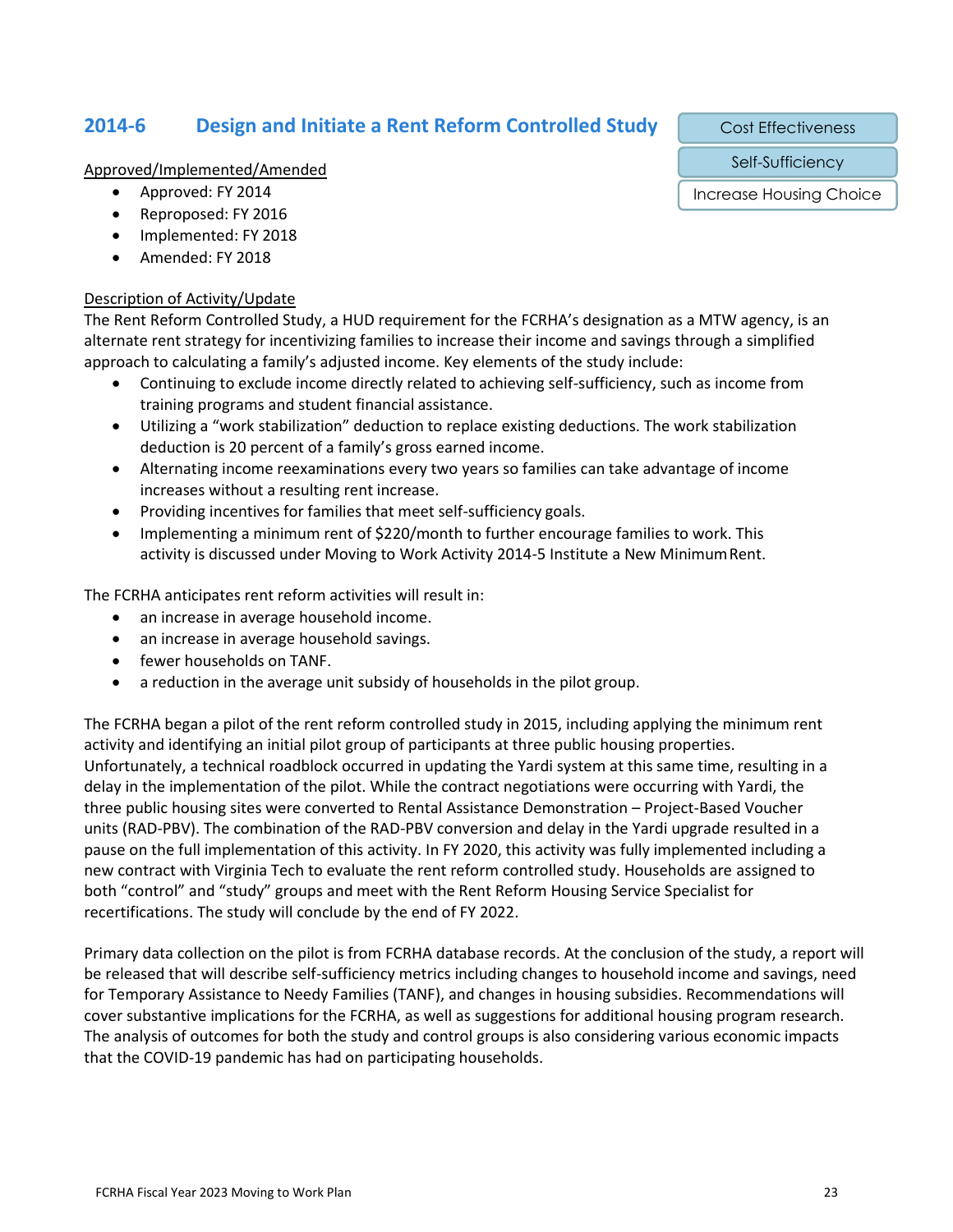#### Application of Activity

This activity applies only to RAD-PBV households participating in the rent reform controlled study, both in the control and study groups.

| Voucher Type                                            | Activity 2014-6<br>Applicability | Voucher Type                                                | Activity 2014-6<br>Applicability |
|---------------------------------------------------------|----------------------------------|-------------------------------------------------------------|----------------------------------|
| <b>MTW Vouchers</b>                                     | N/A                              | Homeownership Vouchers                                      | N/A                              |
| Project-Based Vouchers                                  | N/A                              | <b>Family Unification Protection</b><br>Vouchers - Pre 2008 | N/A                              |
| RAD2 – Creekside Vouchers                               | N/A                              | 1-Year Mainstream Vouchers -<br>Pre 2008                    | N/A                              |
| RAD1                                                    | <b>YES</b>                       | <b>Emergency Housing Vouchers</b>                           | N/A                              |
| Tenant Protection Vouchers-<br><b>Culpepper Gardens</b> | N/A                              |                                                             |                                  |
| Tenant Protection Vouchers -<br>Lake Anne               | N/A                              |                                                             |                                  |
| <b>Tenant Protection Vouchers</b>                       | N/A                              |                                                             |                                  |
| <b>Enhanced Voucher</b>                                 | N/A                              |                                                             |                                  |

#### Definition of Work-Able and Non Work-Able

The following definitions apply to this activity:

- *Non Work-Able*: For a household to be considered non work-able, (1) the head of household (as well as the co-head of household, if applicable) must be elderly or disabled and not have any earned income; and (2) all other household members 18 years or older must be elderly or disabled without earned income, or enrolled in full-time school or job training program.
- *Work-Able*: Any household with a member who is 18 years or older where the member is not elderly or disabled with no earned income or not enrolled in full-time school or job training program.

#### Impact Analysis

The FCRHA does not anticipate that the rent reform study will disproportionately affect households in any specific group; elderly and disabled households are not a part of the study. The FCRHA anticipates that the reduced rent, coupled with incentives, will result in increased household savings and achievement of family selfsufficiency goals.

#### Annual Reevaluation of Rent Reform Initiative

Outcomes were measured and reviewed annually using standard metrics. The FCRHA closely monitored the impact of the COVID-19 pandemic on households participating in this study and staff met quarterly with Virginia Tech to review metrics. In addition, researchers at Virginia Tech collected qualitative data to integrated into quantitative metrics to enhance the overall findings of the study. A final report on the study is expected at the beginning of FY 2023.

#### Hardship Case Criteria

Families participating in the study are subject to the FCRHA's Hardship Policy. There were no hardship requests due to the rent reform controlled study.

#### Transition Period

All families in the pilot received at least a ninety-day notice prior to implementation of the new reform policies.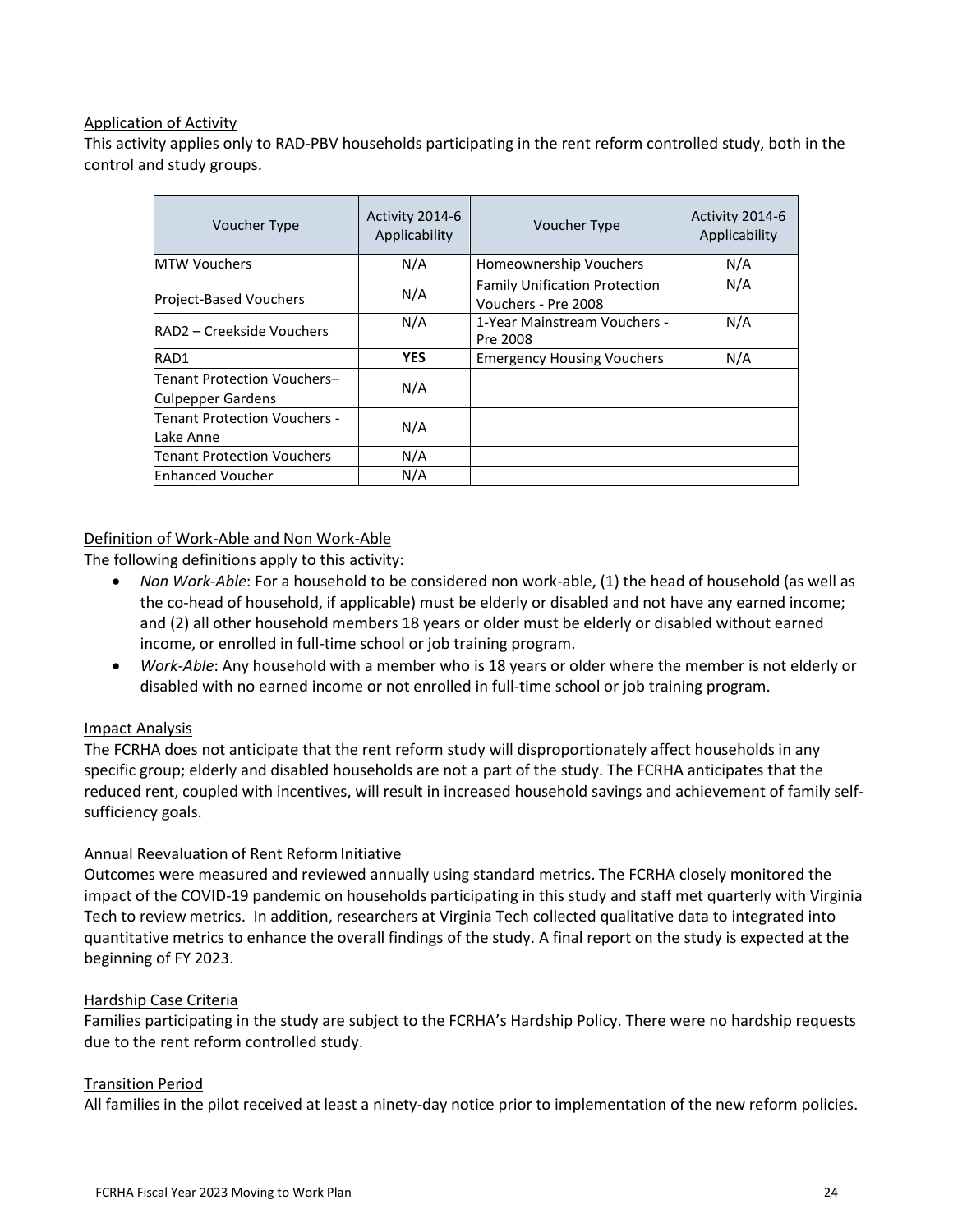#### Planned Non-Significant Changes

There are no planned non-significant changes to this activity.

#### Planned Changes to Metrics/Data Collection

There are no planned changes to the metrics or data collection to report for this activity.

#### Planned Significant Changes

There are no planned significant changes to report regarding this activity.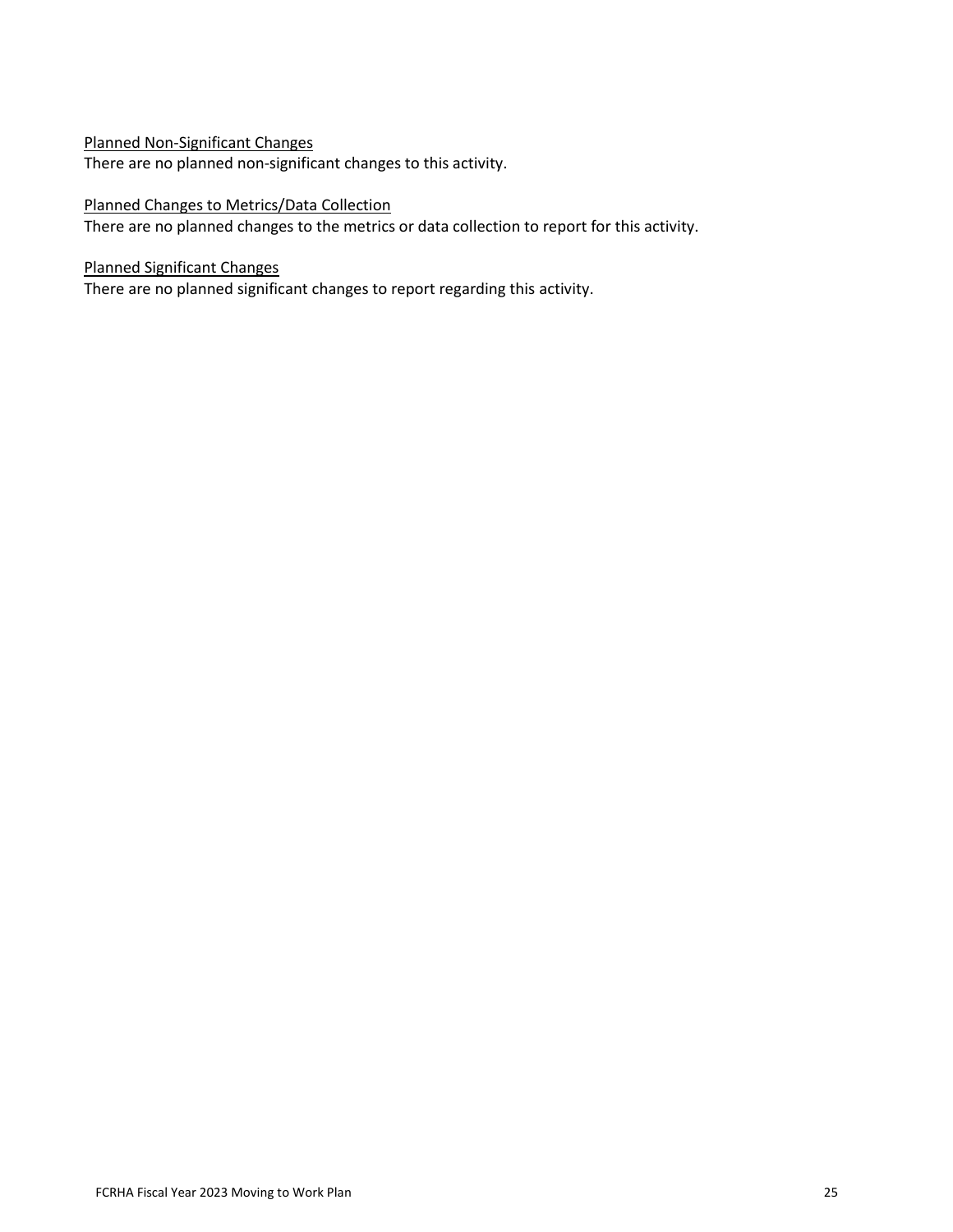## **2014-9 Increase the Family's Share of Rent from 30 Percent to 35 Percent of Family Income in the Housing Choice Voucher and Public Housing Programs**

Cost Effectiveness

Self-Sufficiency

Increase Housing Choice

#### Approved/Implemented/Amended

- Approved: FY 2014
- Implemented: FY 2014 and FY 2018
- Amended: FY 2018

#### Description of Activity/Update

Along with other cost effectiveness measures, this activity was enacted by the FCRHA to counteract fiscal constraints and close potential operating shortfalls. The activity is as follows:

- Increases the percentage of a family's share of rent to 35 percent of adjusted income for all work-able households.
- Apply the change to all families in the HCV and RAD-PBV programs, except for families on fixed incomes (only SSI, SSDI, SS, or pensions, or any combination of those sources). These households will continue to pay the highest of (1) 30 percent of adjusted income, (2) 10 percent of gross income, or (3) the FCRHA's current minimum rent.

Participants who have difficulty paying the minimum rent are informed of their ability to request a hardship. This activity has been fully implemented and will be closely monitored in FY 2023 due to the economic impacts of the COVID-19 pandemic on households.

#### Application of Activity

This activity applies to the following:

| <b>Voucher Type</b>                 | Activity 2014-9<br>Applicability | Voucher Type                                                          | Activity 2014-9<br>Applicability |
|-------------------------------------|----------------------------------|-----------------------------------------------------------------------|----------------------------------|
| <b>MTW Vouchers</b>                 | <b>YES</b>                       | Homeownership Vouchers                                                | NO                               |
| Project-Based Vouchers              | <b>YES</b>                       | <b>Family Unification</b><br><b>Protection Vouchers - Pre</b><br>2008 | <b>YES</b>                       |
| RAD2 – Creekside Vouchers           | NO.                              | 1-Year Mainstream Vouchers<br>- Pre 2008                              | <b>YES</b>                       |
| RAD1                                | <b>YES</b>                       | <b>Emergency Housing</b><br>Vouchers                                  | NO.                              |
| Tenant Protection Vouchers-         |                                  |                                                                       |                                  |
| <b>Culpepper Gardens</b>            | NO.                              |                                                                       |                                  |
| <b>Tenant Protection Vouchers -</b> |                                  |                                                                       |                                  |
| Lake Anne                           | <b>YES</b>                       |                                                                       |                                  |
| <b>Tenant Protection Vouchers</b>   | NO.                              |                                                                       |                                  |
| <b>Enhanced Voucher</b>             | <b>YES</b>                       |                                                                       |                                  |

#### Definition of Work-Able and Non Work-Able

The following definitions apply to this activity:

• *Non Work-Able*: For a household to be considered non work-able, (1) the head of household (as well as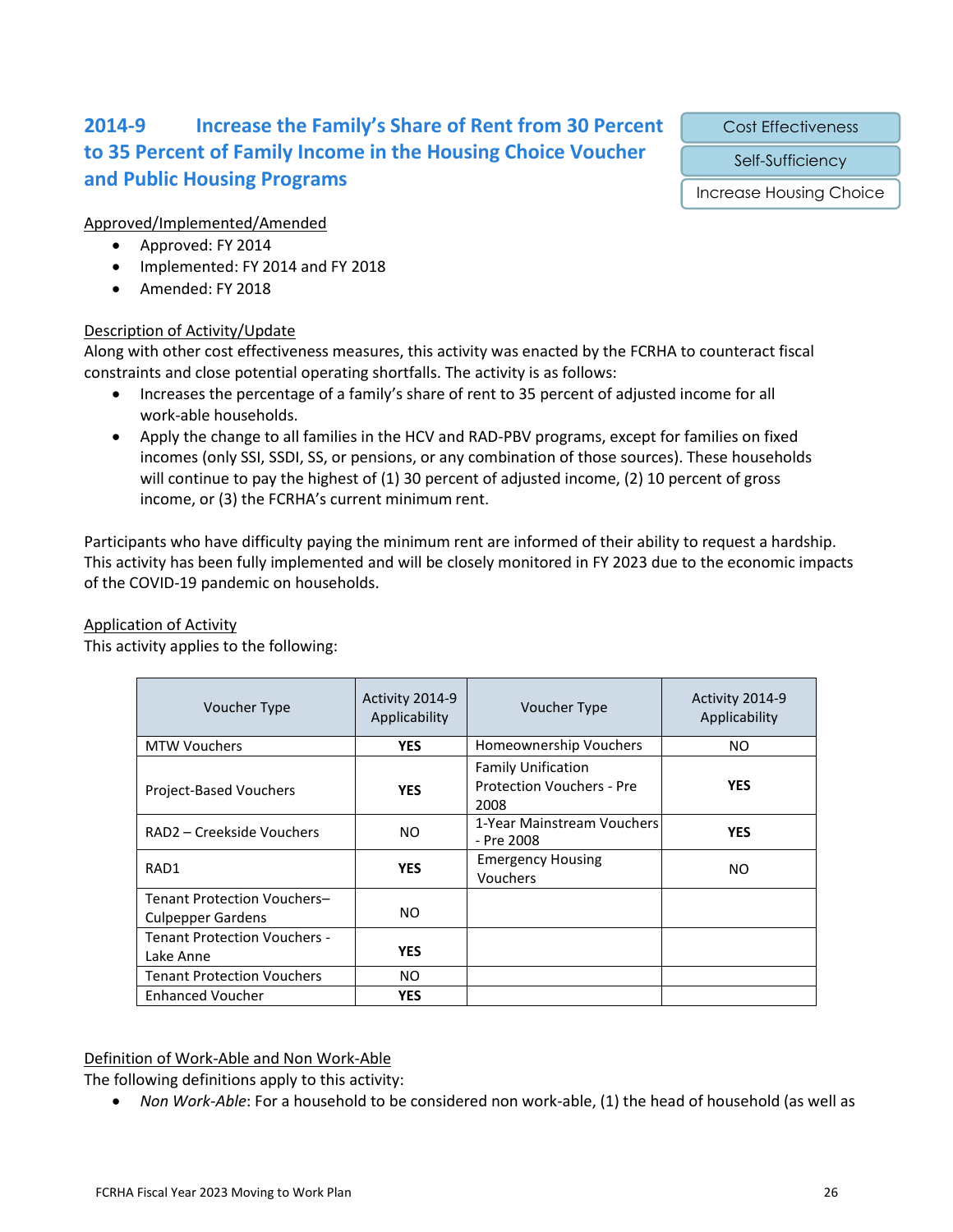the co-head of household, if applicable) must be elderly or disabled and not have any earned income; and (2) all other household members 18 years or older must be elderly or disabled without earned income, or enrolled in full-time school or job training program.

• *Work-Able*: Any household with a member who is 18 years or older where the member is not elderly or disabled with no earned income or not enrolled in full-time school or job training program.

#### Planned Non-Significant Changes

There are no planned non-significant changes regarding this activity.

#### Planned Changes to Metrics/Data Collection

There are no planned changes to the metrics or data collection to report for this activity.

#### Planned Significant Changes

There are no planned significant changes to report regarding this activity.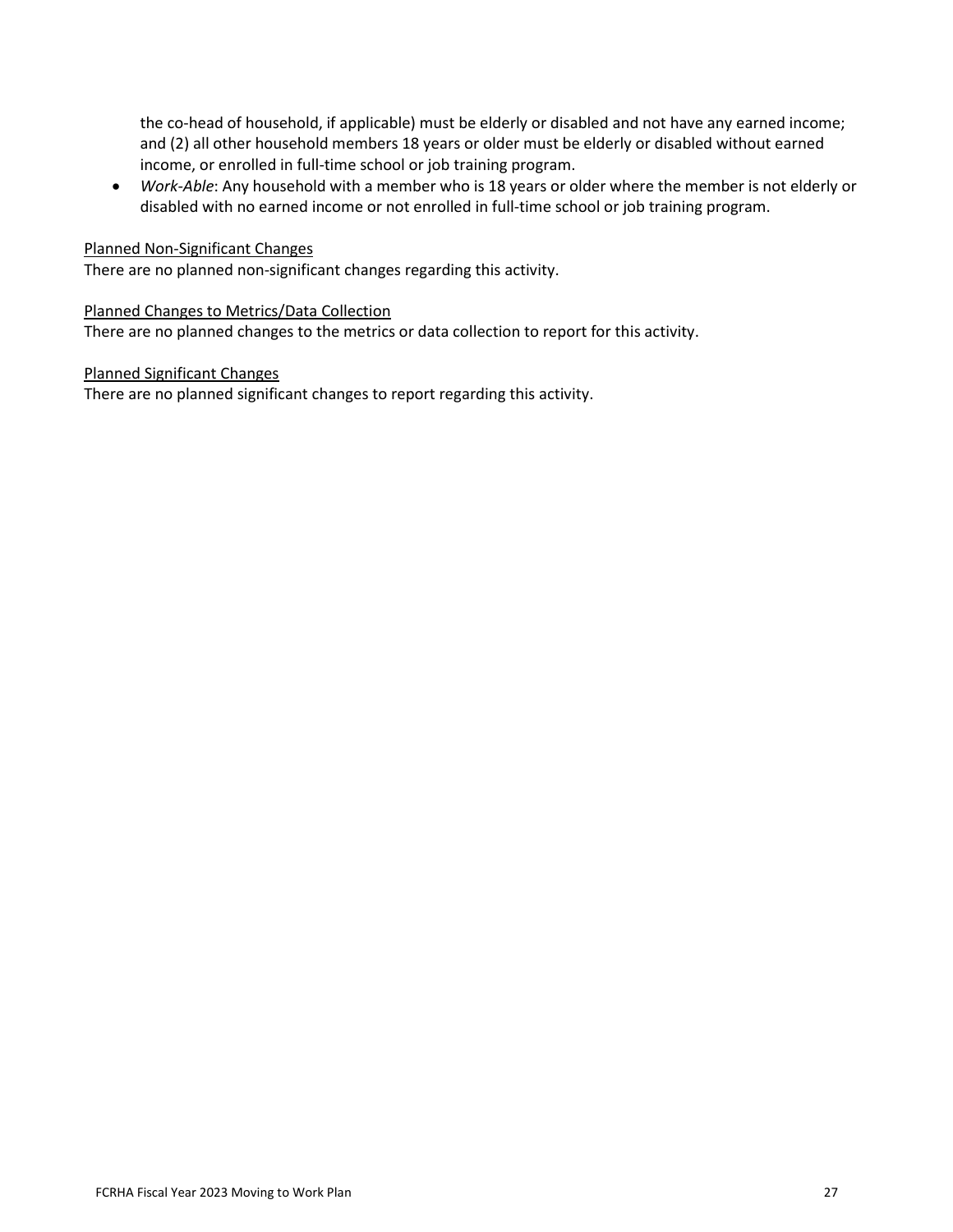## **2016-2 Modify Project-Based Voucher Choice Mobility Criteria**

#### Approved/Implemented/Amended

- Approved: FY 2014
- Implemented: FY 2014 and FY 2018
- Amended: FY 2021

#### Description of Activity/Update

Modifying the PBV Choice Mobility Criteria allows the FCRHA to prioritize limited resources to the neediest families and align housing resources with community needs. The FCRHA will reserve a majority of the tenantbased voucher opportunities for new families on its waiting list and promote the stability of families in PBV units by encouraging continued housing assistance at their current residence. By modifying choice mobility criteria, wait times for families on the tenant-based voucher list are reduced, thereby expanding affordable housing opportunities for families not currently served. When its voucher program is fully leased, the FCRHA typically has fewer than 200 tenant-based vouchers available each year due to attrition. In the past, families living in PBV units were given priority to receive tenant-based vouchers after only one year of residency, thereby reducing the number of tenant vouchers available to new families on the waiting list. This activity provides for the following:

- Maintains a waiting list of families that requested to convert their project-based voucher to a tenant-based voucher.
- Adds PBV families (that request to move) to the "PBV to HCV conversion" wait list after two years of residency. This does not apply to RAD-PBV households.
- One project-based voucher for every four tenant-based vouchers is processed per year (capped at 20 percent of the total vouchers issued per year).

Choice Mobility is allowed for instances for reasonable accommodations and Violence Against Women Act (VAWA) cases. This activity will continue to be fully implemented in FY 2023.

#### Application of Activity:

This activity applies to the following:

| Voucher Type                                            | Activity 2016-2<br>Applicability | Voucher Type                                                | Activity 2016-2<br>Applicability |
|---------------------------------------------------------|----------------------------------|-------------------------------------------------------------|----------------------------------|
| <b>MTW Vouchers</b>                                     | N/A                              | Homeownership Vouchers                                      | NO.                              |
| Project-Based Vouchers                                  | <b>YES</b>                       | <b>Family Unification Protection</b><br>Vouchers - Pre 2008 | N/A                              |
| RAD2 - Creekside Vouchers                               | <b>YES</b>                       | 1-Year Mainstream Vouchers -<br>Pre 2008                    | N/A                              |
| RAD1                                                    | <b>YES</b>                       | <b>Emergency Housing Vouchers</b>                           | N/A                              |
| Tenant Protection Vouchers-<br><b>Culpepper Gardens</b> | <b>YES</b>                       |                                                             |                                  |
| <b>Tenant Protection Vouchers -</b><br>Lake Anne        | <b>YES</b>                       |                                                             |                                  |
| <b>Tenant Protection Vouchers</b>                       | N/A                              |                                                             |                                  |
| <b>Enhanced Voucher</b>                                 | N/A                              |                                                             |                                  |

Cost Effectiveness

Self-Sufficiency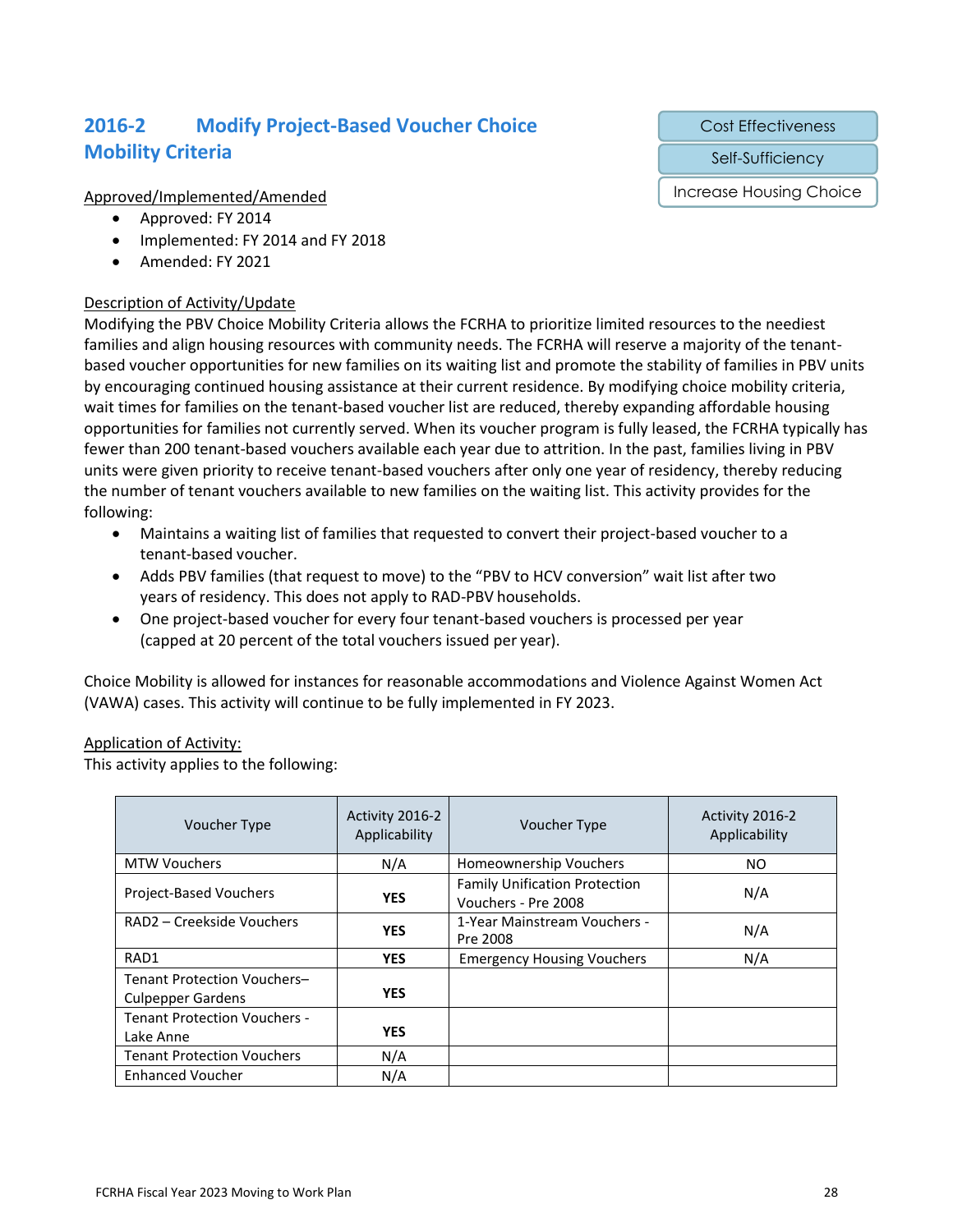Planned Non-Significant Changes There are no planned non-significant changes.

Planned Changes to Metrics/Data Collection There are no planned changes to the metrics or data collection to report for this activity.

Planned Significant Changes

There are no planned significant changes to this activity for FY 2023.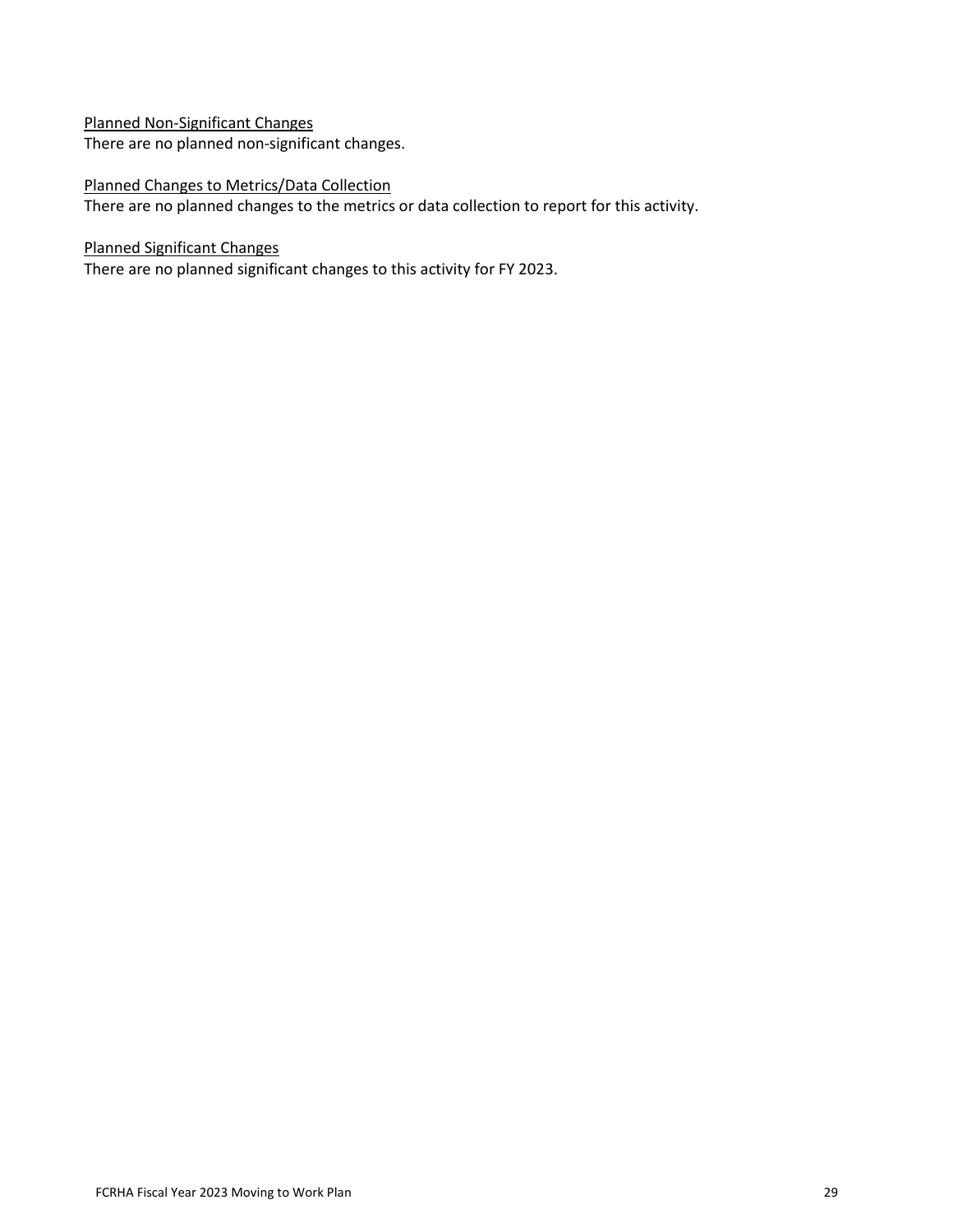### **2017-1 Modifications to Family Self-Sufficiency Program**

Approved/Implemented/Amended

- Year Approved: FY 2017
- Implemented: FY 2017

#### Description of Activity/Update

The FSS program provides an opportunity for participants to set individualized goals that will assist them in moving toward increased self-sufficiency within a five-year period. This activity modifies the FSS program as follows:

#### *1. Allowing FSS Participants to Opt Out of Interest Payments on Escrow*

In addition to case management and service coordination, an important component of the program is the participant's ability to grow assets – in the form of an escrow – over five years. The escrow accrues based on increases in a participant's TTP (total tenant payment) due to increases in the participant's earned income. To ensure that the FCRHA is operating a diverse and inclusive program, this activity allows participants to opt out of accruing interest on their escrow. Interest is calculated as normal throughout participation. Upon graduation or at an interim disbursement, participants can choose whether they would like to opt out or receive interest in their escrow disbursements.

#### *2. Modify the Family Self-Sufficiency Escrow Structure*

The ability to build assets is a key component of the FSS program. Upon graduation, the escrow a household accumulates during their participation in the program is disbursed to them to be used as they wish. To address inequalities in the growth of escrow accounts and provide an incentive for low- and moderate-income participants, the following changes were made:

- Participants must pay a minimum of \$220 in rent before they can begin to escrow (i.e., the "rent strike point").
- Once the participant reaches the rent strike point, the FCRHA establishes an escrow account and allocates a \$2,000 Homeownership Incentive Award each year the participant is escrowing and up to a maximum of \$10,000, contingent upon purchasing a home after the participant is eligible for graduation or for up to six months after graduation. If the participant does not purchase a home, this money is forfeited.
- Once the rent strike point is met, monthly escrow is calculated using a tiered system based on earned income. This money is disbursed to the participant once they have completed all contract goals and are eligible for graduation from the FSS program. If the participant is purchasing a home utilizing their accrued Homeownership Incentive Award, they receive both this escrow amount and the Homeownership Incentive Award when they are closing on their new home. The escrow tiers are as follows:

| <b>Income Range</b> | <b>Escrow Amount</b> |
|---------------------|----------------------|
| \$10,000 - \$14,999 | \$50                 |
| \$15,000 - \$19,999 | \$100                |
| \$20,000 - \$24,999 | \$125                |
| \$25,000 - \$29,999 | \$150                |
| \$30,000 - \$34,999 | \$175                |
| \$35,000 - \$39,999 | \$200                |
| \$40,000 - \$44,999 | \$225                |

**Cost Effectiveness** 

Self-Sufficiency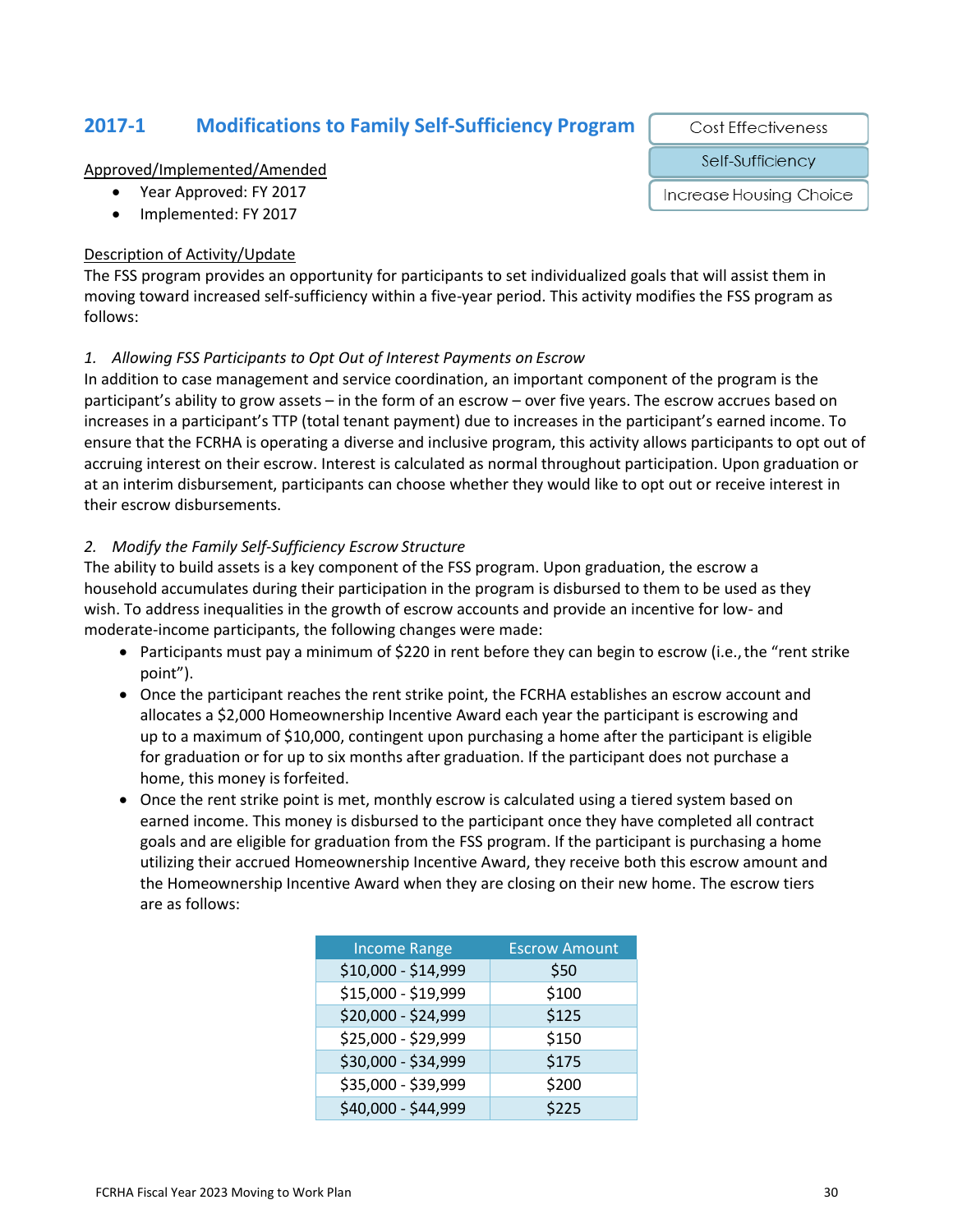| \$45,000 - \$49,999 | \$250 |
|---------------------|-------|
| \$50,000 - \$54,999 | \$275 |
| \$55,000 - \$59,999 | \$300 |
| \$60,000 - \$64,999 | \$325 |
| \$65,000 - \$69,999 | \$350 |
| \$70,000 - \$74,999 | \$375 |
| \$75,000 - \$79,999 | \$400 |

FSS participants can continue to participate in the program until they reach the established income limits for RAD-PBV and HCV participation.

#### *3. Establish a Work Requirement for Family Self-Sufficiency Participants*

This activity establishes a 32-hour work requirement for FSS participants. During the first four years of participation in the FSS program, all participants who have signed a service plan are required to engage in any combination of employment/training/education totaling 32 hours per week. Participants are also required to work 32-hours per week for at least 12 consecutive months prior to graduation.

The FCRHA's FSS program does not discriminate based on age, education, or ability level. All interested applicants are encouraged to apply, including elderly and participants with a disability. In cases when participants are receiving SSI, SSDI, or who are elderly or disabled, work eligibility and appropriate hours will be determined through assessments with the Ticket to Work program, the Virginia Department of Aging and Rehabilitative Services, and the Fairfax County Department of Family Services.

Exceptions to this rule are granted on a case-by-case basis, in collaboration with the FSS Family, the FSS team and any outside case managers, supportive service providers, and family supports. Participants who are not in compliance and decline participation in supportive services, case management, or coaching are terminated from the FSS program. Participants are required to document and verify employment at their quarterly progress meetings. Program extensions remain an option for participants who are in good standing and are left to the discretion of the service coordinator.

#### *4. Exclude Income of Family Self-Sufficiency Head of Household Participants Who Are EnrolledFull Time in School*

Education, in addition to employment, is critical to the success of FSS participants in achieving their selfsufficiency goals. The FSS program encourages participants to remain active in the workforce while they are enrolled in school. The following applies to FSS Head of Household members who are both working and enrolled in approved education programs:

- When the head of the FSS Household is enrolled full-time in an accredited and approved education program, 100 percent of the individual's earned income is excluded during months 1 through 12. During months 13 through 21, 50 percent of the individual's income isexcluded.
- Participation is limited to a first degree. For example, an individual with a bachelor's degree will not be approved for an income exclusion to enroll in a second bachelor's degree program, however the exclusion could apply if the individual enrolls in an advanced certification/graduate certificate or graduate degree program.

Full time status is defined by each institution, and students will be responsible for providing these documents for verification purposes. This is consistent with current FCRHA policy. The activity has will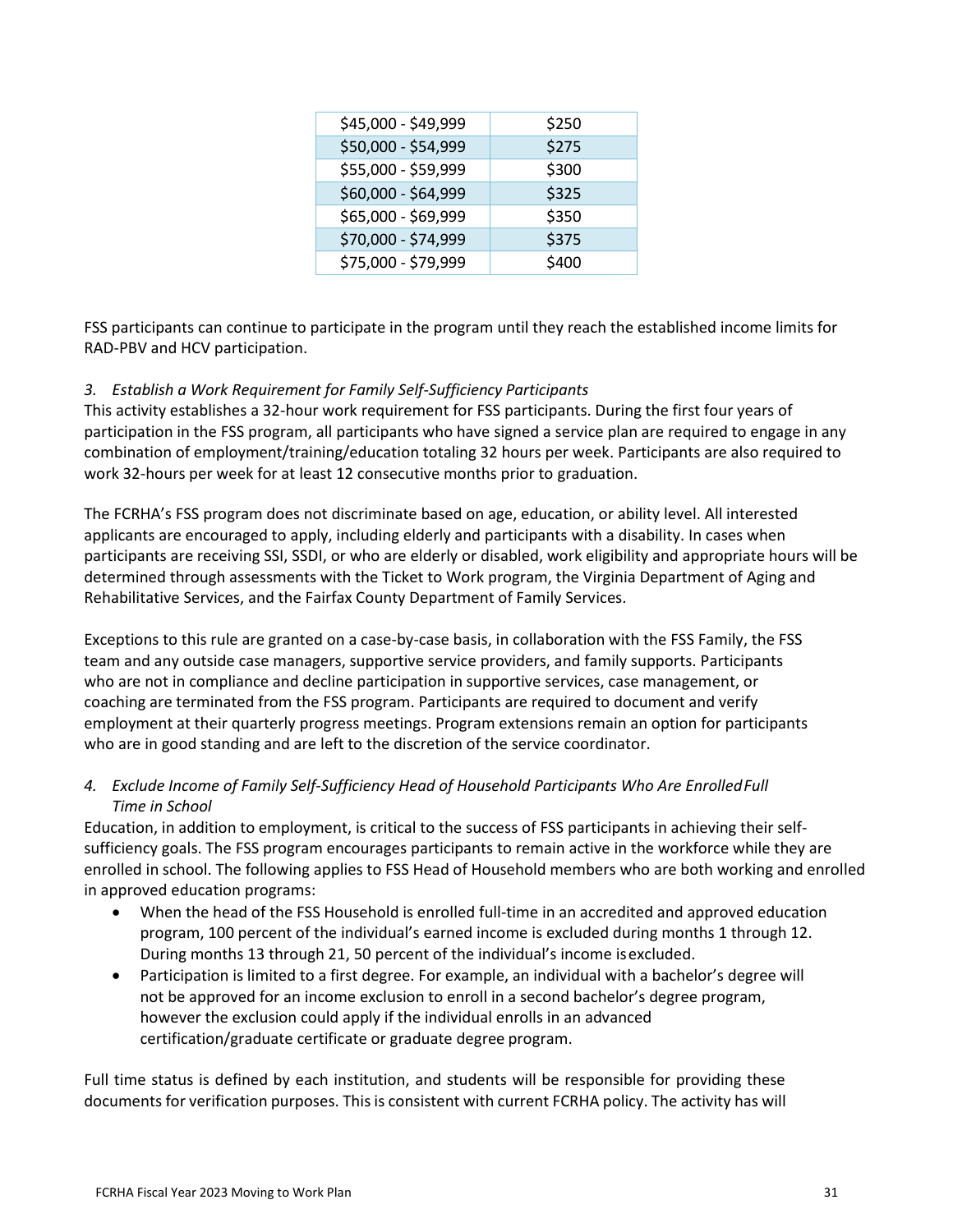continue to be fully implemented in FY 2023.

Application of Activity This activity applies to only RAD-PBV and HCV households enrolled in the FSS program.

Planned Non-Significant Changes There are no planned non-significant changes to this activity.

Planned Changes to Metrics/Data Collection There are no changes to the metrics or data collection to report for this activity.

Planned Significant Changes There are no planned significant changes to this activity.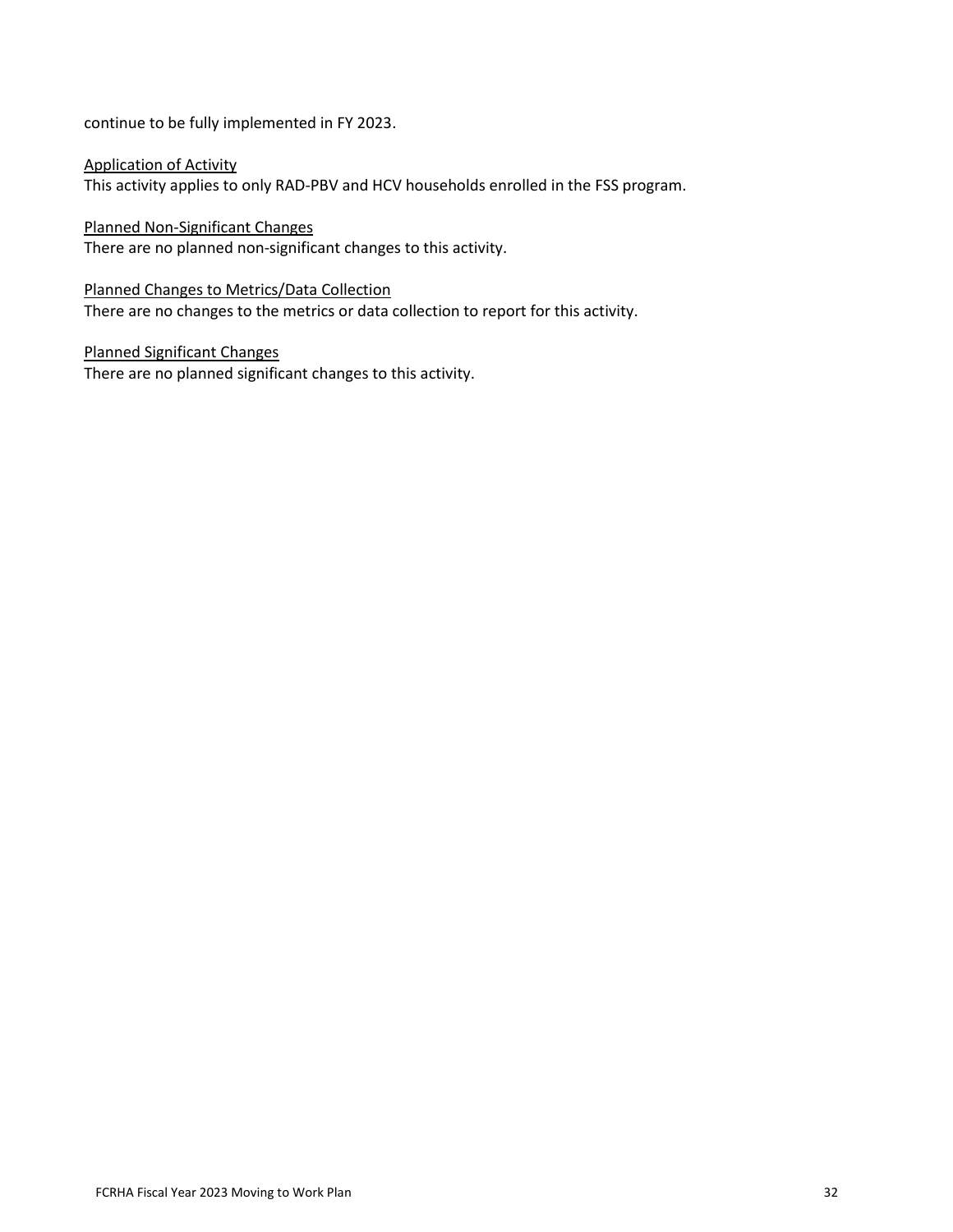## **2017-3 Authorization to Establish a Local Moving to Work Project-Based Voucher Program**

Cost Effectiveness

Self-Sufficiency

Increase Housing Choice

#### Approved/Implemented/Amended

- Year Approved: FY 2017
- Implemented: FY 2019
- Amended: FY 2019

#### Description of Activity/Update

To increase affordable housing options for participants and preserve affordable units, the FCRHA established a local project-based voucher program. There are three key components of this authorization.

- 1. The FCRHA can provide a commitment of project-based vouchers utilizing an alternative competitive process, such as the Public-Private Educational Facilities Infrastructure Act or locallyadministered procurement process, for:
	- Development or redevelopment by the FCRHA of FCRHA- or Fairfax County-owned housing units or land;
	- Development or redevelopment by private developers of FCRHA- or Fairfax County-owned housing units or land;
	- Development or redevelopment by private developers utilizing FCRHA financing.

The establishment of a Moving to Work project-based voucher program provides the FCRHA with the flexibility to work with private developers and commit valuable assets to potentially close the financing gap in affordable housing projects.

- 2. The FCRHA can utilize project-based vouchers for its own Fairfax County Rental Program units. Specific authorization from the FCRHA is requested for the commitment of project-based voucher projects under this authority. There continues to be a project-based voucher competition for other projects, as vouchers are available. Further, the FCRHA will inspect its own project-based voucher units, with requests for special inspections allowed from the occupants. The same Housing Quality Standards are used on FCRHA-owned units as with Housing Choice Voucher units. Authorization to waive independent entity requirements for inspections, rent reasonableness, and rent negotiations has been granted through the Third Amendment to the FCRHA's Moving to Work Plan. The FCRHA adopted the Third Amendment in April 2020 and now conducts its own inspections, rent reasonableness determinations, and rent changes at PBV units that are owned or operated by the FCRHA.
- 3. The FCRHA allows for a different subsidy standard for project-based vouchers than tenant-based vouchers. The subsidy standard for project-based vouchers is:
	- One bedroom for the head of household (and spouse or cohead, if applicable);
	- One bedroom for each two household members of the same sex, regardless of age or relationship;
	- Persons of the opposite sex (other than spouse or cohead, if applicable) will be allocated a separate bedroom; and
	- Any live-in aide (approved by the FCRHA to reside in the unit to care for a family member who is disabled or is at least 50 years of age) is allocated a separate bedroom.
- 4. The FCRHA offers protections for residents in instances of affordable housing development or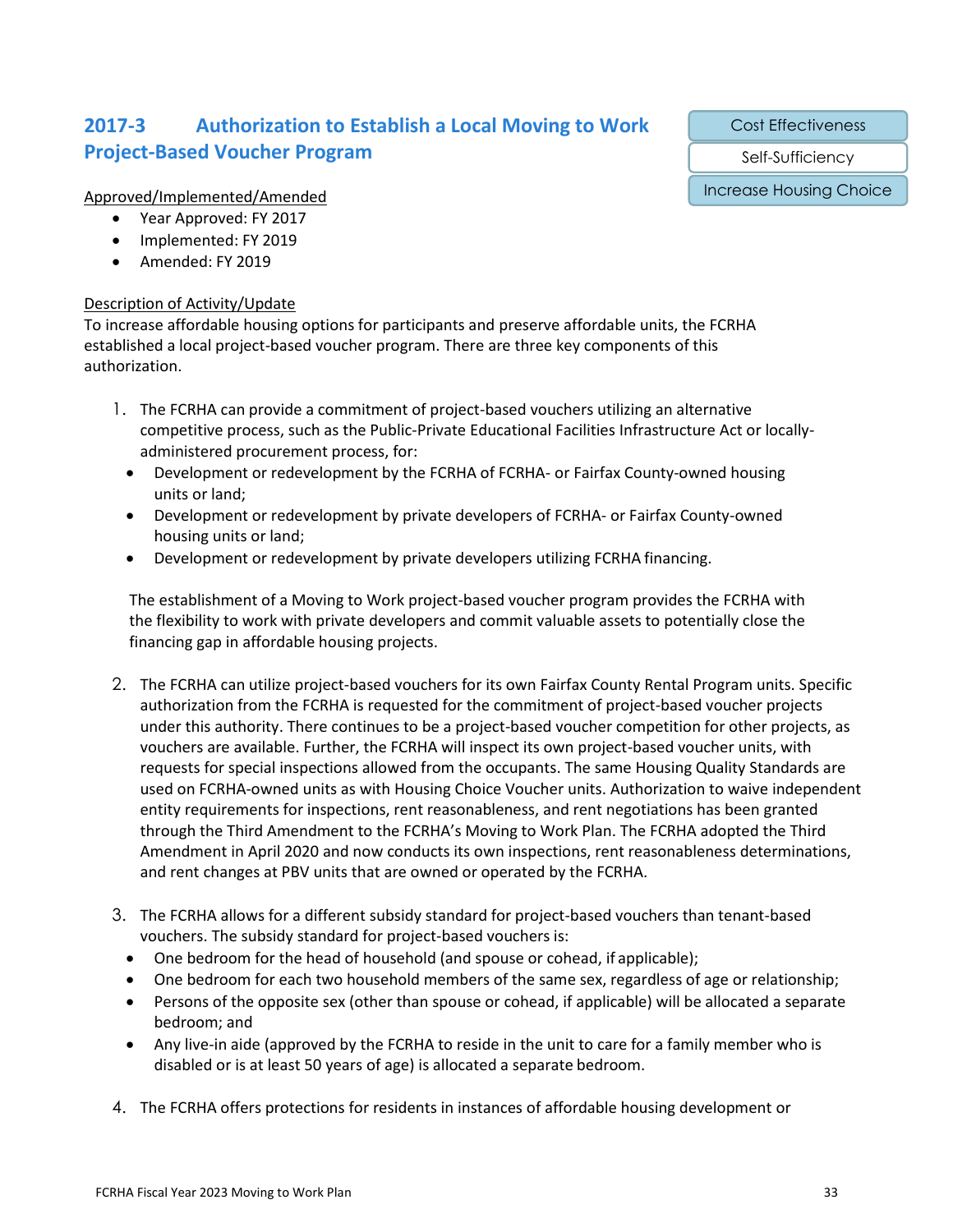redevelopment when the FCRHA awards PBVs using MTW authority or under a competitive process and where there are current residents at these properties. In instances of affordable housing development or redevelopment where new units are being constructed at the same or adjacent site(s) as an existing property, the FCRHA has the authority to immediately move otherwise eligible current households residing at the property into the newly constructed PBV units without placing these households on waiting lists that are open to the public. This ensures that current residents are protected from displacement, are provided with housing choices, and can move into new units once eligibility is determined. Lacking this authority, households currently residing at properties in these situations would be subject to waiting list requirements and would be required to remain in the redeveloped portion of the property only or could be displaced.

#### Application of Activity

This activity applies to the following:

|                                     | Activity      |                                      | Activity      |
|-------------------------------------|---------------|--------------------------------------|---------------|
| <b>Voucher Type</b>                 | 2017-3        | Voucher Type                         | 2017-3        |
|                                     | Applicability |                                      | Applicability |
| <b>MTW Vouchers</b>                 | No.           | Homeownership Vouchers               | No            |
|                                     | <b>YES</b>    | <b>Family Unification Protection</b> | No.           |
| Project-Based Vouchers              |               | Vouchers - Pre 2008                  |               |
| RAD2 – Creekside Vouchers           | No            | 1-Year Mainstream Vouchers -         | No            |
|                                     |               | Pre 2008                             |               |
| RAD1                                | No            | <b>Emergency Housing Vouchers</b>    | <b>No</b>     |
| Tenant Protection Vouchers-         | No            |                                      |               |
| <b>Culpepper Gardens</b>            |               |                                      |               |
| <b>Tenant Protection Vouchers -</b> | No            |                                      |               |
| Lake Anne                           |               |                                      |               |
| <b>Tenant Protection Vouchers</b>   | No            |                                      |               |
| <b>Enhanced Voucher</b>             | No            |                                      |               |

#### Planned Non-Significant Changes

There are no planned non-significant changes to this activity in FY 2023.

#### Planned Changes to Metrics/Data Collection

There are no planned changes to the metrics or data collection to report for this activity.

#### Planned Significant Changes

There are no planned significant changes to report regarding this activity.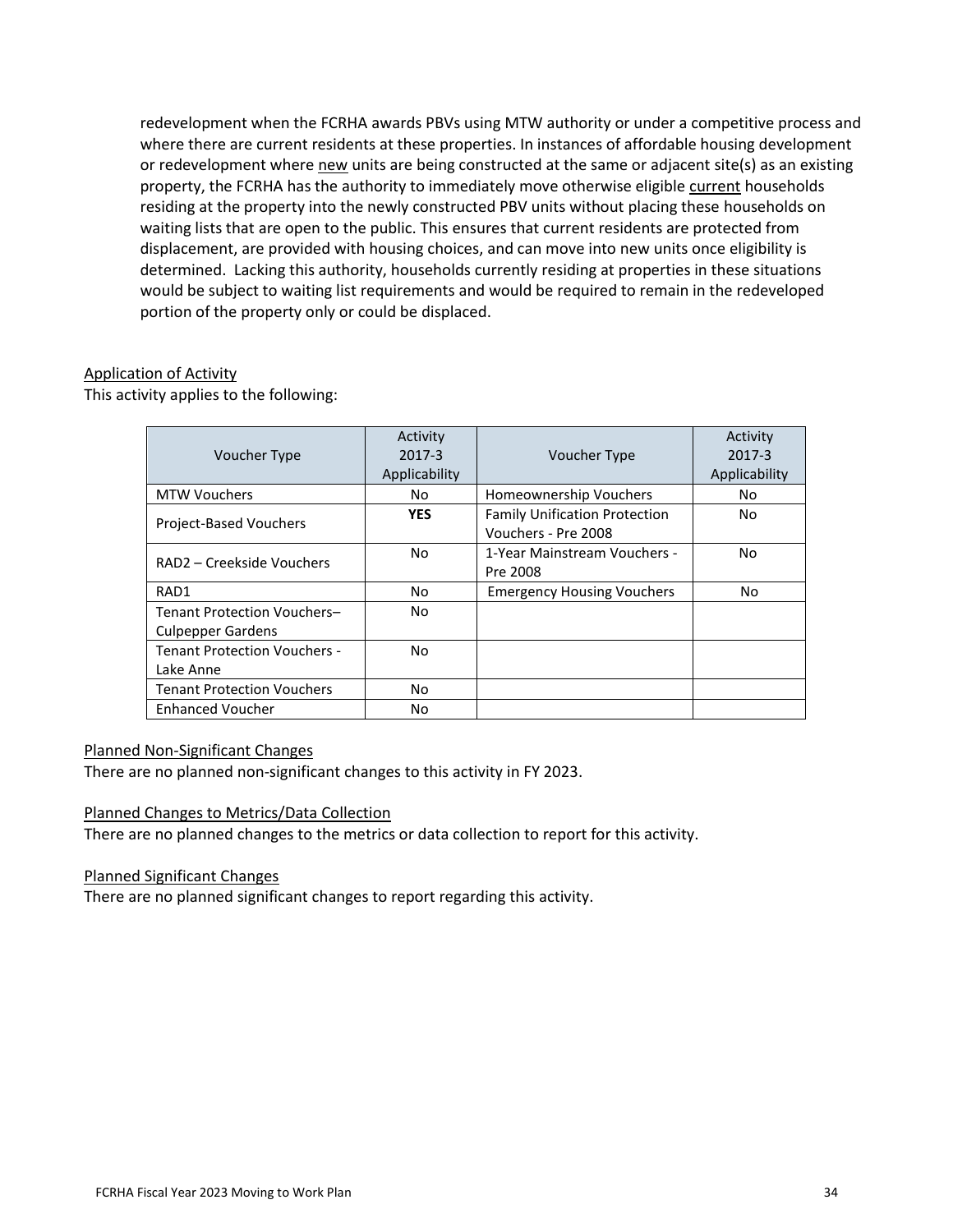## **2018A-1 Modify the Calculation of the Family Share of Rent for the Housing Choice Voucher Program**

#### Approved/Implemented/Amended

- Year Approved: FY 2018
- Implemented: FY 2018
- Amended: FY 2020 and FY 2021

#### Description of Activity/Update

In FY 2018, the Fairfax County Department of Housing and Community Development (HCD) collaborated with advisory committees, local leaders, and the FCRHA to identify cost saving strategies that could help minimize the likelihood of program terminations in the Housing Choice Voucher (HCV) Program. Following rigorous analysis, several cost savings strategies were identified to help the FCRHA continue to serve existing participants, serve new participants, and fund other affordable housing goals such as the development and preservation of affordable housing units. In addition, the definitions of work-able and non work-able households were clarified.

Under this activity, the following changes have been made:

- 1. Increase the family share of rent from 30 to 32 percent for all non work-able households. Project-Based Vouchers and Housing Choice Voucher Homeownership participants are exempt from this policy.
- 2. Revise the utility allowance for all program participants. This activity applies to all work-able and non work-able households in the Housing Choice Voucher Program. Households whose landlord does not include utilities in their rent receive a flat utility allowance based on the smaller of 1) the number of bedrooms for which they qualify; or 2) their actual unit size. The utility allowance is calculated based on 50 percent of the average utility allowance for participants for each specific bedroom size. If needed, the amount of the flat utility allowance could change in the future based on financial forecasts, significant changes in the cost of utilities, or community feedback. In that case, authorization from the FCRHA will be requested which would include an implementation plan. Lastly, should there be a case when a family would receive a Utility Reimbursement Payment, the FCRHA will no longer issue these payments. Project-Based Vouchers and Housing Choice Voucher Homeownership participants are exempt from this policy.
- 3. Exclude asset income from income calculations for families with assets under \$50,000 and accept selfcertifications from households with these assets. If a household has assets above \$50,000, they will be allowed to provide documentation of assets up to 120 days old.
- 4. Simplifying income verification by accepting documentation that is up to 120 days old (instead of a maximum of 60 days old).
- 5. Accepting self-certifications from program participants with income decreases. A reported decrease in income is limited to one per calendar year.
- 6. Simplifying medical/disability expense deductions by allowing for self-certification ofexpenses up to \$1,000; if a household has more than \$1,000 in expenses, the household will be required to provide verification of these expenses.

These changes were made in conjunction with other MTW Activities to provide cost savings and improve cost efficiencies through administrative relief. These include Activity 2014-5 (increase in minimum rent) and Activity 2014-9 (increase in family share for all work-able households) and a Technical Amendment to the FY 2020 MTW Plan.

Cost Effectiveness

Self-Sufficiency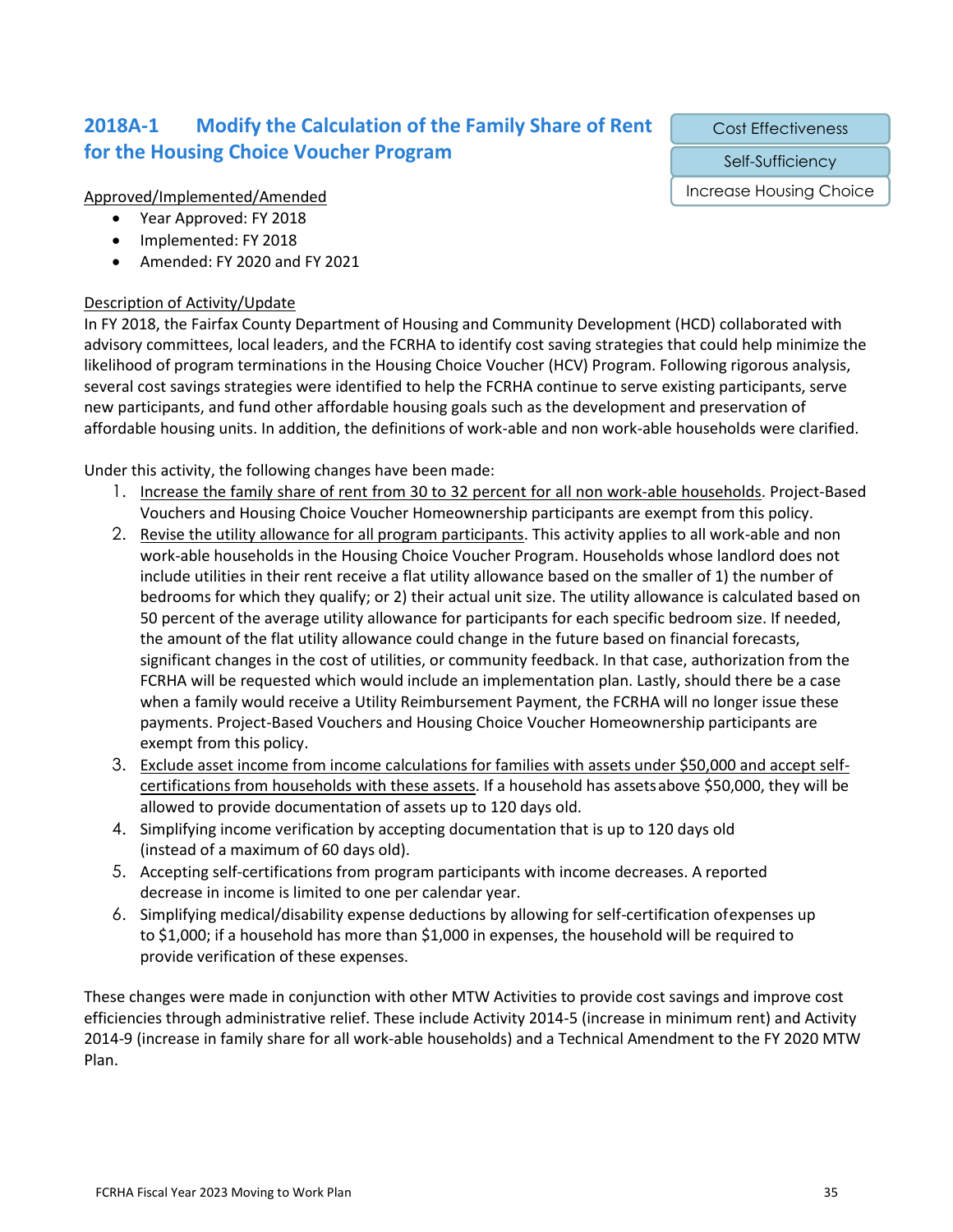#### Definition of Work-Able and Non Work-Able

The following definitions apply to this activity:

- *Non Work-Able*: For a household to be considered non work-able, (1) the head of household (as well as the co-head of household, if applicable) must be elderly or disabled and not have any earned income; and (2) all other household members 18 years or older must be elderly or disabled without earned income, or enrolled in full-time school or job training program.
- *Work-Able*: Any household with a member who is 18 years or older where the member is not elderly or disabled with no earned income or not enrolled in full-time school or job training program.

#### Application of Activity

This activity applies to the following:

| Voucher Type                                            | Activity 2018A-1 Applicability                                                                        | Voucher Type                                                          | Activity<br>2018A-1<br>Applicability |
|---------------------------------------------------------|-------------------------------------------------------------------------------------------------------|-----------------------------------------------------------------------|--------------------------------------|
| <b>MTW Vouchers</b>                                     | <b>YES</b>                                                                                            | Homeownership<br>Vouchers                                             | No                                   |
| <b>Project-Based Vouchers</b>                           | <b>YES</b> ; but excluded from 32%<br>family share for non work-able<br>and revised utility allowance | <b>Family Unification</b><br><b>Protection Vouchers - Pre</b><br>2008 | <b>YES</b>                           |
| RAD2 - Creekside Vouchers                               | <b>YES</b> ; but excluded from<br>revised utility allowance                                           | 1-Year Mainstream<br>Vouchers - Pre 2008                              | <b>YES</b>                           |
| RAD1                                                    | <b>YES</b> ; but excluded from<br>revised utility allowance                                           | <b>Emergency Housing</b><br>Vouchers                                  | <b>YES</b>                           |
| Tenant Protection Vouchers-<br><b>Culpepper Gardens</b> | <b>YES</b>                                                                                            |                                                                       |                                      |
| <b>Tenant Protection</b><br>Vouchers - Lake Anne        | <b>YES</b>                                                                                            |                                                                       |                                      |
| <b>Tenant Protection Vouchers</b>                       | <b>YES</b>                                                                                            |                                                                       |                                      |
| <b>Enhanced Voucher</b>                                 | <b>YES</b>                                                                                            |                                                                       |                                      |

#### Annual Reevaluation of Rent Reform Controlled Study

Outcomes were measured and reviewed annually using identified metrics. The rent reform controlled study ended in FY 2022.

#### Hardship Case Criteria

Families impacted by the revised calculation of the family share of rent are subject to the FCRHA's Hardship Policy. Based on previous years, it is anticipated that fewer than 20 households will request a hardship exemption. However, the ongoing economic impacts of the COVID-19 pandemic may increase the number of hardship requests in FY 2023; the FCRHA will continue monitor and review these requests.

#### Planned Non-Significant Changes

There are no planned non-significant changes regarding this activity.

#### Planned Changes to Metrics/Data Collection

There are no planned changes to the metrics or data collection to report for this activity.

#### Planned Significant Changes

There are no planned significant changes for this activity.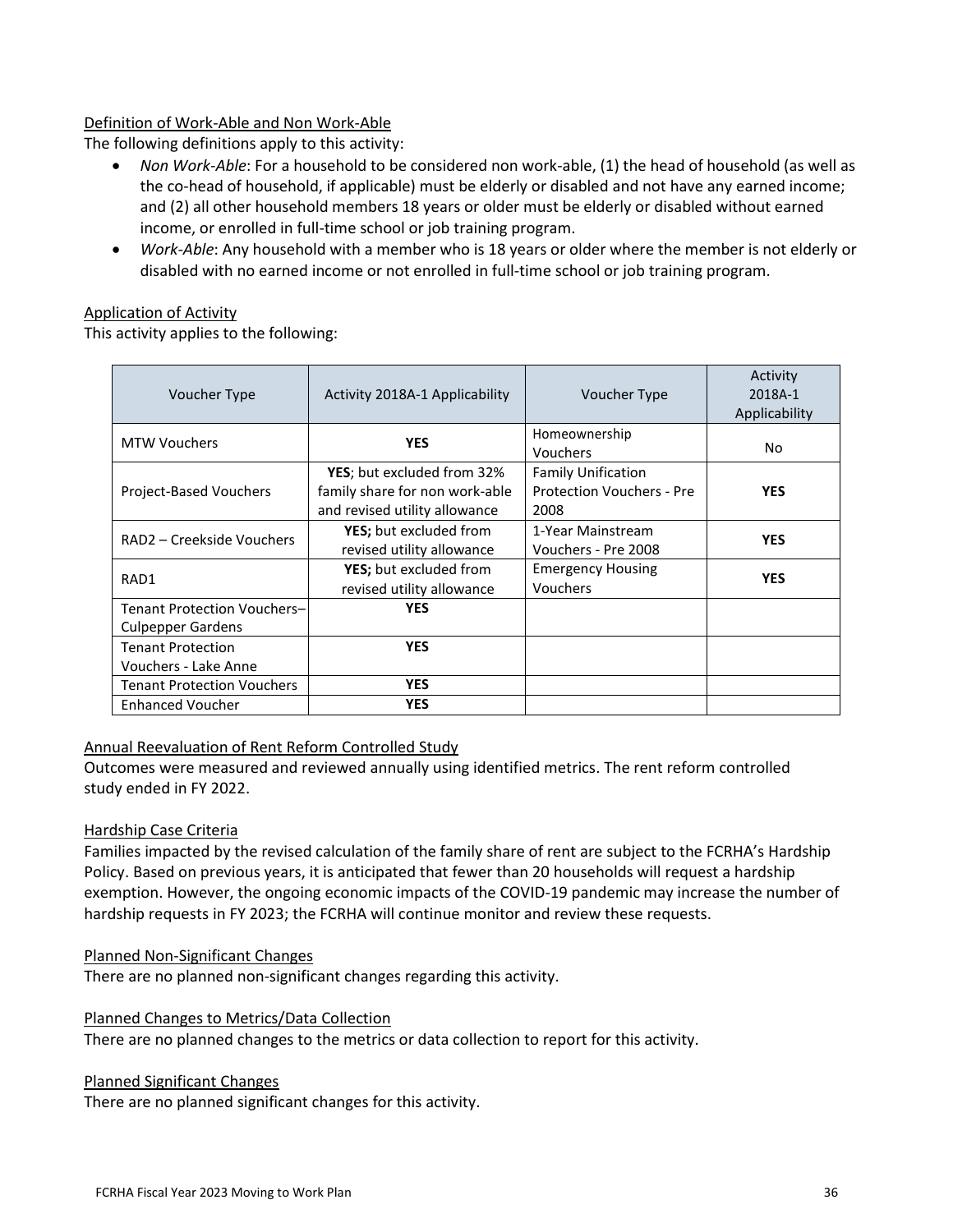## **2018A-3 Increase Cap on Maximum Family Contribution to Rent from 40 to 45 Percent**

#### Approved/Implemented/Amended

- Year Approved: FY 2018
- Implemented: FY 2019

#### Description of Activity/Update

This activity allows Housing Choice Voucher (HCV) program participants--both new and current participants who are moving--to rent higher-cost units, up to a maximum amount of 45 percent of their adjusted income. This cap only applies to new leases. Because of the high-cost rental market in Fairfax County, rent and utilities are often more than the FCRHA's payment standards. This activity allows HCV participants, when entering a new lease with a new landlord, the option to pay more than 32 to 35 percent of their adjusted income on rent, up to 45 percent. This may provide additional housing options to program participants than were previously available to them.

This activity will continue to be fully implemented in FY 2023. The FCRHA will continue to monitor the number of households that are moving towards paying 45% of their adjusted income on rent, particularly considering the COVID-19 pandemic, and will modify if needed.

#### Application of Activity

This activity applies to the following:

| Voucher Type                                            | Activity 2018A-3<br>Applicability | Voucher Type                                                | Activity 2018A-3<br>Applicability |
|---------------------------------------------------------|-----------------------------------|-------------------------------------------------------------|-----------------------------------|
| <b>MTW Vouchers</b>                                     | <b>YES</b>                        | Homeownership Vouchers                                      | NO.                               |
| <b>Project-Based Vouchers</b>                           | N/A                               | <b>Family Unification Protection</b><br>Vouchers - Pre 2008 | <b>YES</b>                        |
| RAD2 – Creekside Vouchers                               | N/A                               | 1-Year Mainstream Vouchers -<br>Pre 2008                    | <b>YES</b>                        |
| RAD1                                                    | N/A                               | <b>Emergency Housing Vouchers</b>                           | NO.                               |
| Tenant Protection Vouchers-<br><b>Culpepper Gardens</b> | N/A                               |                                                             |                                   |
| <b>Tenant Protection Vouchers -</b><br>Lake Anne        | N/A                               |                                                             |                                   |
| <b>Tenant Protection Vouchers</b>                       | N/A                               |                                                             |                                   |
| <b>Enhanced Voucher</b>                                 | <b>YES</b>                        |                                                             |                                   |

#### Planned Non-Significant Changes

There are no planned non-significant changes regarding this activity.

#### Planned Changes to Metrics/Data Collection

There are no planned changes to the metrics or data collection to report for this activity.

#### Planned Significant Changes

There are no planned significant changes to report regarding this activity.

Cost Effectiveness

Self-Sufficiency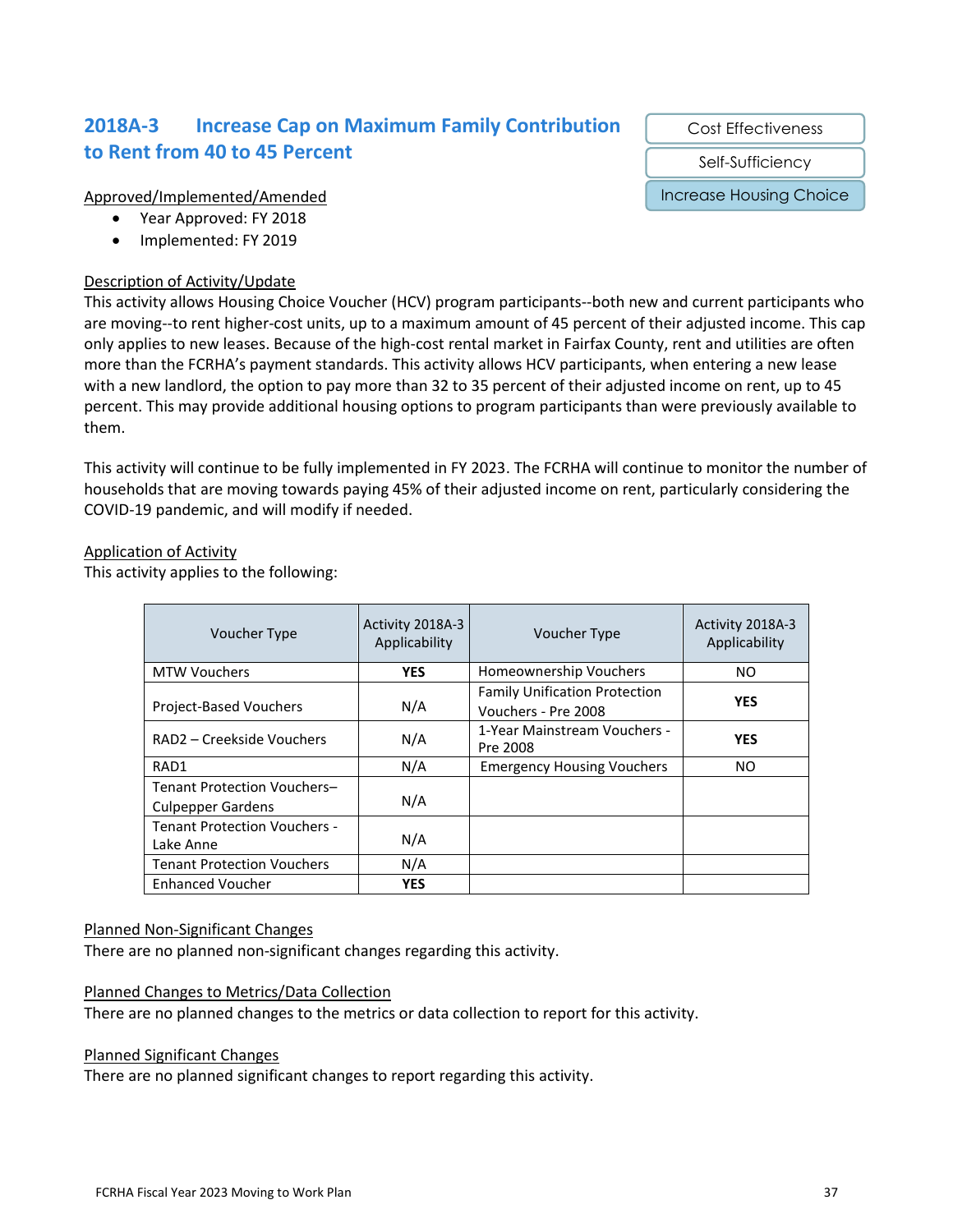## **2019-1 Establish Fairfax County Payment Standards**

Approved/Implemented/Amended

- Year Approved: FY 2019
- Implemented: FY 2019
- Amended: FY 2021

#### Description of Activity/Update

In November 2016, HUD published a final rule implementing Small Area Fair Market Rents (SAFMR) to promote residential mobility and equity as well as reduce poverty. The SAFMRs are Fair Market Rents set at the ZIP code level rather than at the metropolitan level. The Fairfax County Department of Housing and Community Development (HCD) staff analyzed the potential impact of SAFMRs in Fairfax County and concluded that implementation of SAFMRs as written would have a significant negative financial impact to the program.

This activity outlines how the FCRHA is developing a local payment standard in lieu of the SAFMR. The development of local payment standards using current, local rental market data is being accomplished in two phases:

- **Phase 1** included decoupling from the Washington-Arlington-Alexandria, DC-VA-MD U.S. Department of Housing and Urban Development (HUD) Metro Fair Market Rents (FMR). The FCRHA set a local, countywide payment standard, which began in March 2019. Should there ever be any decrease in the Fairfax County payment standard, housing participants will be provided with this information at their recertification and the lower payment standard will be applied at their second recertification following the date of the change.
- **Phase 2** includes evaluating the Fairfax County rental market to determine sub-markets for payment standards that will promote positive residential mobility. The sub-market payment standards are expected to create equity opportunities for program participants by allowing residential mobility to areas which have higher rents, currently not as affordable withexisting payment standards.

The implementation of Phase 2 will meaningfully address the intent of the SAFMRs, while also resulting in a more cost-effective approach by reducing the administrative burden and complexity of overseeing 60 zip codes with different FMRs in Fairfax County.

The original intent was to identify and develop an implementation plan for Phase 2 in FY 2021, however this was delayed due to the economic effects of the COVID-19 pandemic. When Phase 2 is implemented, the methodology to identify sub-market payment standards will be as follows:

- The payment standards will be based on Costar data for 2 BR units, as these are the units that are most frequently captured in the Costar database and the most common unit size in Fairfax County. Costar is a private subscription-based research company which provides data, analytics, and marketing services on the multifamily and commercial real estate industry. Rental data is frequently updated, often in real time based on agreements between Costar and multifamily properties.
- Average market rental data will be aggregated by zip code and then assigned to one of three "zones" based on the overall weighted average.
- The payment standard amount will be set between the 40<sup>th</sup> to 50<sup>th</sup> percentile of the market rental data

**Cost Effectiveness** 

Self-Sufficiency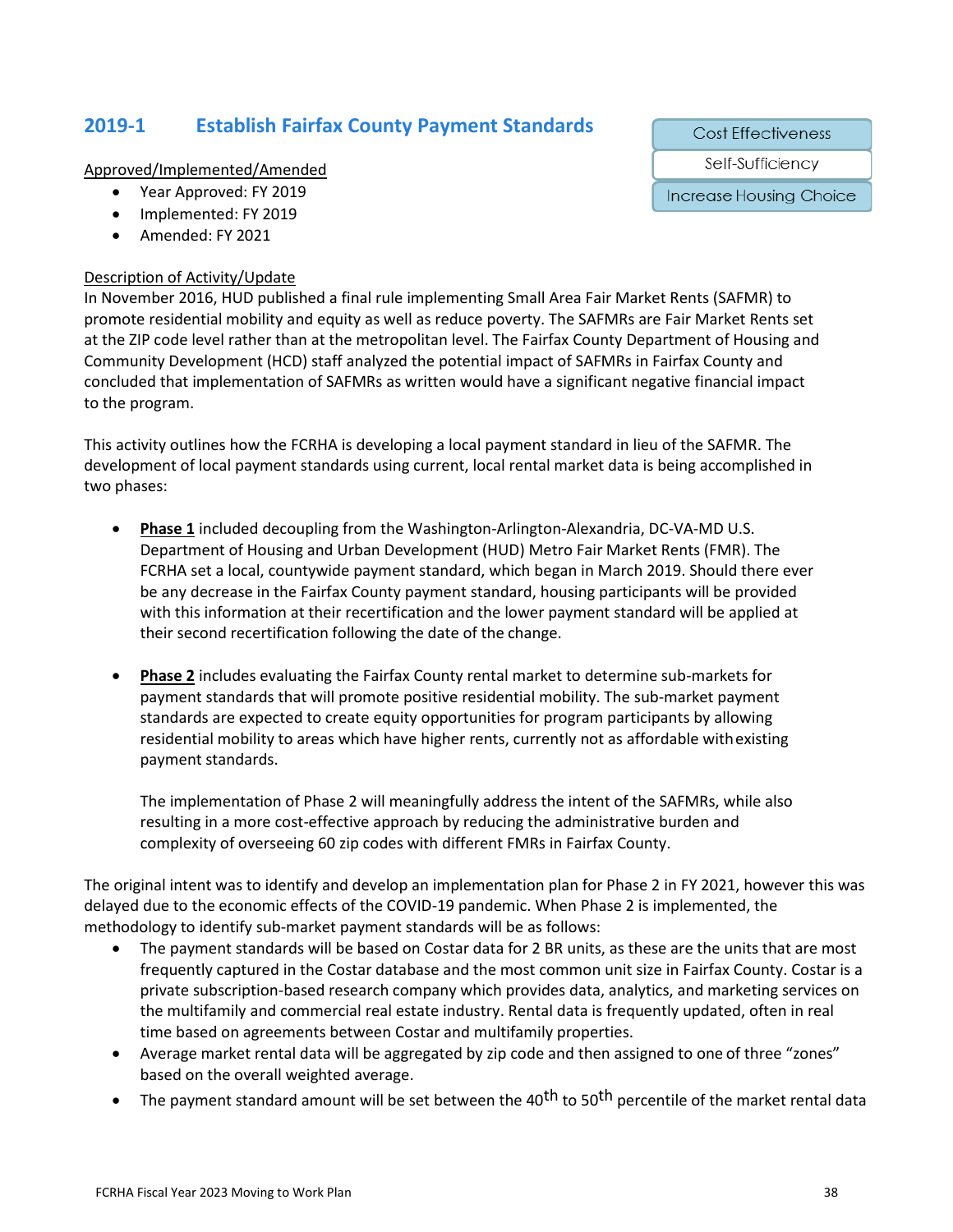per zone.

• The payment standards for all bedrooms will then be determined using a standard adjustment methodology based on the 2-BR payment standard value.

The zip codes that are included in each zone will not necessarily be located next to one another. The methodology identifies payment standards based on market rents, not on a set of contiguous zip codes. In addition, the methodology will reflect the dynamic rental market in Fairfax and the recognition that there is tremendous variation in rents among zip codes.

Fairfax County will conduct an analysis to evaluate the rental market and economic status of HCV households at a later point in time. This will occur in late FY 2022 or early FY 2023, pending continued indication that the local economy is recovering from the COVID-19 pandemic. Full implementation of Phase 2 will be based on findings from the analysis to help ensure that the activity will result in its intended outcomes.

The FCRHA was granted authority to apply the Phase 2, sub-market payment standards, at any time after the effective date of the new payment standards amount when the payment standards increase. This will allow current HCV households to not be subject to waiting until their next reexamination to benefit from the submarket payment standards. This is particularly important as most HCV households are on at least a two- year reexamination schedule. Applying new, increased payment standards after the effective date will help reduce the number of households who are rent burdened. If the payment standard would decrease, a household's current payment standard would remain in effect until the next scheduled reexamination. Because most households are on a biennial reexamination schedule, this conforms to HUD's requirement that a decrease in the payment standards be implemented at a household's second annual reexamination. This request is specific to the implementation of Phase 2 only and differs from proposed Activity 2023-1 which requests broader flexibility moving forward to apply payment standards increases at their effective date.

#### Application of Activity

This activity applies to the following:

| Voucher Type                                            | Activity 2019-1<br>Applicability | <b>Voucher Type</b>                                         | Activity 2019-1<br>Applicability                 |
|---------------------------------------------------------|----------------------------------|-------------------------------------------------------------|--------------------------------------------------|
| <b>MTW Vouchers</b>                                     | <b>YES</b>                       | <b>Homeownership Vouchers</b>                               | <b>YES</b> for Phase 1;<br><b>No</b> for Phase 2 |
| <b>Project-Based Vouchers</b>                           | N/A                              | <b>Family Unification Protection</b><br>Vouchers - Pre 2008 | <b>YES</b>                                       |
| RAD2 – Creekside Vouchers                               | N/A                              | 1-Year Mainstream Vouchers -<br>Pre 2008                    | <b>YES</b>                                       |
| RAD1                                                    | N/A                              | <b>Emergency Housing Vouchers</b>                           | <b>YES</b>                                       |
| Tenant Protection Vouchers-<br><b>Culpepper Gardens</b> | N/A                              |                                                             |                                                  |
| <b>Tenant Protection Vouchers -</b><br>Lake Anne        | N/A                              |                                                             |                                                  |
| <b>Tenant Protection Vouchers</b>                       | <b>YES</b>                       |                                                             |                                                  |
| <b>Enhanced Voucher</b>                                 | <b>YES</b>                       |                                                             |                                                  |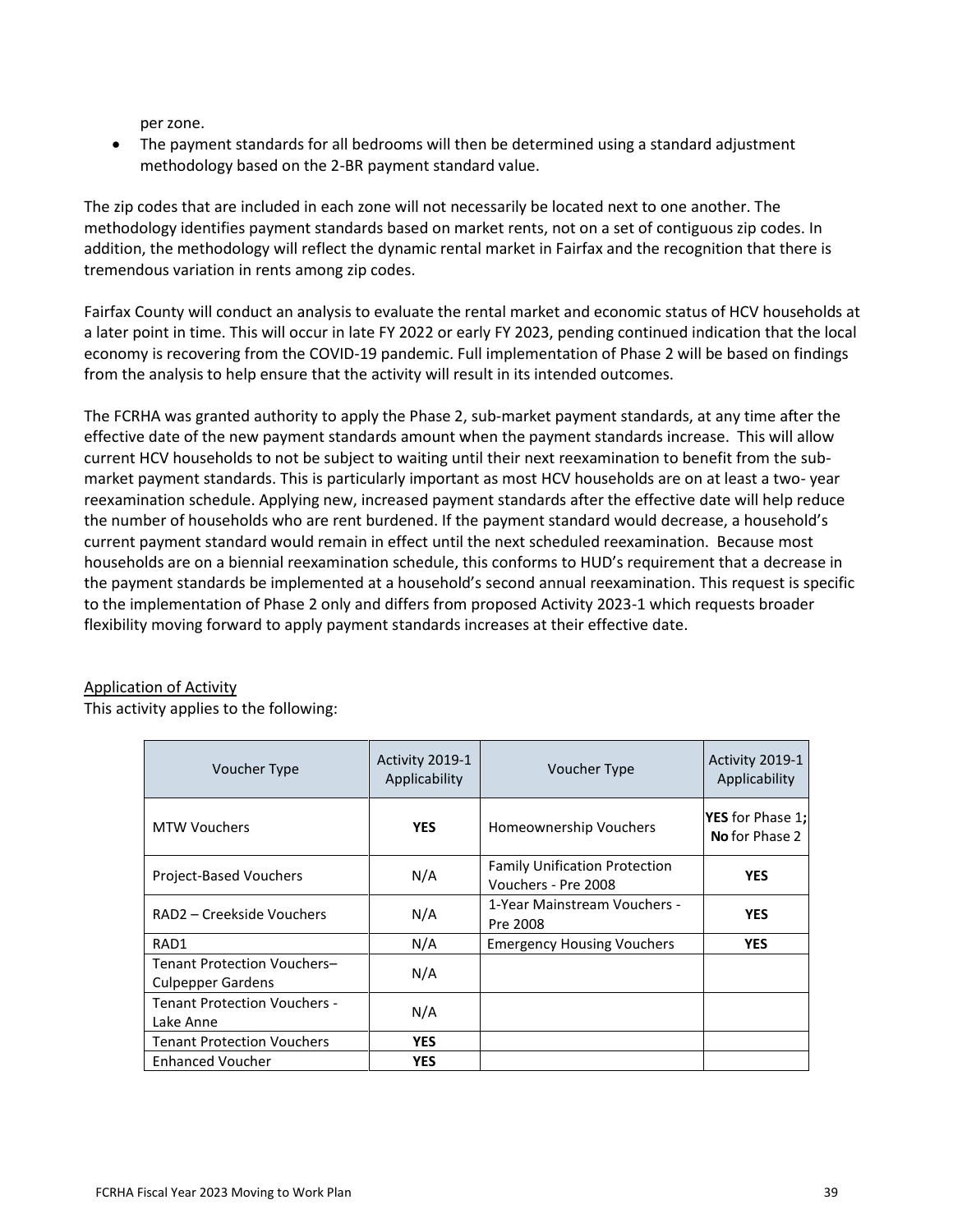### Planned Non-Significant Changes

There are no planned non-significant changes regarding this activity.

#### Planned Changes to Metrics/Data Collection

There are no planned changes to the metrics or data collection to report for this activity.

#### Planned Significant Changes

There are no planned significant changes regarding this activity.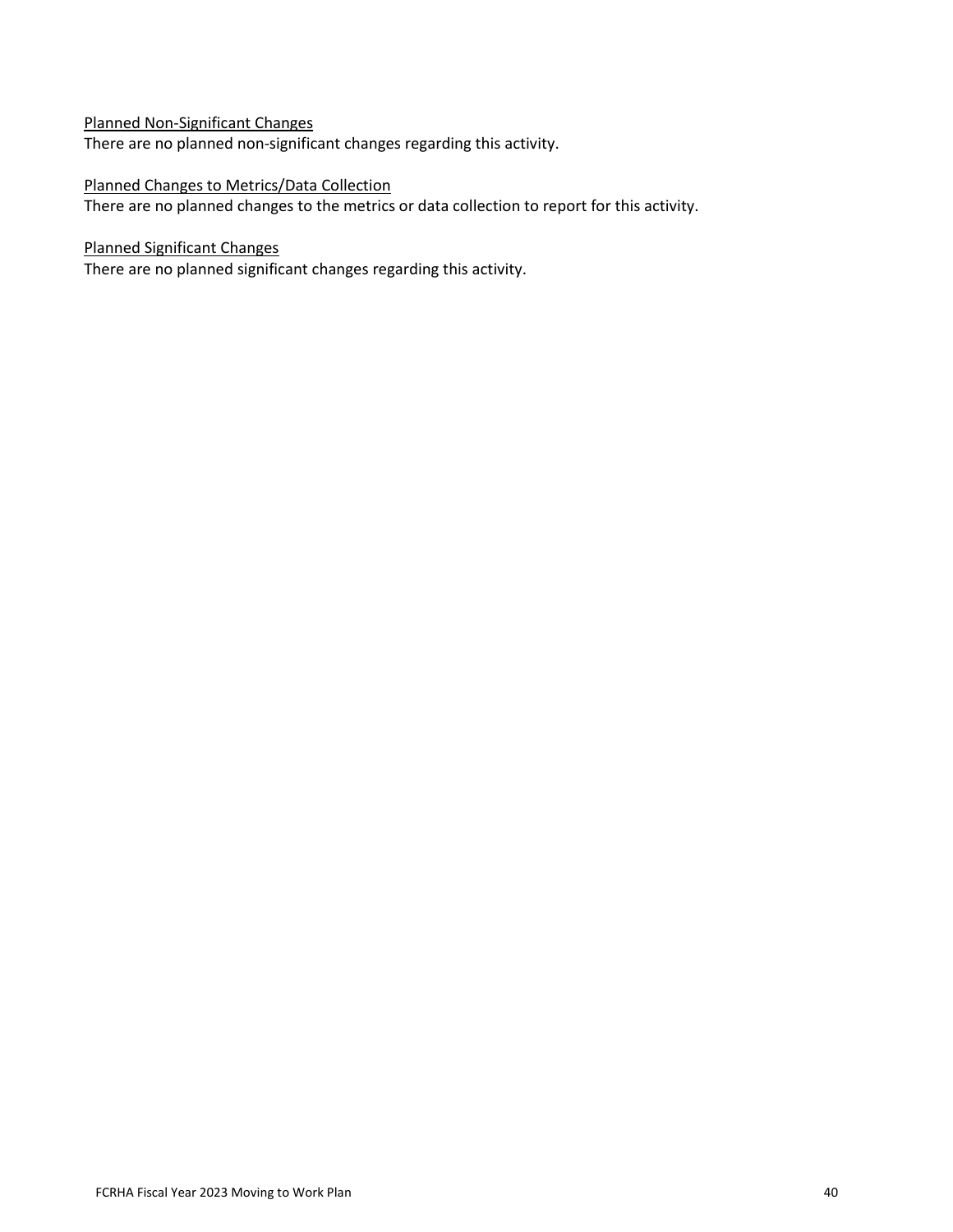## **2021-1 Affordable Housing Acquisition and Development**

Approved/Implemented/Amended

- Year Approved: FY 2021
- Implemented: FY 2021

#### Description of Activity/Update

Based on projections made by Fairfax County and George Mason University Center for Regional Analysis, Fairfax County's population is expected to grow at an annualized rate of 1.0 percent per year over the next 15 years. This will result in approximately 15,000 additional households over the next 15 years earning 60 percent of the AMI and below. This is in addition to an existing current gap of affordable housing in the county.

In response to this growing affordable housing need, the Fairfax County Board of Supervisors directed the Fairfax County Department of Housing and Community Development, in partnership with the FCRHA, to produce a strategic plan to help address this need. As part of this plan, the Board of Supervisors and FCRHA set a goal to produce 5,000 new units for households earning 60 percent of the AMI or below over the next fifteen years. The creation of 5,000 new units is a countywide goal that will take the active engagement of public and private organizations and utilize multiple fiscal tools.

This activity allows the FCRHA to commit MTW funds for affordable housing acquisition and development to augment investment tools available when projects are identified. In combination with other financing tools, this activity will help Fairfax County meet the overarching goal of producing 5,000 new units by the year 2034.

This activity allows the FCRHA to provide an investment commitment for the:

- 1. Development or redevelopment by the FCRHA of FCRHA- or Fairfax County-owned housing units or land;
- 2. Development or redevelopment by private developers of FCRHA- or Fairfax County-owned housing units or land; and
- 3. Development or redevelopment by private developers utilizing FCRHA financing foraffordable housing projects.
- 4. Acquisition of (a) newly built housing units developed by private developers, or (b)existing units owned by private owners for the purpose of housing affordability preservation; to be owned by the FCRHA.
- 5. Acquisition of land, to be owned by the FCRHA, for affordable housing units that are developed either by the FCRHA or a private developer.

Prioritization of MTW funds will be given to the development, redevelopment, or acquisition of housing units and/or land in areas which offer high opportunity for residents, as guided by the One Fairfax policy.

Use of these funds for a specific commitment requires a thorough financial analysis to ensure sufficient funds and reserves for the ongoing operation of the MTW program. Further, use of these funds will be approved by the FCRHA in each of the projects' financing plans. The FCRHA will meet the requirements as listed in PIH Notice 2011-45 for local, non-traditional activities as authorized through the MTW Agreement.

In FY 2022, the FCRHA approved the utilization of MTW funds (\$10 million) under this authority for the development of Dominion Square West, Phase 1. When complete, this multifamily project will include 175 units of affordable housing at or below 60% AMI. In addition, the FCRHA is expected to approve the utilization of \$7 million in MTW funding during the latter part of FY 2022 for development at Little River Glen, a senior housing development located in Fairfax County. The Little River Glen project will create 60 new units for seniors and will

Cost Effectiveness

Self-Sufficiency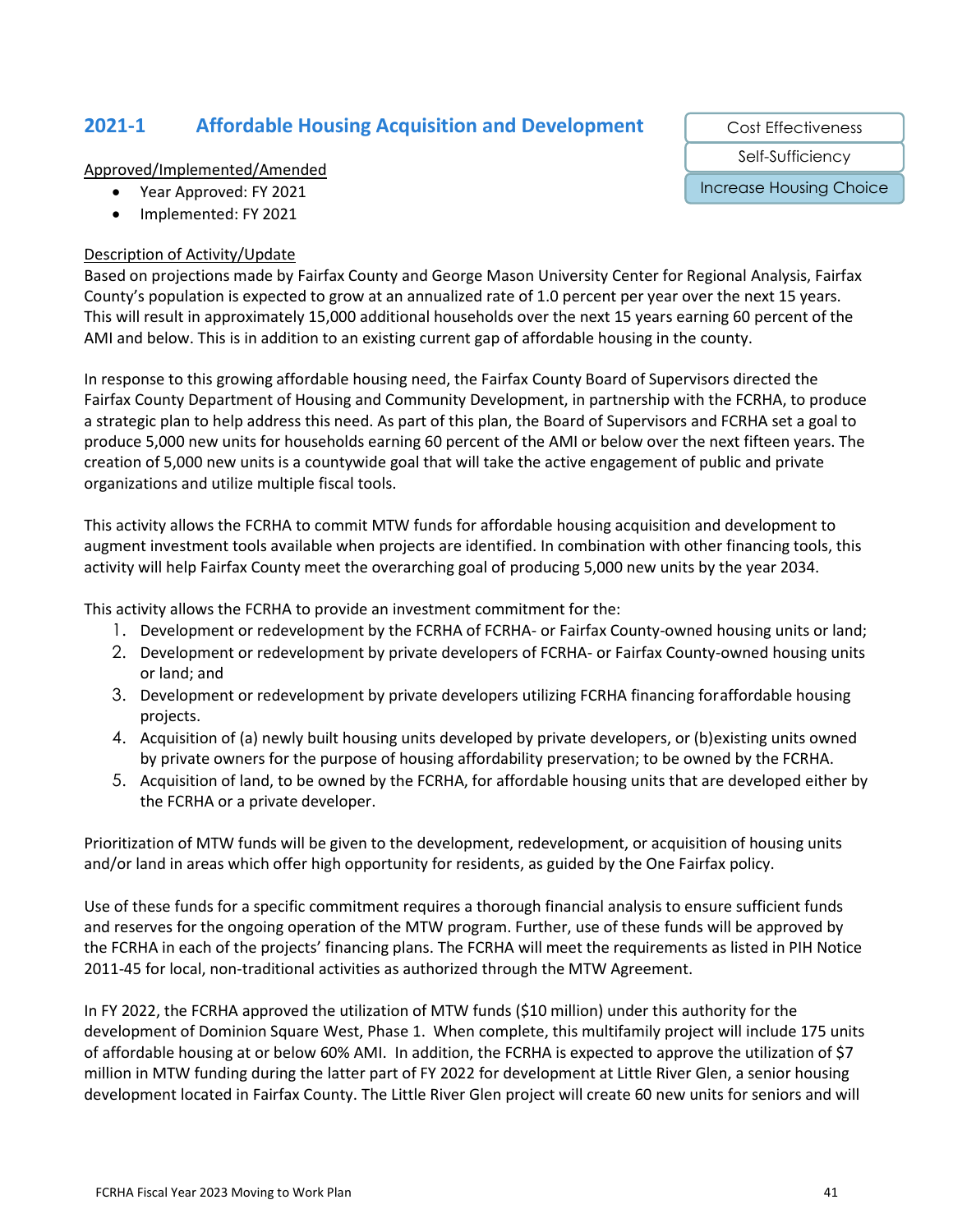also involve the redevelopment of an existing 120 units for seniors at the property.

#### Planned Non-Significant Changes

There are no planned non-significant changes regarding this activity.

#### Planned Changes to Metrics/Data Collection

There are no planned changes to the metrics or data collection to report for this activity.

#### Planned Significant Changes

There are no planned significant changes to report regarding this activity.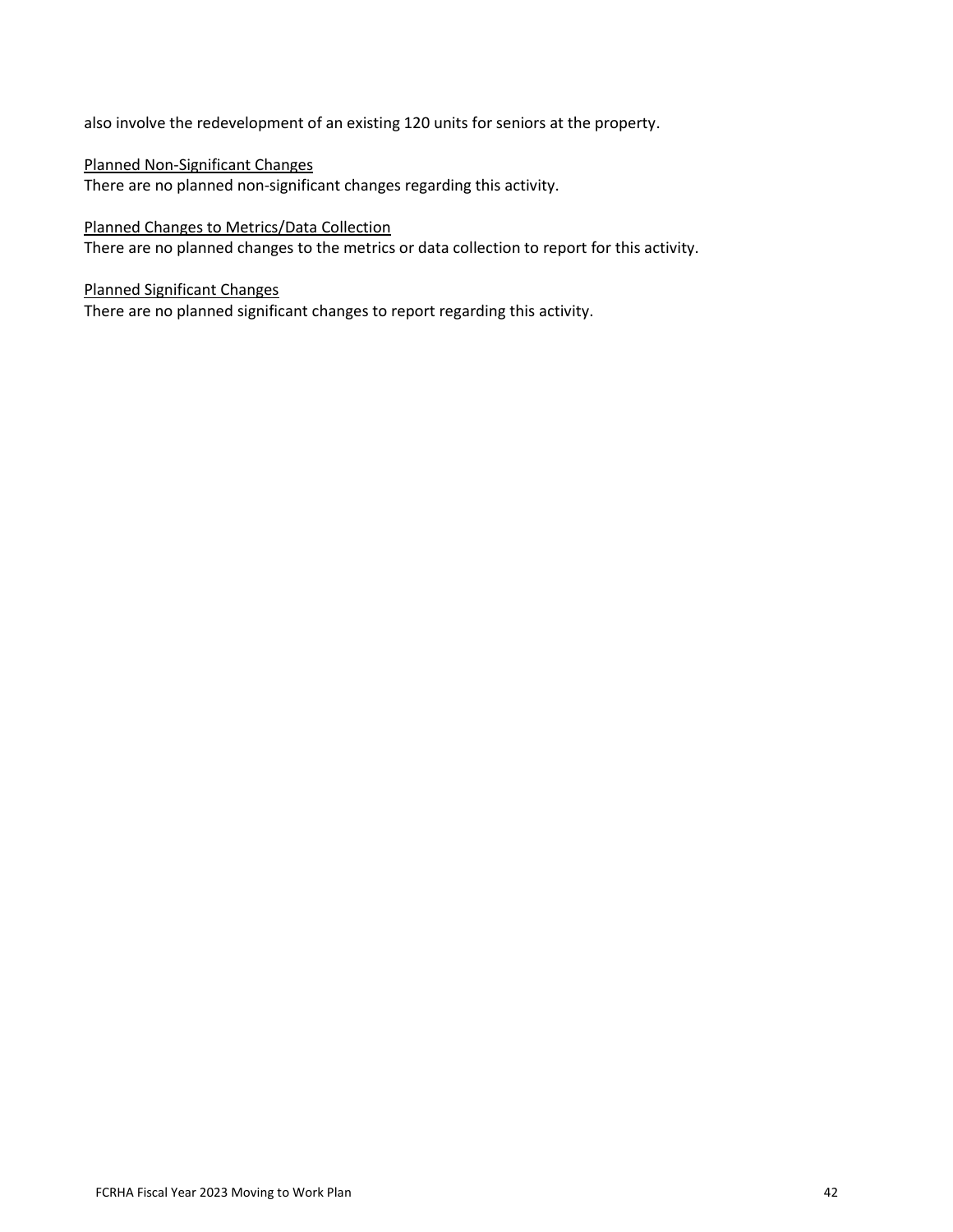## **2021-2 Project-Based Vouchers Rental Assistance Demonstration Admissions Policy**

#### Approved/Implemented/Amended

- Year Approved: FY 2021
- Implemented: FY 2021
- Amended: FY 2022

#### Description of Activity/Update

This activity modifies the admission requirement so that new, otherwise eligible RAD-PBV participants be allowed to lease a unit, even if they do not generate a HAP. However, the FCRHA is still required to serve 75 percent extremely low-income (below 30 percent AMI) households in the RAD-PBV Program. The tenant's share of rent for all RAD-PBV participants will continue to be 32 or 35 percent of the household's income, depending on whether the household is work-able or non work-able, consistent with the FCRHA's rent calculation policy.

RAD-PBV households can remain leased without generating a HAP until six (6) months after reaching 120% of the household Area Median Income (AMI) level. Households will be required to exit the RAD-PBV program and vacate their unit after their income level is at 120% of AMI or higher for six months. Household income levels will be determined at regularly scheduled reexaminations.

Households with income levels at 120% of AMI or higher who have received notice of the need to vacate will be responsible for securing private affordable housing themselves. The FCRHA considers households at 120% of AMI to be self-sufficient and therefore able to independently secure housing in the private market. Leases will not be extended, except in limited circumstances, as households will have six (6) months from their reexamination date to vacate the unit if their household income is and remains at 120% of AMI or above.

This activity may result in lower future HAP eligibility for leasing to households that do not generate a HAP. However, the FCRHA is committed to this cost trade off to reduce administrative burden and assist a broader spectrum of households. Thus, this activity will be monitored to ensure it is cost neutral to the program. This activity will be closely monitored in FY 2023 due to the economic impacts of the COVID-19 pandemic on households.

#### Application of Activity:

This activity applies to the following:

| <b>Voucher Type</b>                                     | Activity 2021-2<br>Applicability | <b>Voucher Type</b>                                  | Activity 2021-2<br>Applicability |
|---------------------------------------------------------|----------------------------------|------------------------------------------------------|----------------------------------|
| <b>MTW Vouchers</b>                                     | N/A                              | Homeownership Vouchers                               | N/A                              |
| <b>Project-Based Vouchers</b>                           | N/A                              | Family Unification Protection Vouchers -<br>Pre 2008 | N/A                              |
| RAD2 – Creekside Vouchers                               | NO.                              | 1-Year Mainstream Vouchers - Pre 2008                | N/A                              |
| RAD1                                                    | <b>YES</b>                       | <b>Emergency Housing Vouchers</b>                    | N/A                              |
| Tenant Protection Vouchers-<br><b>Culpepper Gardens</b> | N/A                              |                                                      |                                  |
| <b>Tenant Protection Vouchers -</b><br>Lake Anne        | N/A                              |                                                      |                                  |
| <b>Tenant Protection Vouchers</b>                       | N/A                              |                                                      |                                  |
| <b>Enhanced Voucher</b>                                 | N/A                              |                                                      |                                  |

Cost Effectiveness

Self-Sufficiency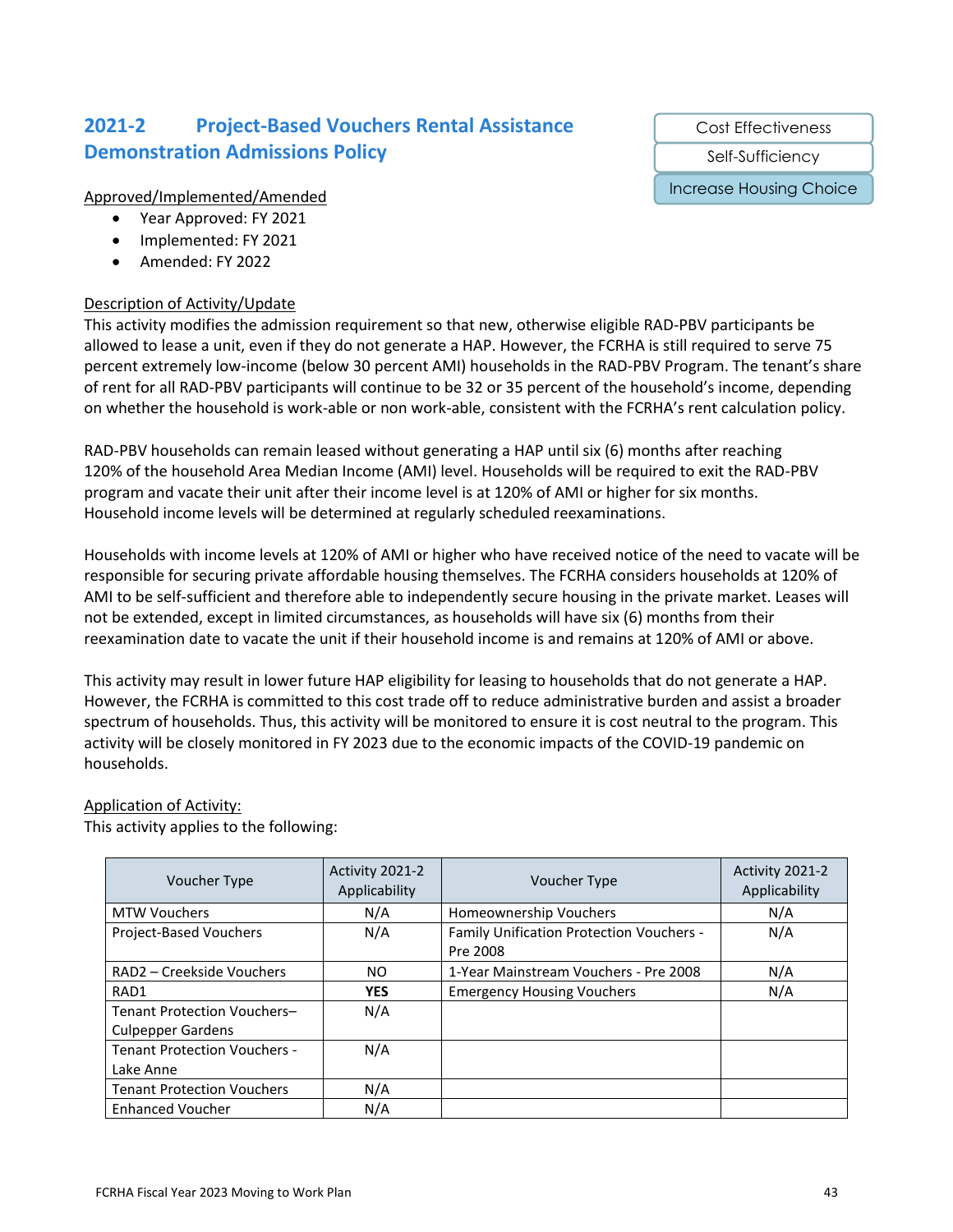#### Planned Non-Significant Changes

There are no planned non-significant changes regarding this activity.

#### Planned Changes to Metrics/Data Collection

There are no planned changes to the metrics or data collection to report for this activity.

#### Planned Significant Changes

There are no planned significant changes to report regarding this activity.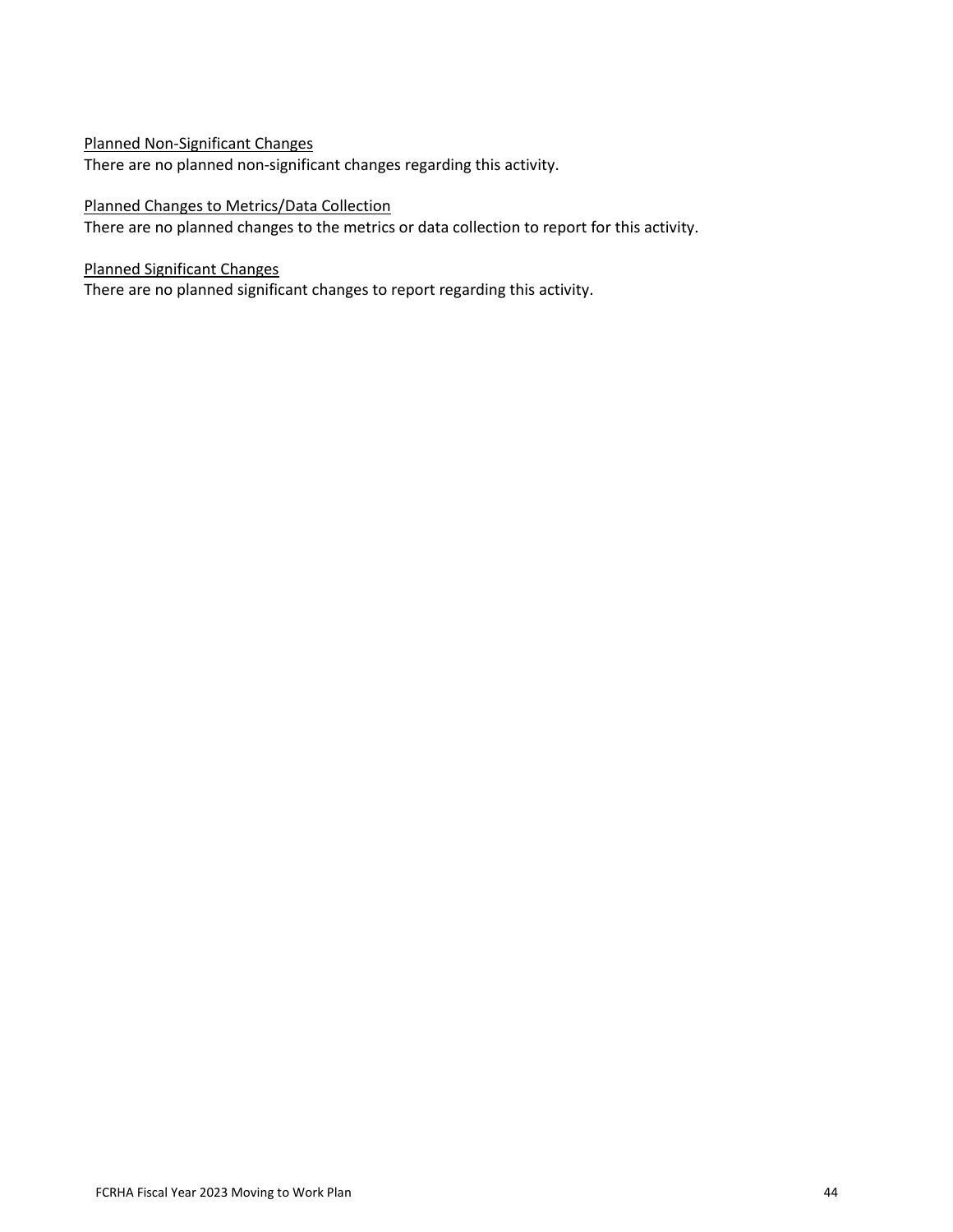## **IV.B Approved MTW Activities: Not Yet Implemented Activities**

## **2016-1 Use MTW Funds for Local, Non-Traditional Housing Program**

#### Approved/Implemented/Amended

- Year Approved: FY 2016
- Implemented: N/A

#### Description of Activity

In FY 2016, the FCRHA gain approval to implement this activity to create a gateway to federal housing programs for households who were either homeless or on one of the Fairfax County's waiting lists for affordable housing. The activity sought to use MTW funds to support the Fairfax County Bridging Affordability (BA) program. The BA program provided temporary rental subsidies of one to three years to help these families while they waited for permanent housing opportunities and provided case management/supportive services to help families with their unique needs.

In FY 2021, the Bridging Affordability program ended and was replaced with a local program known as the Rental Subsidy and Services Program (RSSP). The RSSP is a locally funded rental assistance program for Fairfax County residents. The program offers time-limited rental assistance with support services and is modeled after medium- to long-term rapid rehousing programs (6 to 24 months).

Although the FCRHA has not implemented this activity yet, this flexibility maybe explored in the future particularly on how to augment local funding to provide additional support for low-income households.

Planned Non-Significant Changes

There are no planned non-significant changes regarding this activity.

#### Planned Changes to Metrics/Data Collection

There are no planned changes to the metrics or data collection to report for this activity.

#### Planned Significant Changes

There are no planned significant changes to report regarding this activity.

Cost Effectiveness

Self-Sufficiency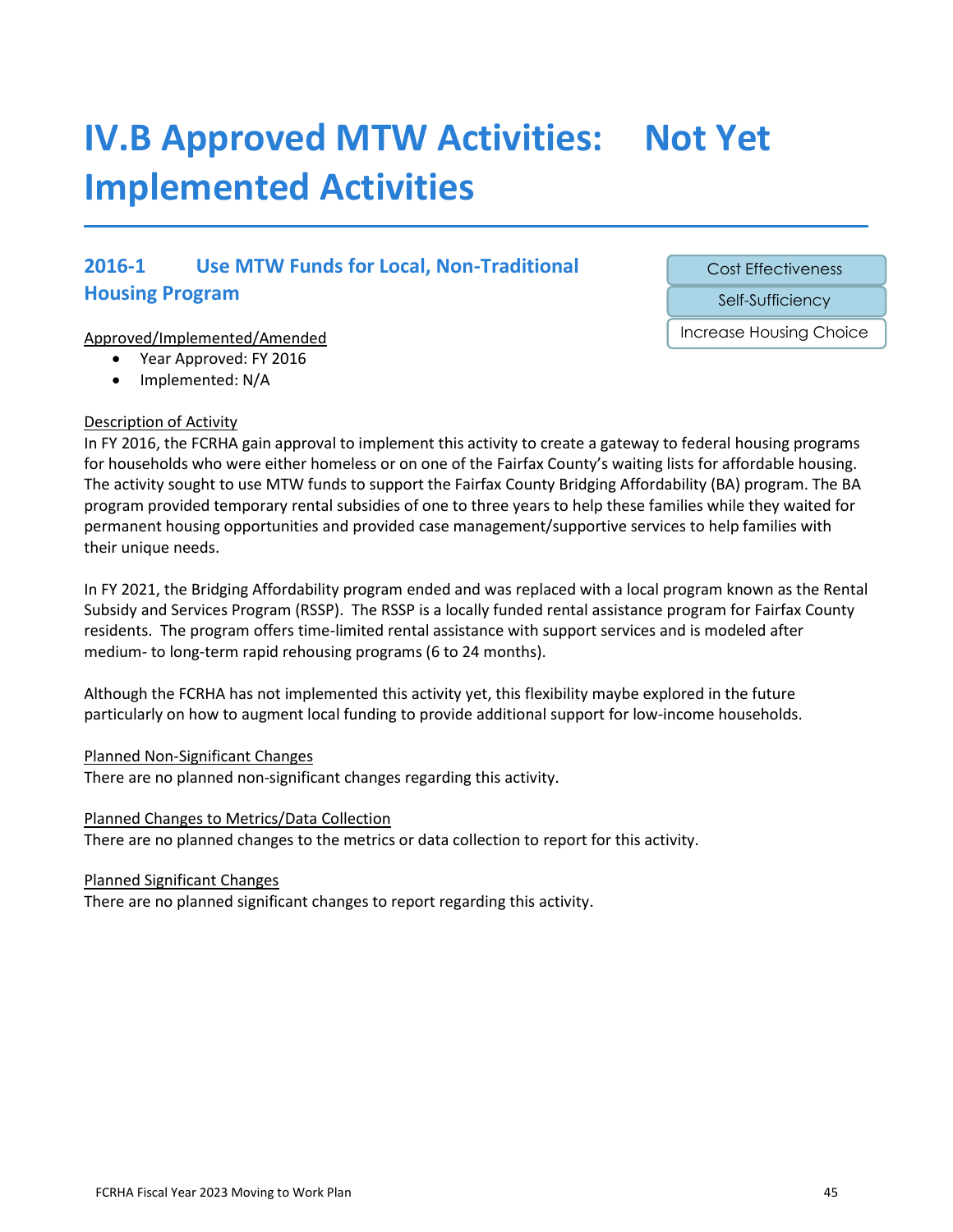## **IV.C. Approved MTW Activities: Activities on Hold**

## **2018A-2 Establish Shared Housing Program in Project-Based Voucher Program**

#### Approved/Implemented/Amended

- Year Approved: FY 2014
- Implemented: FY 2014 and FY 2018

#### Description of Activity/Update

The Supported Shared Housing Program (SSHP) is a specialized housing program cooperatively administered by the Fairfax County Department of Housing and Community Development and the Fairfax-Falls Church Community Services Board (CSB). The program is designed to provide long-term affordable housing opportunities to adults who are disabled and meet the prescribed level of services established by CSB. The program allows two or more assisted individuals to live together in a single unit. The shared unit consists of both common space for use by the occupants and a separate private space for each assisted individual. As the FCRHA converted its Public Housing portfolio to PBVs via the RAD program, there was a need for Moving to Work authorization to continue this critical program.

This activity allowed for each tenant in a shared unit to be treated as a separate household. Rents were calculated using the unit gross rent divided by the number of household members. Since there are no payment standards in the PBV program, the individual gross rent was used for the rent calculation for each tenant. If the individual's total tenant payment (TTP) exceeded the individual rent, that person paid their entire pro-rated portion. If the individual's TTP was less than the pro-rated rent, then the Housing Assistance Payment subsidy made up that difference, as done in the voucher program.

For FY 2023, this activity is being placed on hold with the intent to close through the FY 2023 MTW Report. Over time, this activity did not realize the intended outcomes as anticipated. Importantly, residents who are served through this activity are in two-bedroom units, which are the units most in demand in Fairfax County and have the largest waiting list. Because this activity did not encourage one-person households to reside in studio or one-bedroom units, it had the unintended consequence of further contributing to waiting lists for two-bedroom units and not being able to serve larger families in two-bedroom units. The CSB has also indicated that the program did not yield outcomes as anticipated and has agreed to end the partnership on this program.

Cost Effectiveness

Self-Sufficiency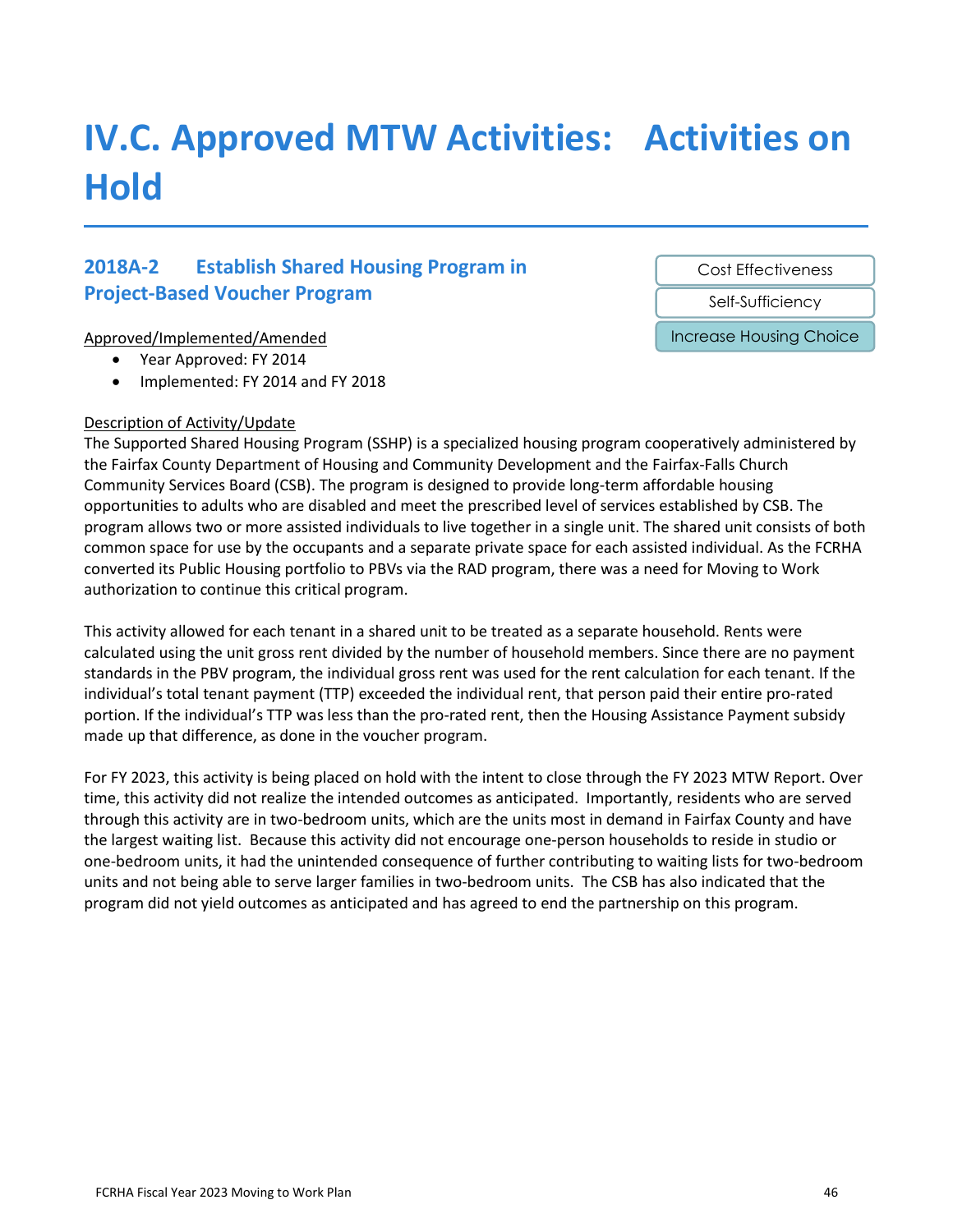### Application of Activity

This activity applies to the following:

| Voucher Type                                                   | Activity 2018A-2<br>Applicability | Voucher Type                                                | Activity 2018A-2<br>Applicability |
|----------------------------------------------------------------|-----------------------------------|-------------------------------------------------------------|-----------------------------------|
| <b>MTW Vouchers</b>                                            | N/A                               | Homeownership Vouchers                                      | N/A                               |
| Project-Based Vouchers                                         | N/A                               | <b>Family Unification Protection</b><br>Vouchers - Pre 2008 | N/A                               |
| RAD2 - Creekside Vouchers                                      | N/A                               | 1-Year Mainstream Vouchers - Pre<br>2008                    | N/A                               |
| RAD1                                                           | <b>YES</b>                        | <b>Emergency Housing Vouchers</b>                           | N/A                               |
| <b>Tenant Protection Vouchers-</b><br><b>Culpepper Gardens</b> | N/A                               |                                                             |                                   |
| <b>Tenant Protection Vouchers -</b><br>Lake Anne               | N/A                               |                                                             |                                   |
| <b>Tenant Protection Vouchers</b>                              | N/A                               |                                                             |                                   |
| <b>Enhanced Voucher</b>                                        | N/A                               |                                                             |                                   |

#### Planned Non-Significant Changes

There are no planned non-significant changes regarding this activity. This activity will be closed in FY 2023.

Planned Changes to Metrics/Data Collection

There are no planned changes to the metrics or data collection to report for this activity.

Planned Significant Changes

There are no planned significant changes to report regarding this activity.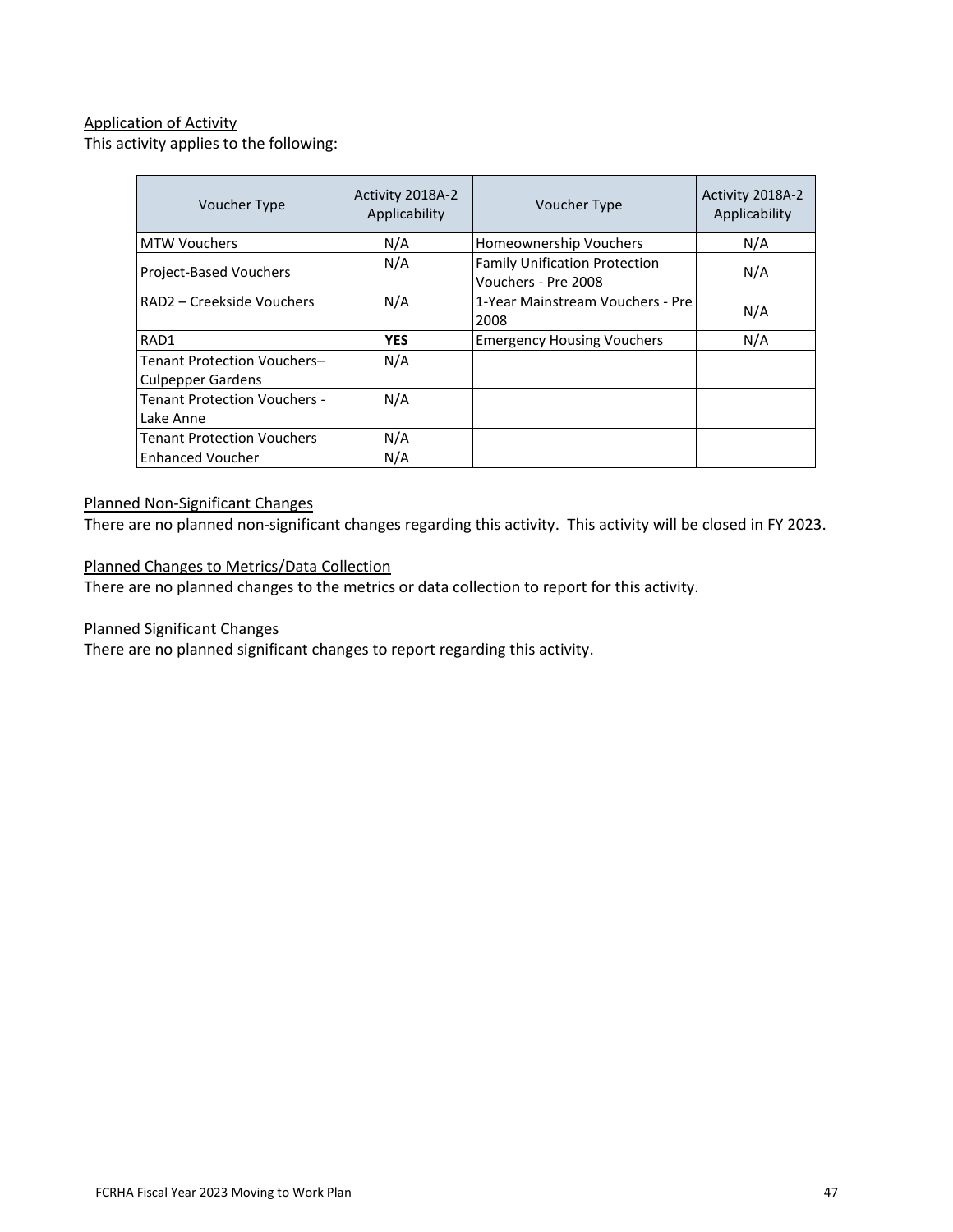## **IV.D. Approved MTW Activities: Closed Out**

### **2014-4 Streamlined Inspections for Public Housing Residents**

Approved/Implemented/Closed Out

- Year Approved: FY 2014
- Implemented: N/A
- Closed Out: FY 2018

Similar to Activity 2014-3 Streamlined Inspections for Housing Choice Voucher Units, the FCRHA believed that streamlining its Public Housing inspections would both reduce costs for the agency and provide another tool for families to engage in their own self-sufficiency. However, because the FCRHA was going through a RAD conversion of its Public Housing stock, this activity was never implemented.

## **2014-7 Convert Scattered-Site Public Housing Units to Project-Based Section 8 Assistance**

Approved/Implemented/Closed Out

- Year Approved: FY 2014
- Implemented: N/A
- Closed Out: FY 2018

The Fairfax County Redevelopment and Housing Authority applied for the RAD program and successfully converted all Public Housing stock to long-term Section 8 rental assistance contracts in FY 2018. Therefore, this activity is closed out.

## **2014-8 Allow Implementation of Reduced Payment Standards at Next Annual Reexamination**

Approved/Implemented/Amended

- Year Approved: FY 2014
- Implemented: N/A
- Closed Out: FY 2021

This activity was put on hold and never implemented because of the financial impact on Housing Choice Voucher families, particularly since the family share of rent was increased to 35 percent in FY 2015. The FCRHA currently does not have plans to reactivate this activity. Therefore, this activity is closed out.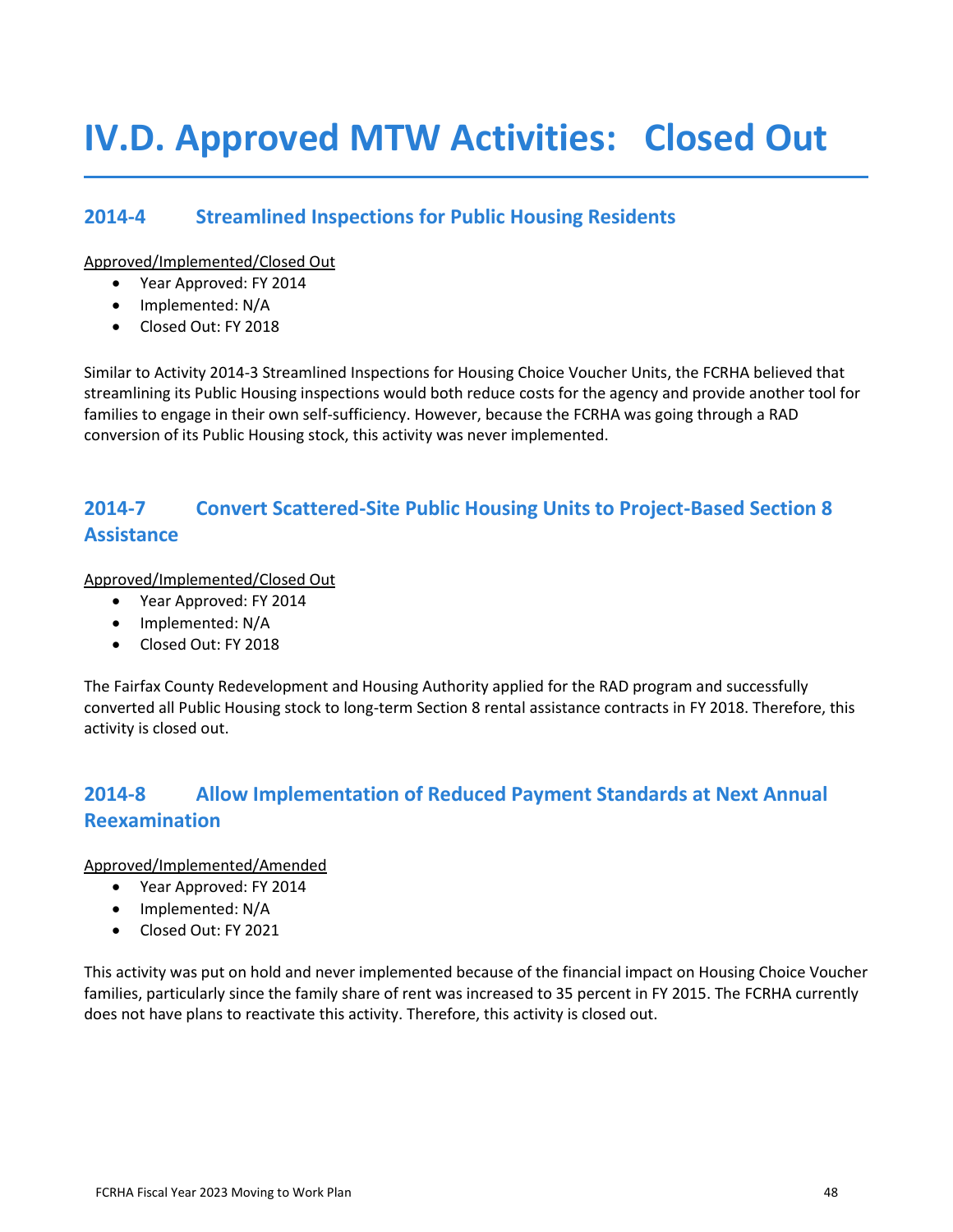## **2015-1 Eliminate Flat Rents in the Public Housing Program**

Approved/Implemented/Closed Out

- Year Approved: FY 2015
- Implemented: FY 2015
- Closed Out: FY 2018

In an amended FY 2015 Moving to Work Plan, the FCRHA proposed to eliminate the flat rent option so that all families currently paying flat rent would be required to pay 35 percent of their adjusted income at their next annual recertification. HUD approved this activity in late 2015 and the FCRHA began implementation of this policy after the amended Plan was approved. The FCRHA sent letters to all affected families notifying them that a new rent calculation based on 35 percent of their adjusted income will become effective at their next annual recertification. They were given at least a 90-day notice. Families whose recertification fell less than 90 days from notification received the new rent calculation at their second annual recertification.

Because the FCRHA has converted its Public Housing to the RAD Project-Based Vouchers, this activity was closed.

## **2017-2 Establish Gateway to Housing Choice Voucher Program from the Tenant-Based Rental Assistance Program**

Approved/Implemented/Amended

- Year Approved: FY 2014
- Implemented: FY 2014 and FY 2018
- Amended: N/A
- Closed: FY 2021

The FCRHA has nearly 50 TBRA vouchers which provide housing assistance to formerly homeless households, non-elderly disabled households, and families that are not able to be served through the RAD-PBV program because of a reasonable accommodation or some other reason. TBRA is funded through the federal HOME Investments Partnership Program. During each federal budget negotiation, the FCRHA was regularly concerned about a loss of funding for this program. Activity 2017-2 allowed the FCRHA to establish a gateway between the TBRA program and HCV, similar to the locally funded RSSP program. Thus, should it be necessary to decrease the number of TBRA households funded through HOME, the gateway would be established through a preference for priority on the HCV waiting list to ensure that these families continue to receive affordable housing assistance.

This activity was approved in the FY 2017 Moving to Work Plan. However, because HOME has continued to be funded at a level to allow the FCRHA to continue the TBRA program, this activity has been closed.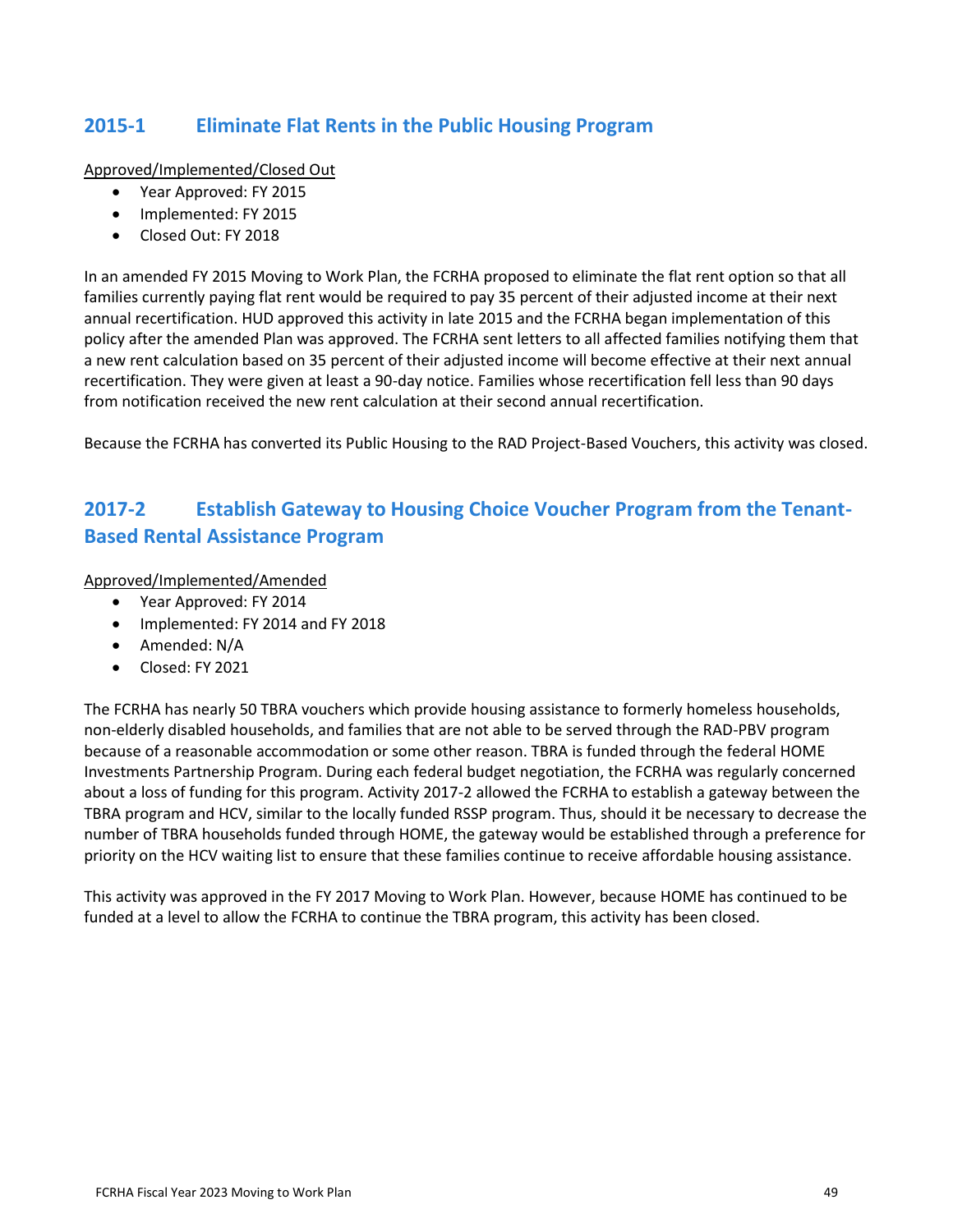# <span id="page-49-0"></span>**V. Planned Application of MTW Funds**

## **I. Estimated Sources of MTW Funds**

The MTW PHA shall provide the estimated sources and amount of MTW funding by Financial Data Schedule (FDS) line item.

| <b>FDS LINE ITEM NUMBER</b>              | <b>FDS LINE ITEM NAME</b>              | <b>DOLLAR AMOUNT</b><br>(MTW +RAD1) |
|------------------------------------------|----------------------------------------|-------------------------------------|
| 70500 (70300+70400)                      | <b>Total Tenant Revenue</b>            | \$0                                 |
| 70600                                    | <b>HUD PHA Operating Grants</b>        | \$72,063,588                        |
| 70610                                    | <b>Capital Grants</b>                  | \$0                                 |
| 70700<br>(70710+70720+70730+70740+70750) | <b>Total Fee Revenue</b>               | \$0                                 |
| 71100+72000                              | Interest Income                        | \$7,853                             |
| 71600                                    | Gain or Loss on Sale of Capital Assets | \$0                                 |
| 71200+71300+71310+71400+71500            | Other Income                           | \$4,563,488                         |
| 70000                                    | <b>Total Revenue</b>                   | \$76,701,438                        |

### **II. Estimated Application of MTW Funds**

The MTW PHA shall provide the estimated uses and amount of MTW spending by Financial Data Schedule (FDS) line item.

| <b>FDS LINE ITEM NUMBER</b>                                | <b>FDS LINE ITEM NAME</b>                  | <b>DOLLAR AMOUNT</b><br>$(MTW + RAD1)$ |
|------------------------------------------------------------|--------------------------------------------|----------------------------------------|
| 91000<br>(91100+91200+91400+91500+91600+91700+91800+91900) | <b>Total Operating - Administrative</b>    | \$5,497,930                            |
| 91300+91310+92000                                          | Management Fee Expense                     | \$0                                    |
| 91810                                                      | Allocated Overhead                         | \$0                                    |
| 92500 (92100+92200+92300+92400)                            | <b>Total Tenant Services</b>               | \$1,163,922                            |
| 93000<br>(93100+93600+93200+93300+93400+93800)             | <b>Total Utilities</b>                     | \$0                                    |
| 93500+93700                                                | Labor                                      | \$0                                    |
| 94000 (94100+94200+94300+94500)                            | <b>Total Ordinary Maintenance</b>          | \$0                                    |
| 95000 (95100+95200+95300+95500)                            | <b>Total Protective Services</b>           | \$0                                    |
| 96100 (96110+96120+96130+96140)                            | <b>Total Insurance Premiums</b>            | \$0                                    |
| 96000<br>(96200+96210+96300+96400+96500+96600+96800)       | <b>Total Other General Expenses</b>        | \$10,190                               |
| 96700 (96710+96720+96730)                                  | Total Interest Expense & Amortization Cost | \$0                                    |
| 97100+97200                                                | <b>Total Extraordinary Maintenance</b>     | \$0                                    |
| 97300+97350                                                | HAP + HAP Portability-In                   | \$69,440,847                           |
| 97400                                                      | <b>Depreciation Expense</b>                | \$0                                    |
| 97500+97600+97700+97800                                    | All Other Expense                          | \$0                                    |
| 90000                                                      | <b>Total Expenses</b>                      | \$76,112,889                           |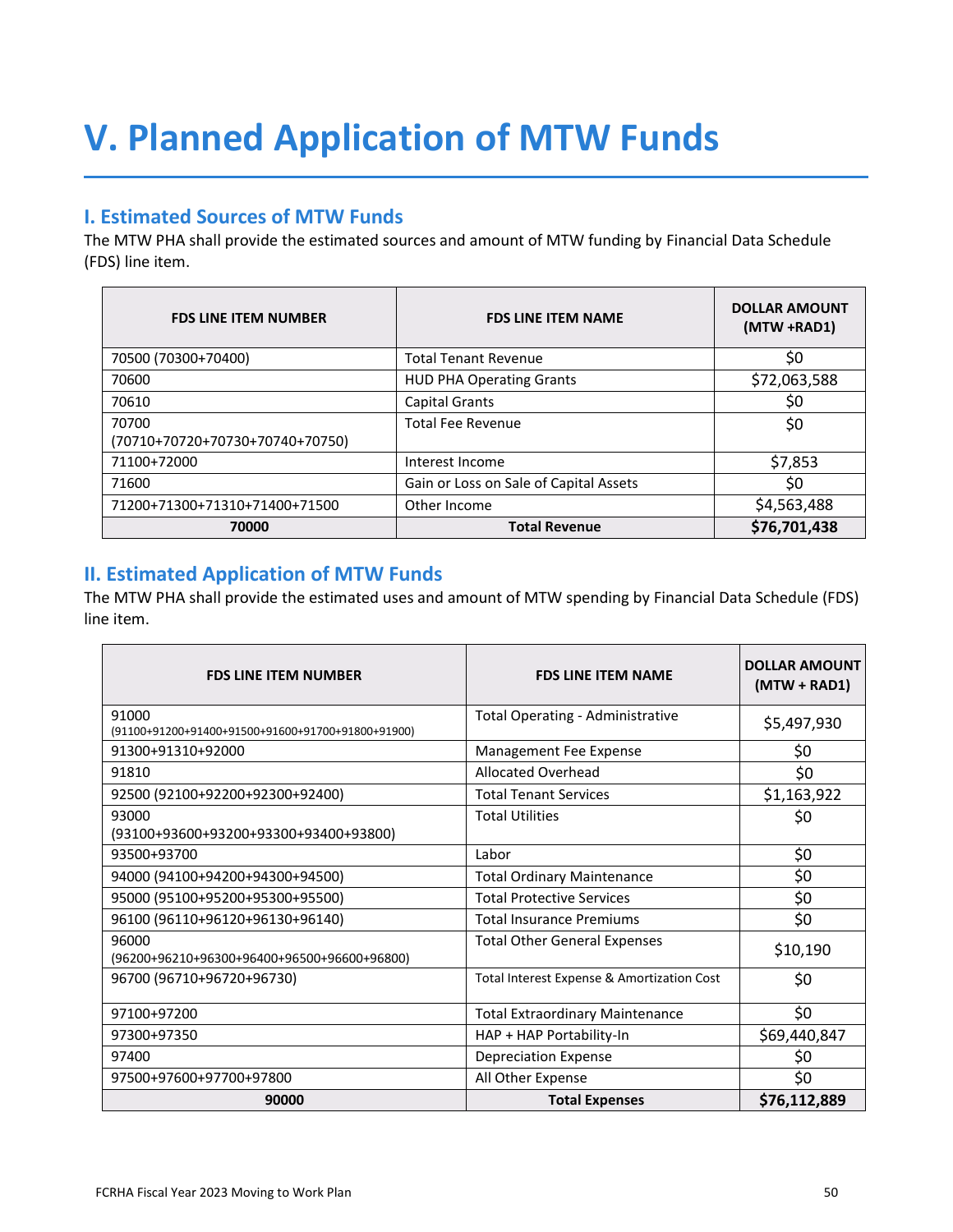**Please describe any variance between Estimated Total Revenue and Estimated Total Expenses:** None.

## **III. Description of Planned Use of MTW Single Fund Flexibility**

The MTW PHA shall provide a thorough narrative of planned activities that use only the MTW single fund flexibility. Where possible, the MTW PHA may provide metrics to track the outcomes of these programs and/or activities. Activities that use other MTW authorizations in Attachment C and/or D of the Standard MTW Agreement (or analogous section in a successor MTW Agreement) do not need to be described here, as they are already found in Section (III) or Section (IV) of the Annual MTW Plan. The MTW PHA shall also provide a thorough description of how it plans to use MTW single fund flexibility to direct funding towards specific housing and/or service programs in a way that responds to local needs (that is, at a higher or lower level than would be possible without MTW single fund flexibility).

#### **PLANNED APPLICATION OF MTW FUNDING FLEXIBILITY**

In FY 2023, the FCRHA plans to utilize MTW Block Grant to:

- Fund a pilot program on landlord outreach to HCV households. The intent of the pilot will be to increase the number of landlords participating in the HCV program. Pilot will focus efforts on improving retention of existing HCV landlords; assisting with landlord remediation issues for HCV households; and outreach to increase landlord participation.
- Contract with a nonprofit organization (Northern Virginia Family Service) to provide case management to Housing Choice Voucher households. Contract includes employment services.
- Contract with nonprofit organizations (Cornerstones and FACETS) to provide community building/organizing/case management services to HCV and RAD-PBV clients.
- Provide organization/clean-out services for qualified RAD-PBV households to help address hoarding disorders. Funds will be restricted to reducing and removing items with the support of a qualified hoarding specialist and would not be authorized to cover storage fees.

| <b>Original Funding Source</b> | <b>Beginning of FY - Unspent Balances</b>                                       | <b>Planned Application of PHA</b><br><b>Unspent Funds during FY</b> |
|--------------------------------|---------------------------------------------------------------------------------|---------------------------------------------------------------------|
| <b>HCV HAP</b>                 | \$26,017,418 estimated (HUD held at<br>\$25,556,854 and PHA held at \$460,564*) | \$17,000,000**                                                      |
| <b>HCV Admin Fee</b>           | \$8,300,240 estimated                                                           |                                                                     |
| PH Operating Subsidy           | N/A                                                                             | N/A                                                                 |
| <b>TOTAL</b>                   | \$34,317,658 estimated                                                          |                                                                     |

## **IV. Planned Application of PHA Unspent Operating Fund and HCV Funding**

\* MTW & RAD1 funds only

.

\*\* In FY 2022, the FCRHA authorized the use of \$10 million from MTW reserves for the development of Dominion Square West, Phase 1 (175 units of affordable housing) and \$7 million for the Little River Glen senior housing project (60 new units and the redevelopment of an existing 120 units). It is anticipated that of the funding authorized in FY 2022, approximately \$17 million in MTW reserves will be committed or expended in FY 2023 for the Little River Glen and Dominion Square projects.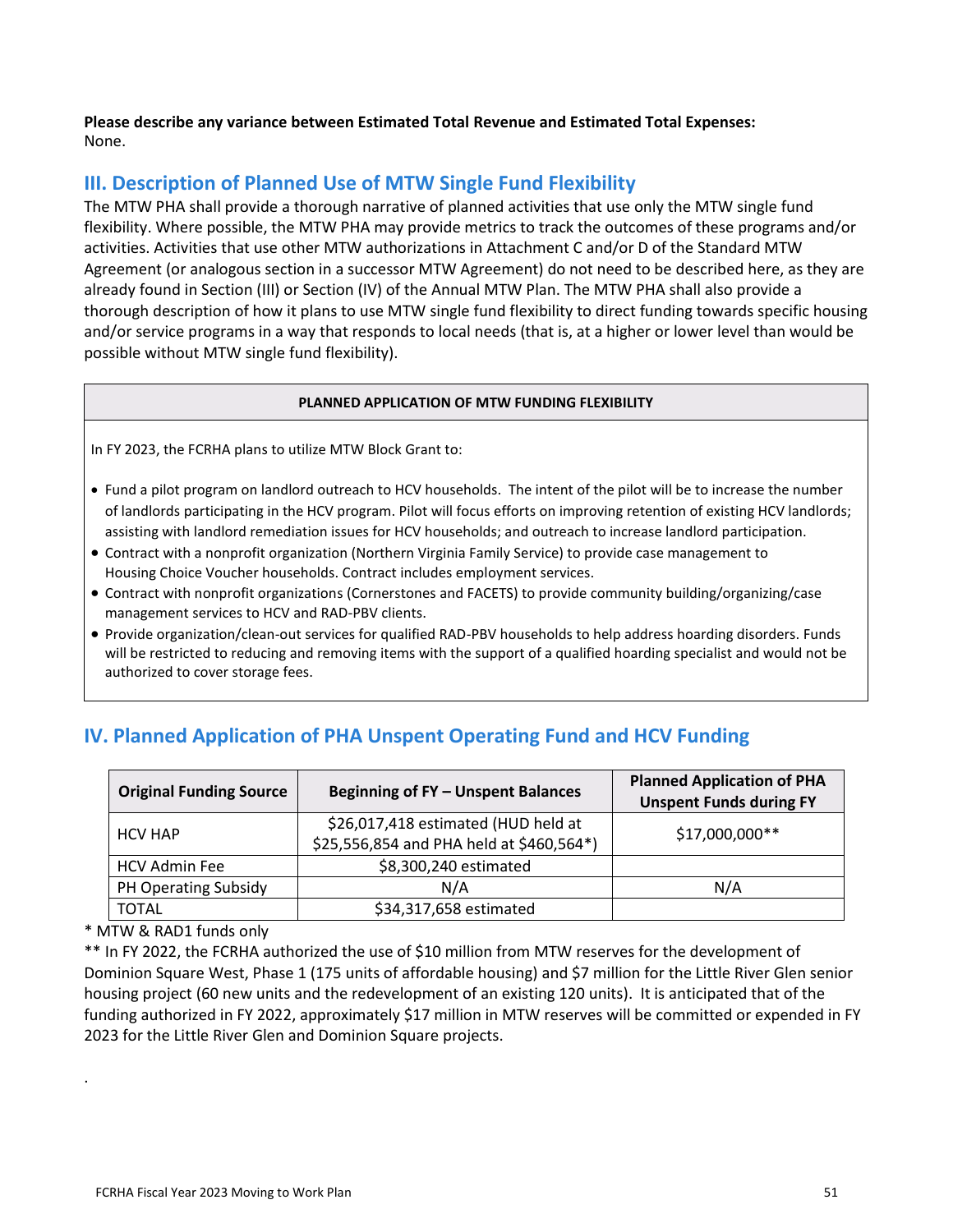### **V. Local Asset Management Plan**

- **I.** Is the MTW PHA allocating costs within statute? **YES**
- **II.** Is the MTW PHA implementing a local asset management plan (LAMP)? **NO**
- **III.** Has the MTW PHA provide a LAMP in the appendix? **NO**
- **IV.** If the MTW PHA has provided a LAMP in the appendix, please describe any proposed changes to the LAMP in the Plan Year or state that the MTW PHA does not plan to make any changes in the Plan Year. **N/A**

## **VI. Rental Assistance Demonstration (RAD) Participation**

#### **I. Description of RAD Participation**

The MTW PHA shall provide a brief description of its participation in RAD. This description must include the proposed and/or planned number of units to be converted under RAD, under which component the conversion(s) will occur, and approximate timing of major milestones. The MTW PHA should also give the planned/actual submission dates of all RAD Significant Amendments. Dates of any approved RAD Significant Amendments should also be provided.

| RENTAL ASSISTANCE DEMONSTRATION (RAD) PARTICIPATION                                   |  |  |  |
|---------------------------------------------------------------------------------------|--|--|--|
| All of the FCRHA's Public Housing units were converted through RAD in previous years. |  |  |  |

**II. Has the MTW PHA submitted a RAD Significant Amendment in the appendix**? A RAD Significant Amendment should only be included if it is a new or amended version that requires HUD approval. NO

**III. If the MTW PHA has provided a RAD Significant Amendment in the appendix, please state whether it is the first RAD Significant Amendment submitted or describe any proposed changes from the prior RAD Significant Amendment**? N/A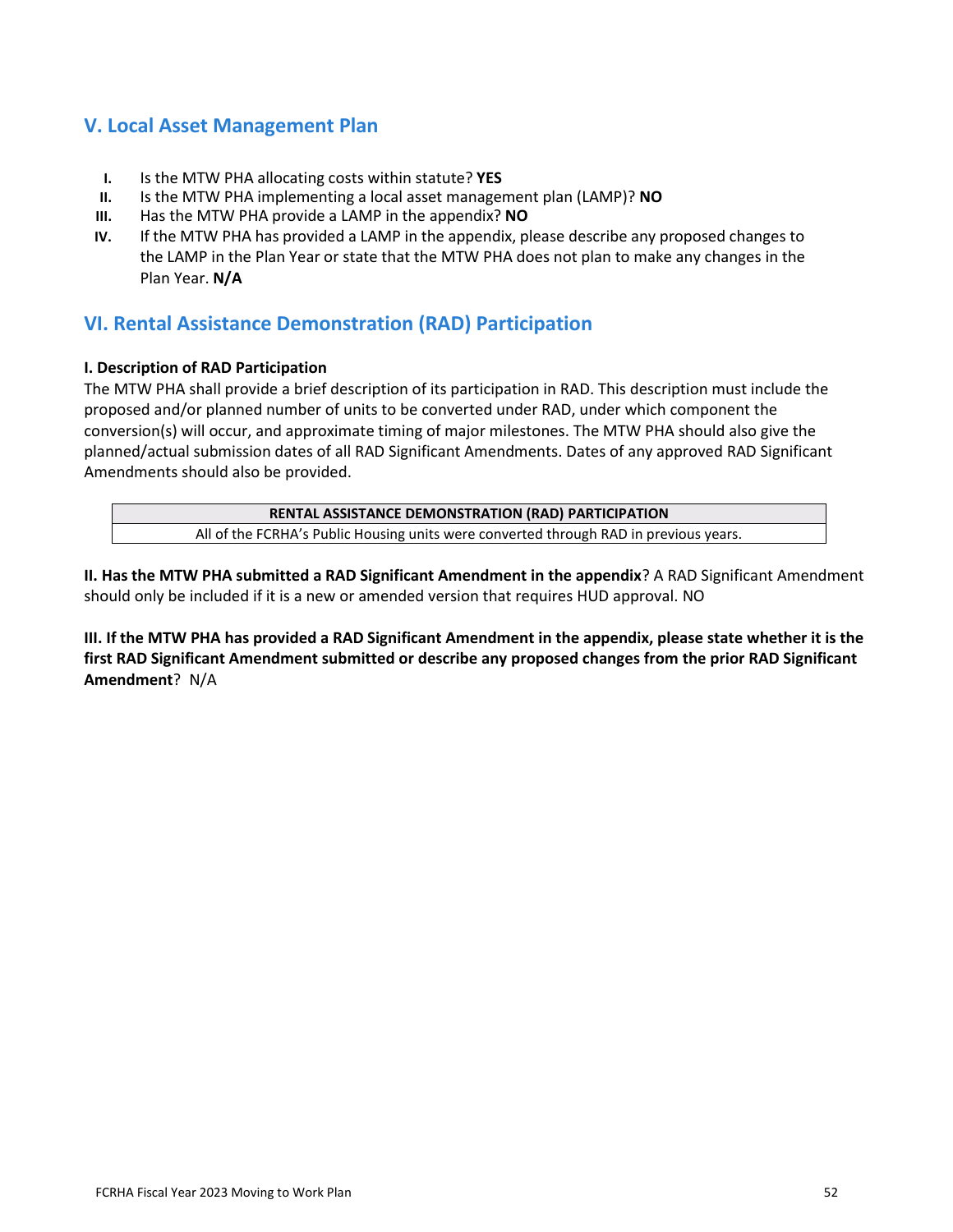## <span id="page-52-0"></span>**VI. Administrative**

**A. Board Resolution Adoption Annual Plan and Certifications of Compliance**

<INSERT SIGNED FCRHA RESOLUTION>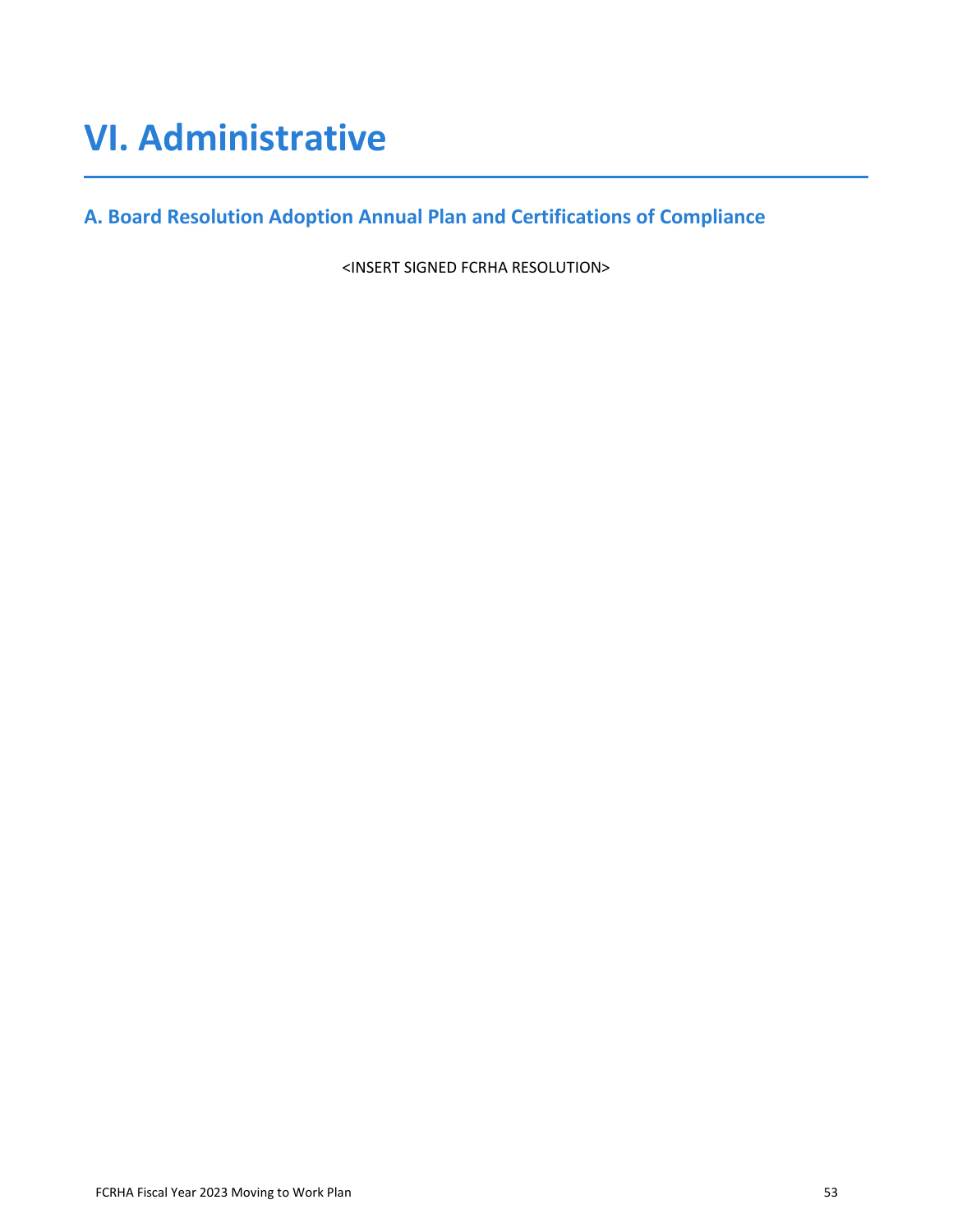### <INSERT SIGNED COPY OF CERTIFICATIONS of COMPLIANCE>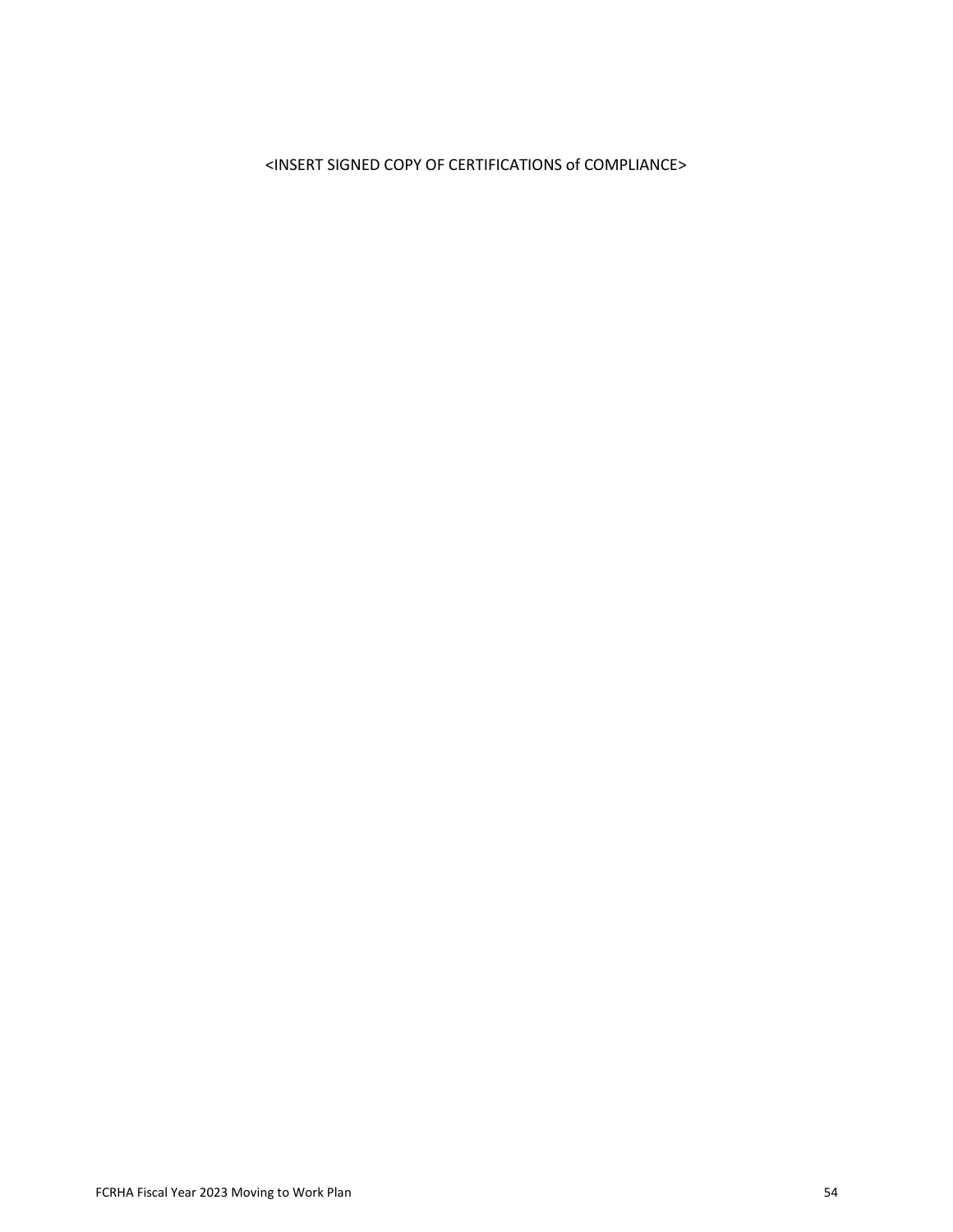#### <INSERT SIGNED CERTIFICATION OF CONSISTENCY WITH THE CONSOLIDATED PLAN>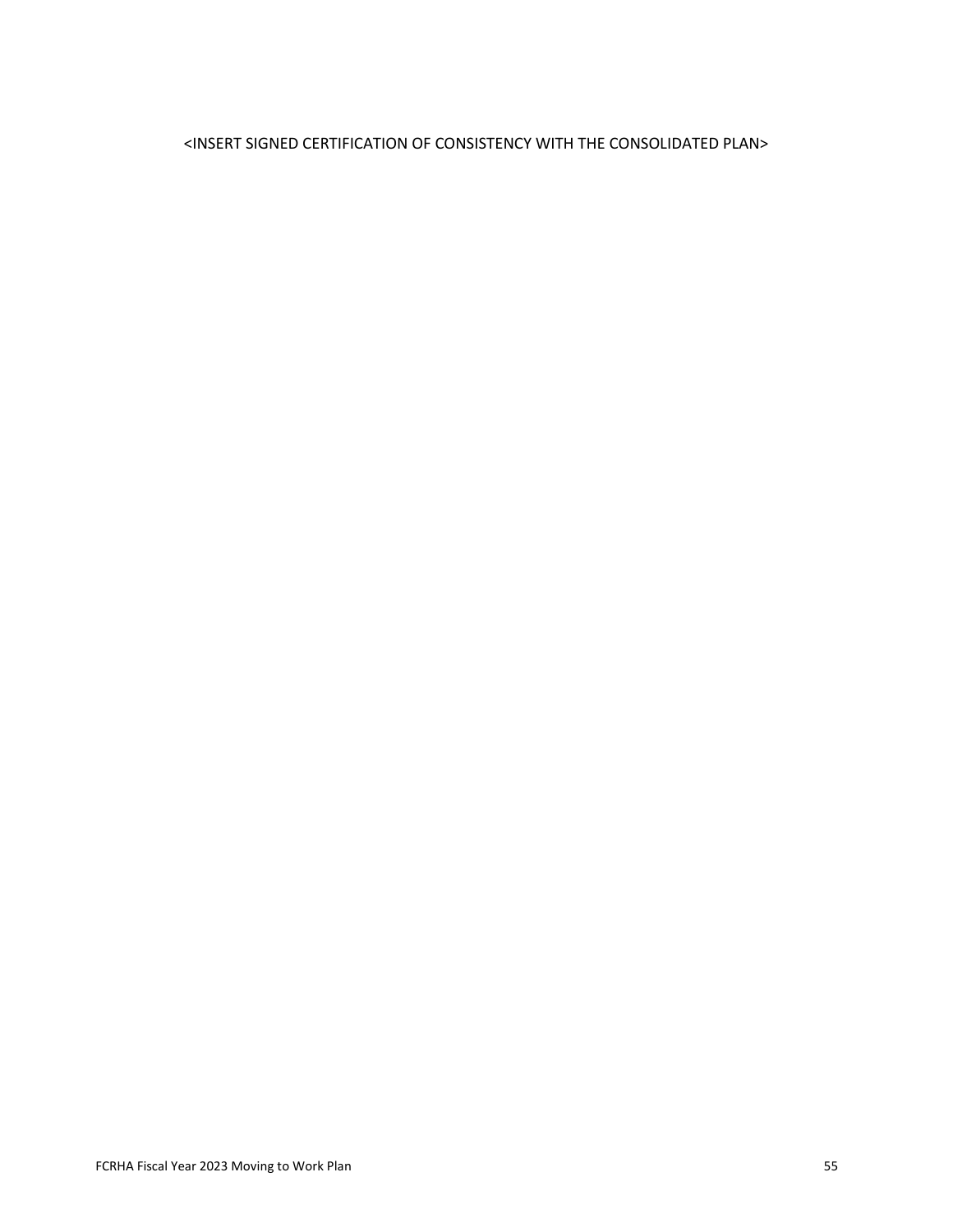#### **B. Documentation of Public Process**

The FCRHA made the Moving to Work Plan available for public comment from May 2, 2022 through June 2, 2022. The required public hearing was held on May 19, 2022.

## **NOTICE OF PUBLIC HEARING**

## Thursday, May 19, 2022 at 7 p.m.

The Fairfax County Redevelopment and Housing Authority (FCRHA) will conduct a public hearing on its<br>Moving to Work (MTW) Plan for Fiscal Year 2023. The hearing is being conducted in compliance with U.S. Department of Housing and Urban Development requirements for Public Housing Agencies submitting a MTW Plan. The public hearing will be held in person at the Fairfax County Government Center, 12000 Government Center Parkway, Conference Room 11, Fairfax, VA 22035 at 7 p.m. on May 19, 2022. Interested residents are invite experience to since the state of the state of the state with the state of the pulling to speak are encouraged to contact Avis Wiley by phone at 703-246-5152, TTY 711, or by email at avis. Wiley@fairfaxcounty.gov to indicat the public hearing, please call 703-246-5120, TTY: 711.

The Fiscal Year 2023 MTW Plan will be available for public review on the county website beginning May 2, 2022 at www.fairfaxcounty.gov/housing/initiatives/moving-to-work. Citizens wishing to comment on the Plan in writing may do so via the email address linda.hoffman@fairfaxcounty.gov or by writing to the<br>attention of Linda Hoffman, Management Analyst, Policy and Compliance, at the Fairfax County<br>Department of Housing and Co deadline for receipt of written comments on the draft Plan is 4 p.m. on Thursday, June 2, 2022.

Fairfax County is committed to a policy of nondiscrimination in all county programs, services and activities and will provide reasonable accommodations upon request. To request special accommodations, call 703-246-5120 or TTY 711. Equal Housing/Equal Opportunity Employer





Run Date: April 18th, 2022

AD#60770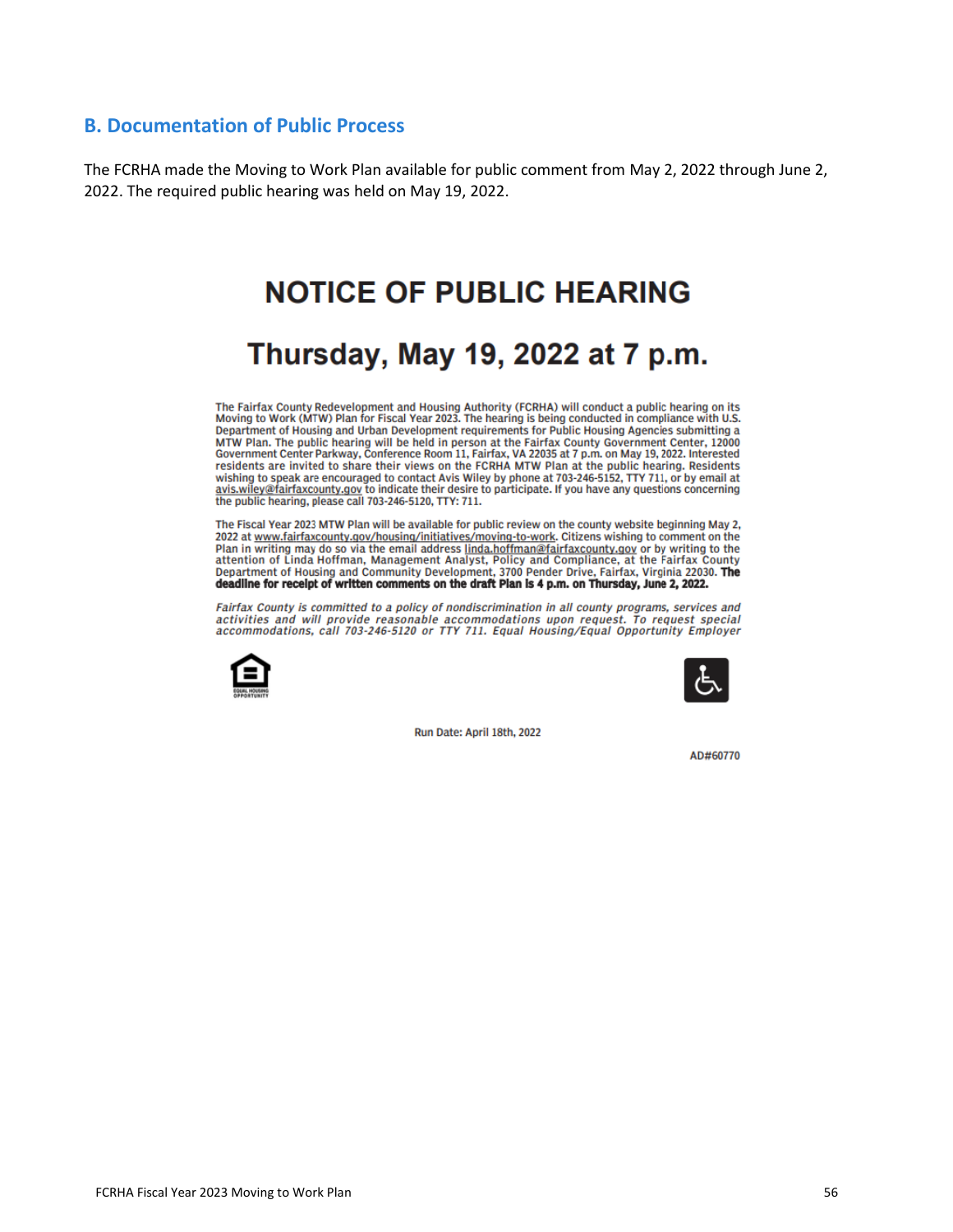#### Resident Advisory Council Letter of Support

The MTW Advisory Committee was provided an opportunity to review the draft FY 2023 Moving to Work Plan through a virtual format due to the ongoing COVID-19 pandemic and inability to meet inperson.

<INSERT LETTER FROM MTW ADVISORY COMMITTEE>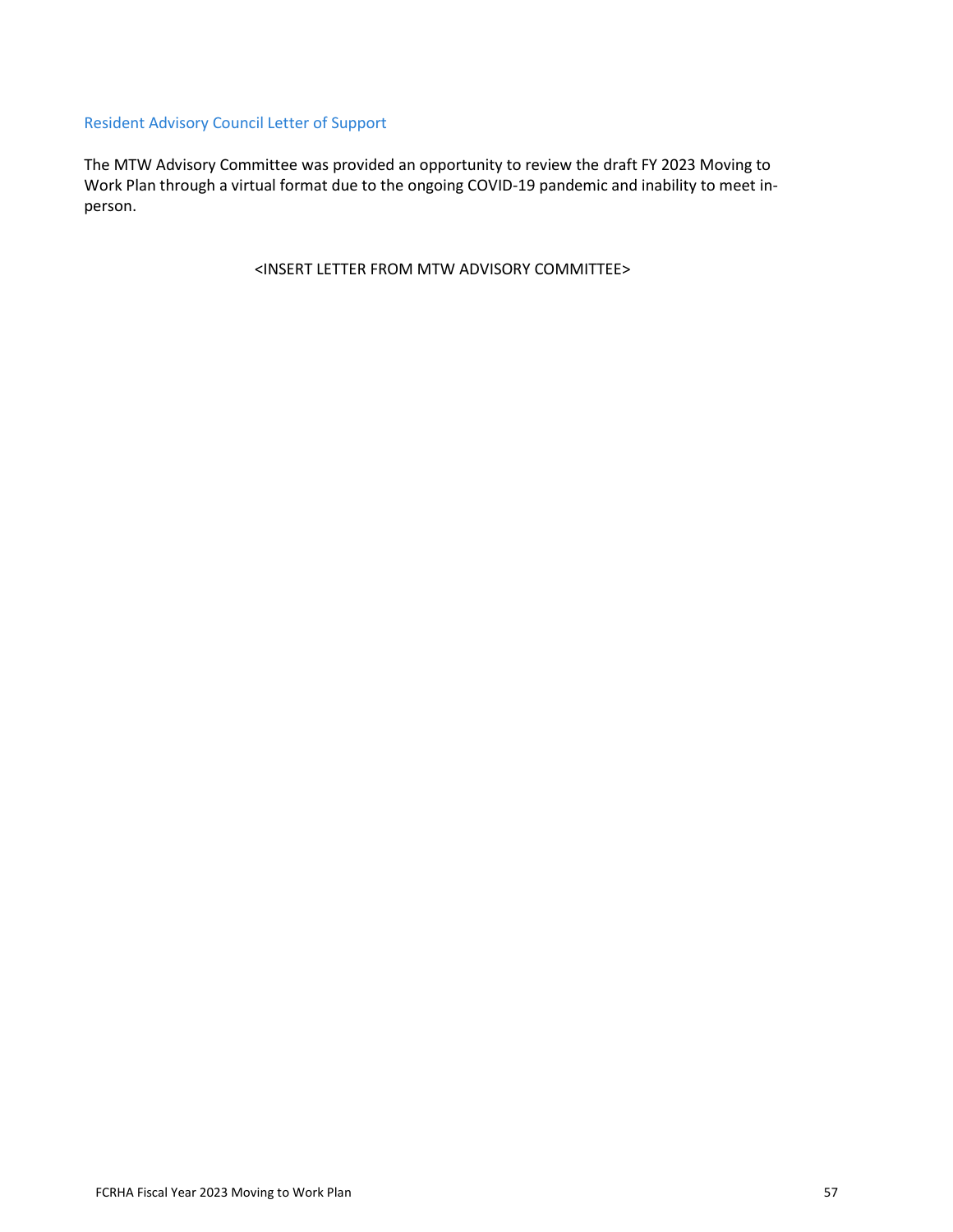## **C. Planned and Ongoing Evaluations**

The rent reform controlled study, involving a pilot group of RAD PBV participants, is scheduled to conclude at the end of FY 2022. HCD contracted with Virginia Tech to conduct the evaluation. Data from both the "control" and "study" groups that participated in the pilot was analyzed by Virginia Tech. The evaluation and analysis will take into account the impact of the COVID-19 pandemic on employment and the ability of participants to fully participate in the rent reform controlled study. A full report of the findings is anticipated to be available in FY 2023. Findings from the study will be carefully reviewed to understand if they have broader applicability to other MTW households and determine any next steps.